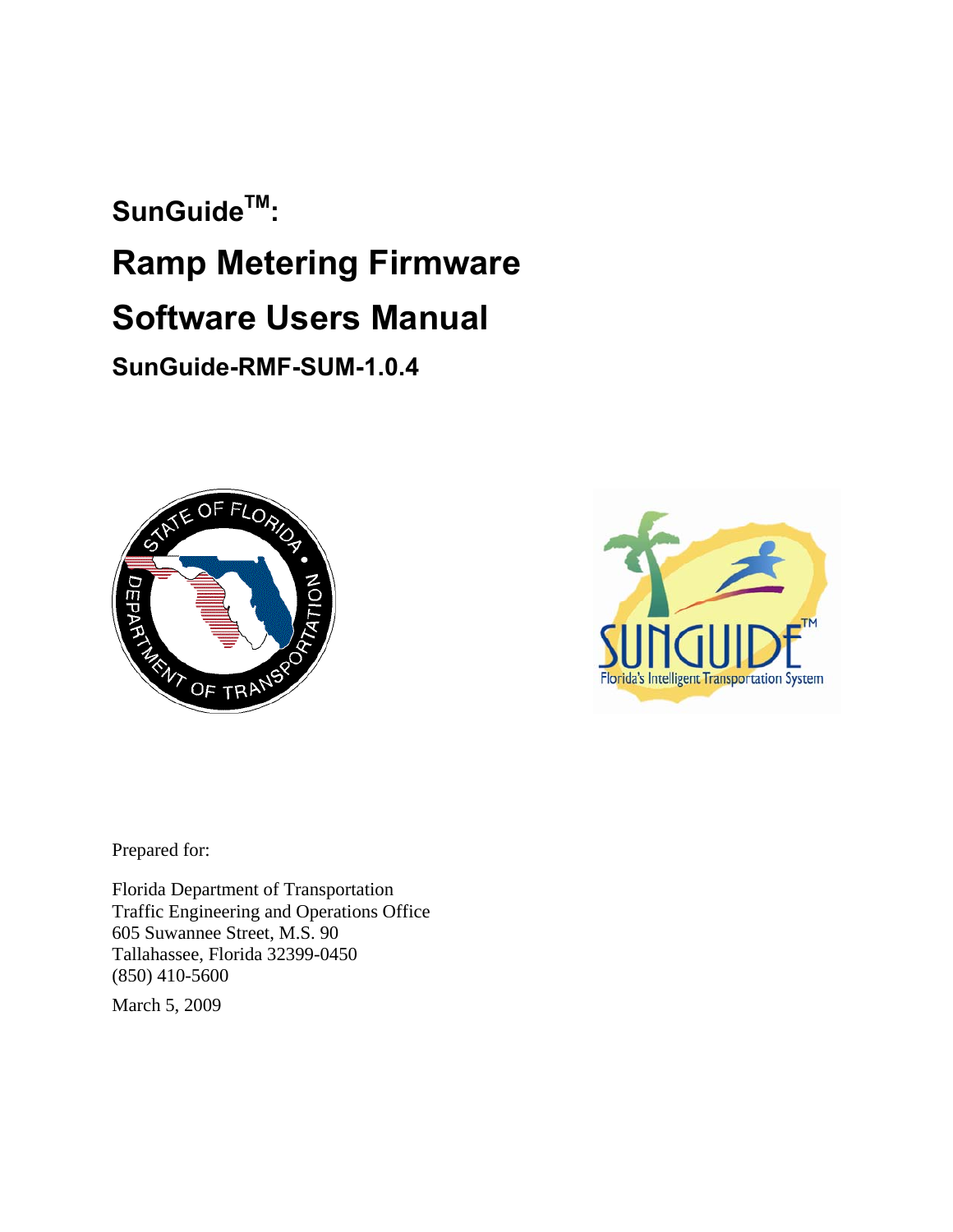|                | <b>Document Control Panel</b>   |                |             |
|----------------|---------------------------------|----------------|-------------|
| File Name:     | SunGuide-RMF-SUM-1.0.4          |                |             |
| File Location: | <b>SunGuide CM Repository</b>   |                |             |
| CDRL:          | N/A                             |                |             |
|                | <b>Name</b>                     | <b>Initial</b> | <b>Date</b> |
| Created By:    | Bruce Farmer, SwRI <sup>®</sup> | <b>SBF</b>     | 02/28/07    |
|                | John Brisco, SwRI               | <b>JSB</b>     | 03/02/07    |
|                | Steve Sprouffske, SwRI          | <b>SJS</b>     | 03/05/07    |
| Reviewed By:   | Steve Dellenback, SwRI          | <b>SWD</b>     | 03/09/07    |
|                | Steve Dellenback, SwRI          | <b>SWD</b>     | 04/06/07    |
|                | Steve Dellenback, SwRI          | <b>SWD</b>     | 06/05/07    |
|                | Steve Dellenback, SwRI          | <b>SWD</b>     | 03/17/08    |
|                | Steve Dellenback, SwRI          | <b>SWD</b>     | 03/05/09    |
|                |                                 |                |             |
|                |                                 |                |             |
|                |                                 |                |             |
|                |                                 |                |             |
|                |                                 |                |             |
| Modified By:   | Steve Sprouffske, SwRI          | <b>SJS</b>     | 04/05/07    |
|                | Bruce Farmer, SwRI              | <b>SBF</b>     | 04/05/07    |
|                | Steve Sprouffske, SwRI          | <b>SJS</b>     | 05/29/07    |
|                | <b>Bruce Farmer, SwRI</b>       | <b>SBF</b>     | 05/30/07    |
|                | Steve Sprouffske, SwRI          | <b>SJS</b>     | 03/11/08    |
|                | Marc Alban, SwRI                | MCA            | 03/04/09    |
|                |                                 |                |             |
|                |                                 |                |             |
|                |                                 |                |             |
|                |                                 |                |             |
|                |                                 |                |             |
| Completed By:  |                                 |                |             |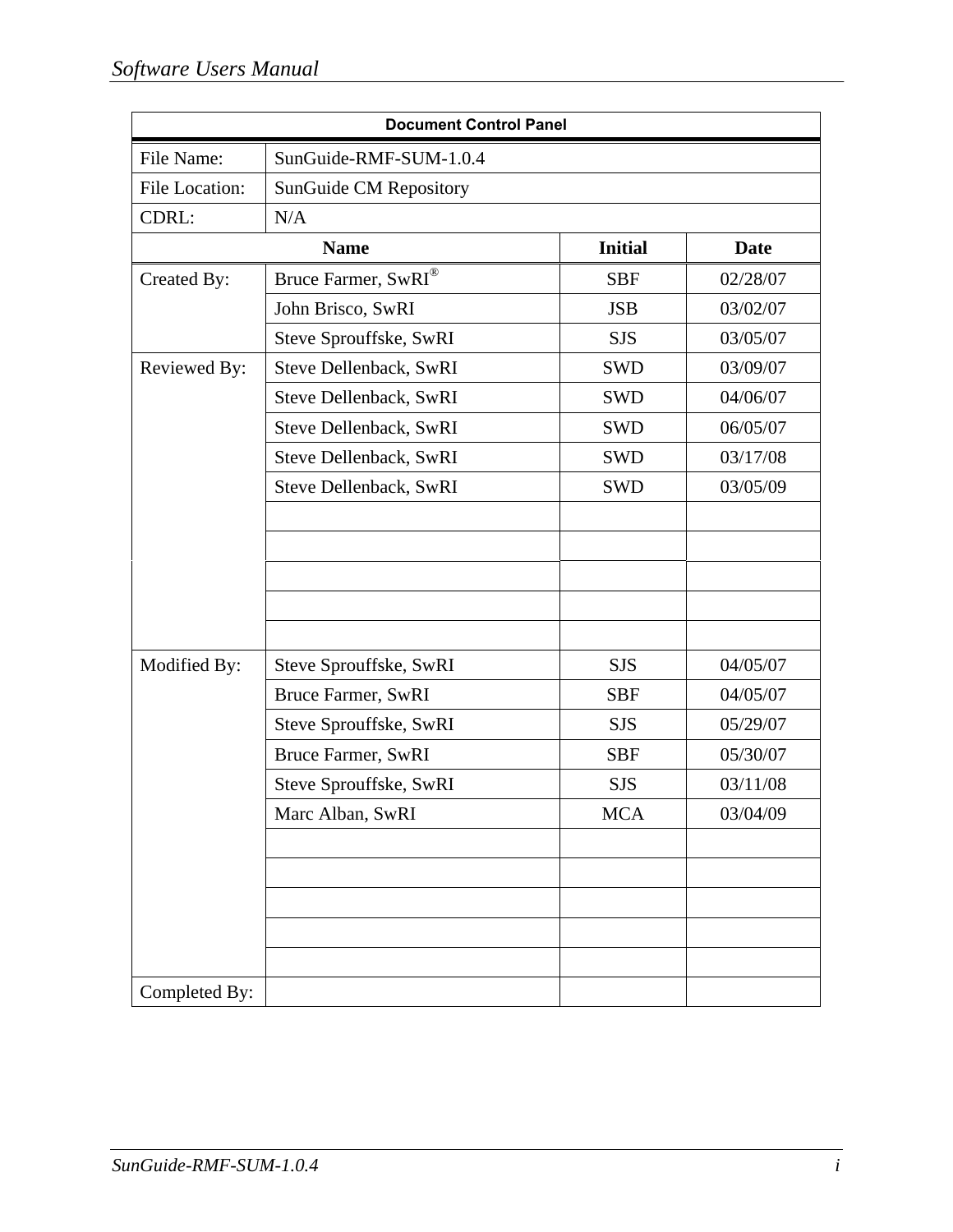# **Table of Contents**

|                |               |       | Page                                                           |
|----------------|---------------|-------|----------------------------------------------------------------|
|                |               |       |                                                                |
|                |               |       |                                                                |
|                |               |       |                                                                |
|                |               |       |                                                                |
| 1.             |               |       |                                                                |
|                | 1.1           |       |                                                                |
|                | 1.2<br>1.3    |       |                                                                |
|                |               |       |                                                                |
| 2.             |               |       |                                                                |
|                |               |       |                                                                |
|                | 2.1<br>2.2    |       |                                                                |
|                |               | 2.2.1 |                                                                |
|                |               | 2.2.2 |                                                                |
|                |               | 2.2.3 |                                                                |
|                |               |       |                                                                |
|                |               | 2.2.4 |                                                                |
|                |               | 2.2.5 |                                                                |
|                |               | 2.2.6 |                                                                |
|                |               | 2.2.7 |                                                                |
|                |               | 2.2.8 |                                                                |
|                | 2.3           |       | Contingencies and Alternative States and Modes of Operation 10 |
|                | $2.4^{\circ}$ |       |                                                                |
| 3 <sub>1</sub> |               |       |                                                                |
|                |               |       |                                                                |
|                |               | 3.1.1 |                                                                |
|                |               | 3.1.2 |                                                                |
|                |               | 3.1.3 |                                                                |
|                |               | 3.1.4 |                                                                |
|                |               | 3.1.5 |                                                                |
|                |               |       |                                                                |
|                | 3.3           |       |                                                                |
|                |               | 3.3.1 |                                                                |
|                |               | 3.3.2 |                                                                |
|                |               |       |                                                                |
|                |               | 3.4.1 |                                                                |
|                |               | 3.4.2 |                                                                |
|                |               | 3.4.3 | Keypad Display Mode - Time of Day Table 16                     |
|                |               | 3.4.4 | Keypad Display Mode – Ramp Meter Parameters 17                 |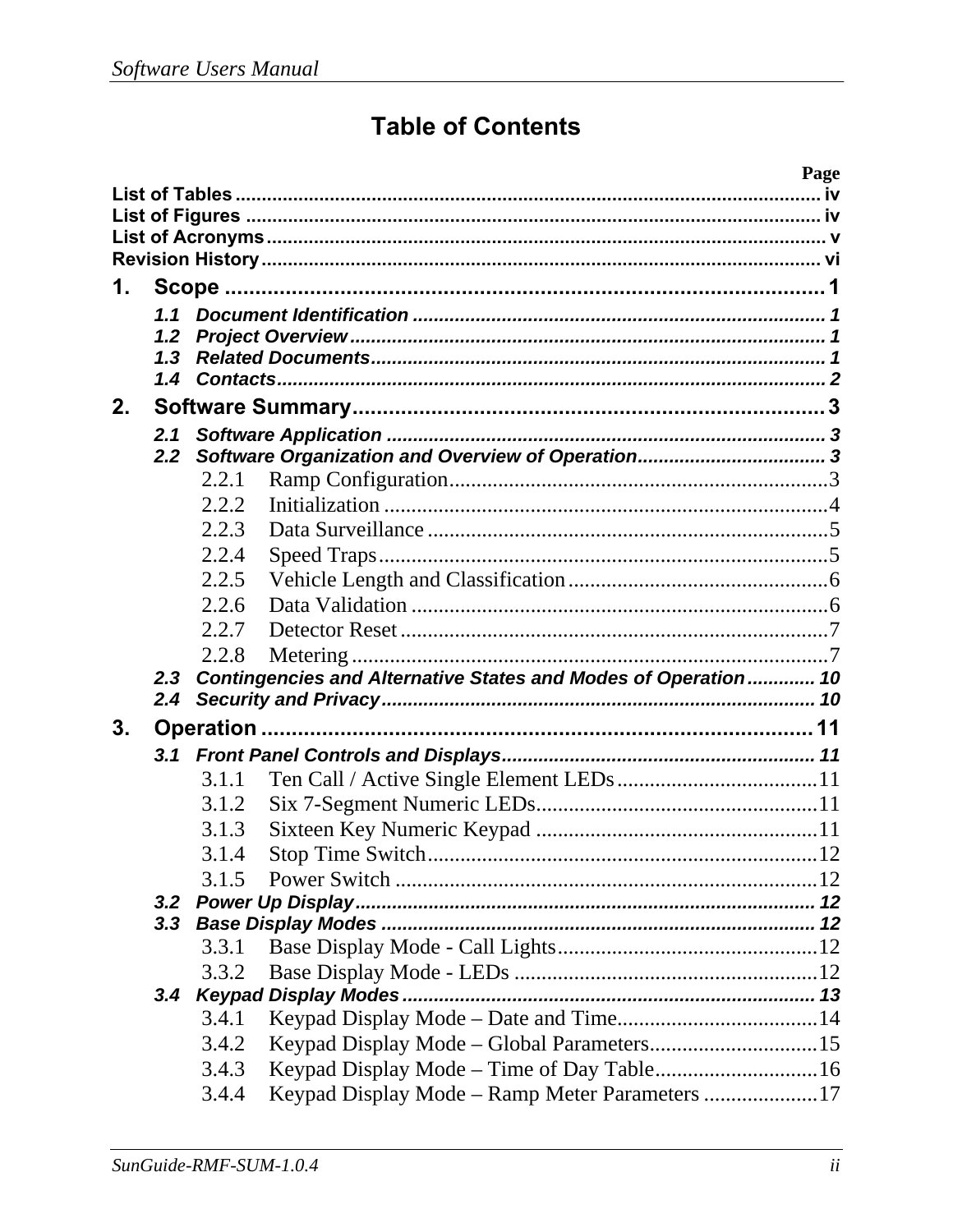| 4. |  |  |
|----|--|--|
|    |  |  |

## **List of Appendices**

Appendix A – Default Firmware Parameters Appendix B – Memory Maps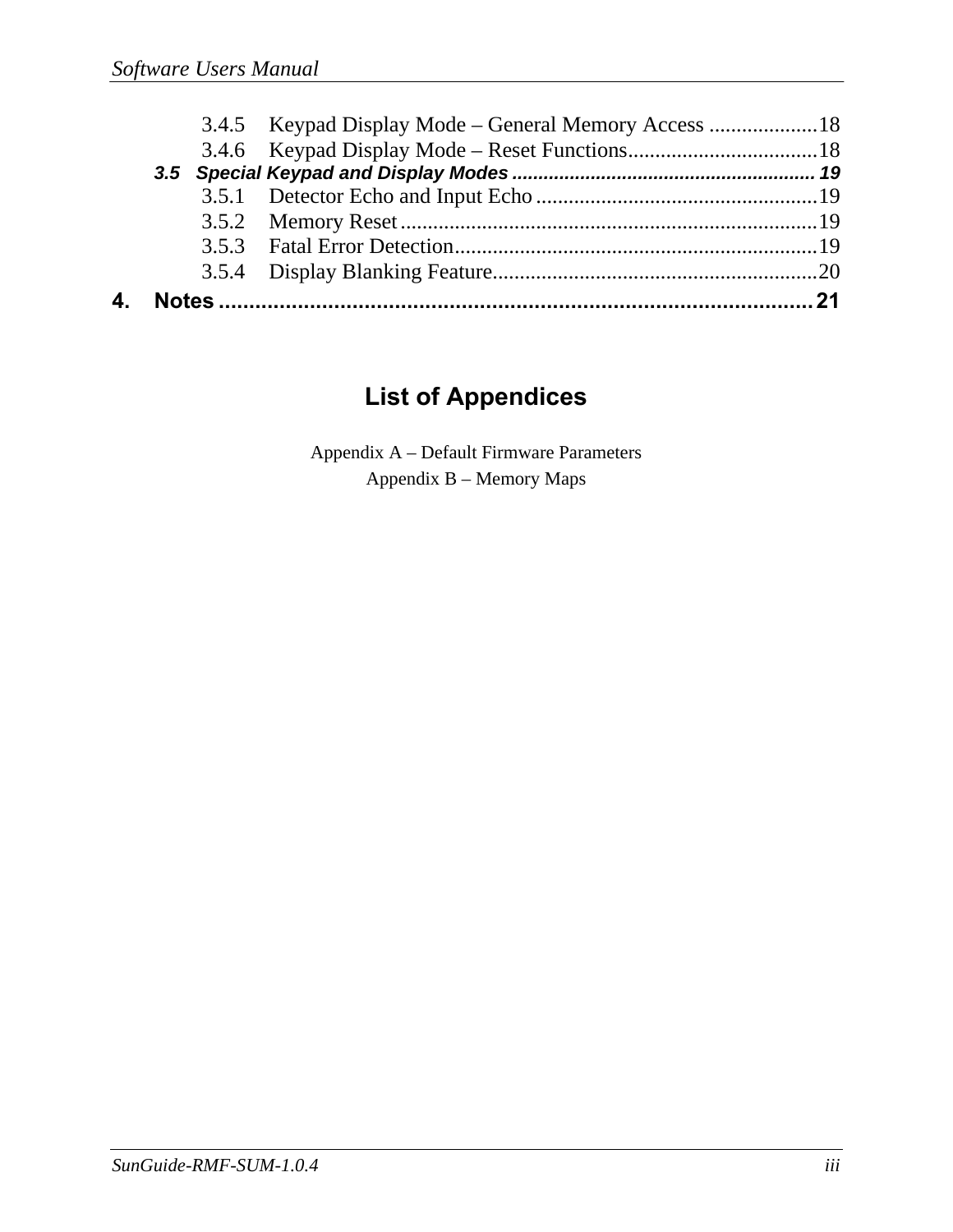# **List of Tables**

#### **Page**  Table 3.1 - Base Mode Call Light Functionality .......................................................................... 12 Table 3.2 - Base Mode LED Functionality ................................................................................... 13 Table 3.3 - Metering Status Definitions ........................................................................................ 13 Table 3.4 - Valid Ramp Lane Parameter Addresses ..................................................................... 17

## **List of Figures**

#### **Page**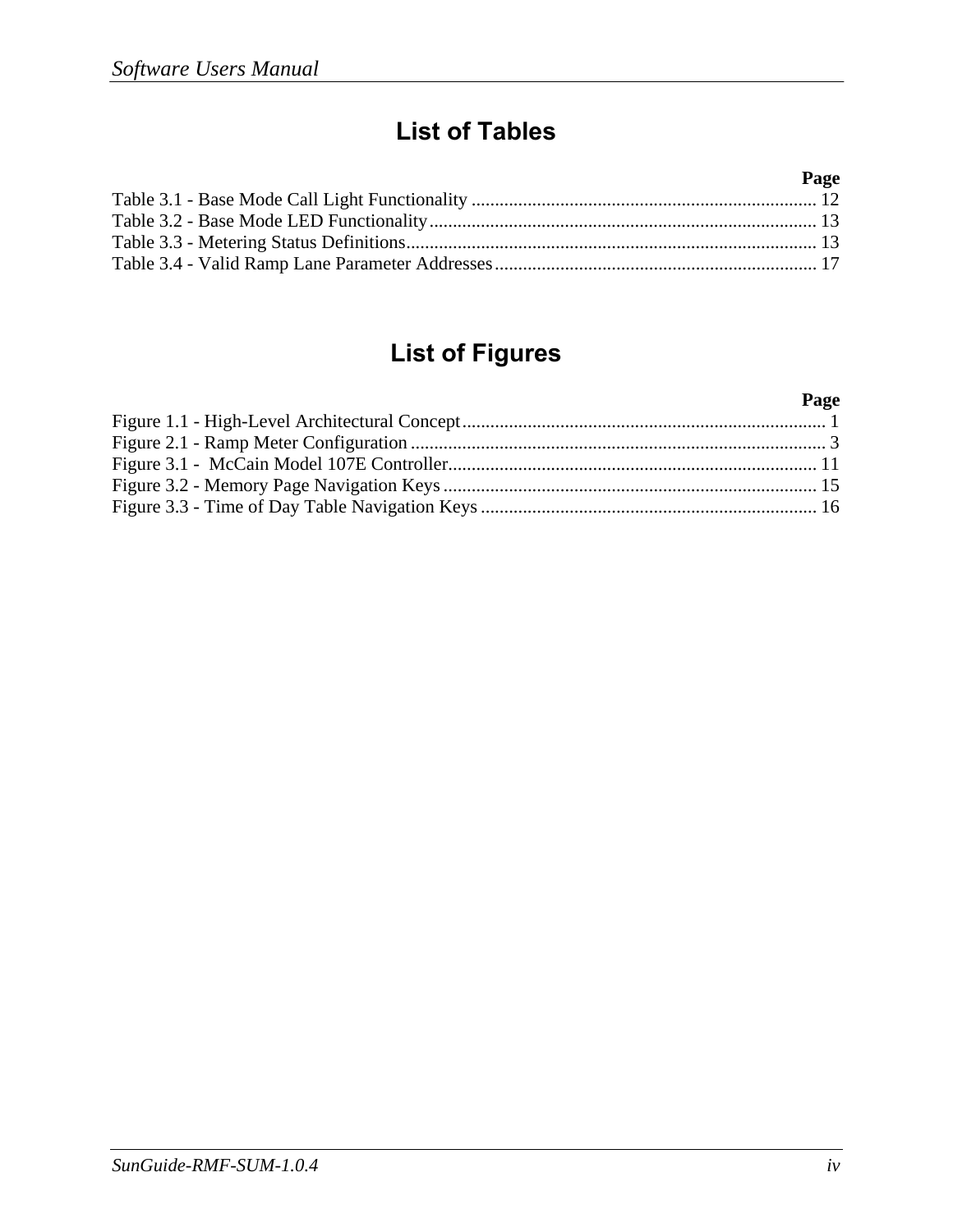# **List of Acronyms**

| CDCompact Disk        |                                    |
|-----------------------|------------------------------------|
|                       | DOT Department of Transportation   |
|                       |                                    |
|                       | ITNInvitation to Negotiate         |
|                       |                                    |
|                       | RMFRamp Meter Firmware             |
|                       | SUMSoftware Users Manual           |
|                       | SwRI Southwest Research Institute® |
| TOD Time-Of-Day       |                                    |
| VPMVehicle Per Minute |                                    |
|                       | W3World Wide Web Consortium        |
|                       |                                    |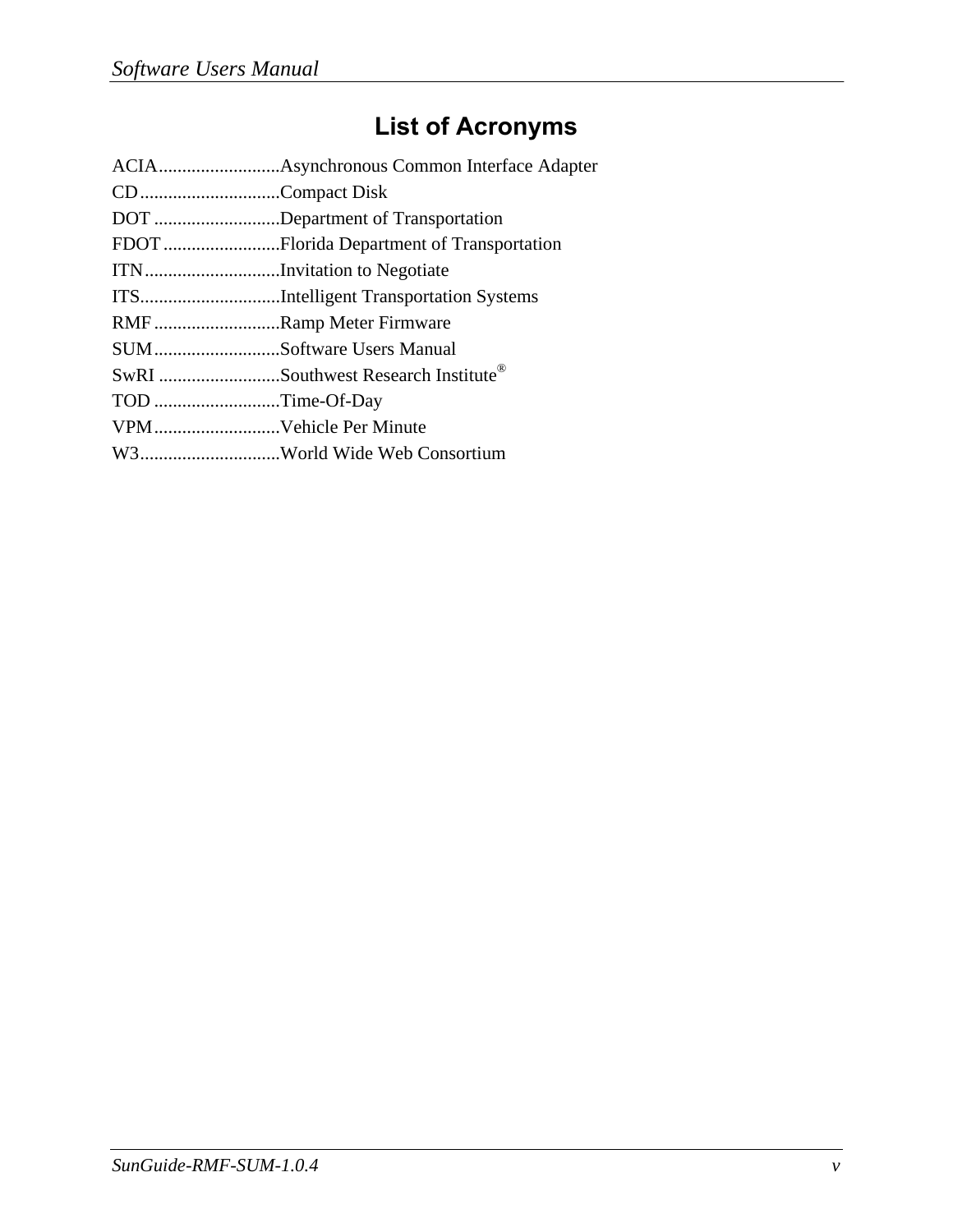|  | <b>Revision History</b> |
|--|-------------------------|
|  |                         |

| <b>Revision</b> | <b>Date</b>    | <b>Changes</b>                                                                                                                                                                                                                                                                                                                                                                                                                                                                                                                                                                                                                                                                                                                                                                         |
|-----------------|----------------|----------------------------------------------------------------------------------------------------------------------------------------------------------------------------------------------------------------------------------------------------------------------------------------------------------------------------------------------------------------------------------------------------------------------------------------------------------------------------------------------------------------------------------------------------------------------------------------------------------------------------------------------------------------------------------------------------------------------------------------------------------------------------------------|
| 1.0.0           | March 14, 2007 | Initial Release.                                                                                                                                                                                                                                                                                                                                                                                                                                                                                                                                                                                                                                                                                                                                                                       |
| 1.0.1           | April 6, 2007  | Added Detector and Input Echo to the firmware parameters<br>table to the Lane 1 parameters page. Added memory map<br>tables to Appendix B. Modified descriptions of keypad<br>display modes to include instructions for memory<br>navigation keys. Added description of keypad display<br>mode for general memory access.                                                                                                                                                                                                                                                                                                                                                                                                                                                              |
| 1.0.2           | June 5, 2007   | Added section to describe usage of detector echo and input<br>echo functionality. Added section to describe the display<br>(LED and call light) blanking feature. Added a section<br>describing a typical ramp configuration. This represents the<br>configuration that the firmware design was based on. In<br>Appendix A in the global parameters table, changed the<br>units for the speed trap upstream and downstream loops<br>from pin to detector. In the Appendix B memory maps,<br>moved the memory locations for detector echo and input<br>echo from the F1 Page to the C Page. In the Appendix B<br>memory maps, modified the tables to shade the read-only<br>entries. In the Appendix B memory maps, removed entries<br>and tables that are not used by the RM firmware. |
| 1.0.3           | March 17, 2008 | Modified text in the Volume Adjust description to<br>accurately reflect the algorithm functionality.                                                                                                                                                                                                                                                                                                                                                                                                                                                                                                                                                                                                                                                                                   |
| 1.0.4           | March 5, 2009  | Updated for Footprint issues #1050, #1076 and #1079                                                                                                                                                                                                                                                                                                                                                                                                                                                                                                                                                                                                                                                                                                                                    |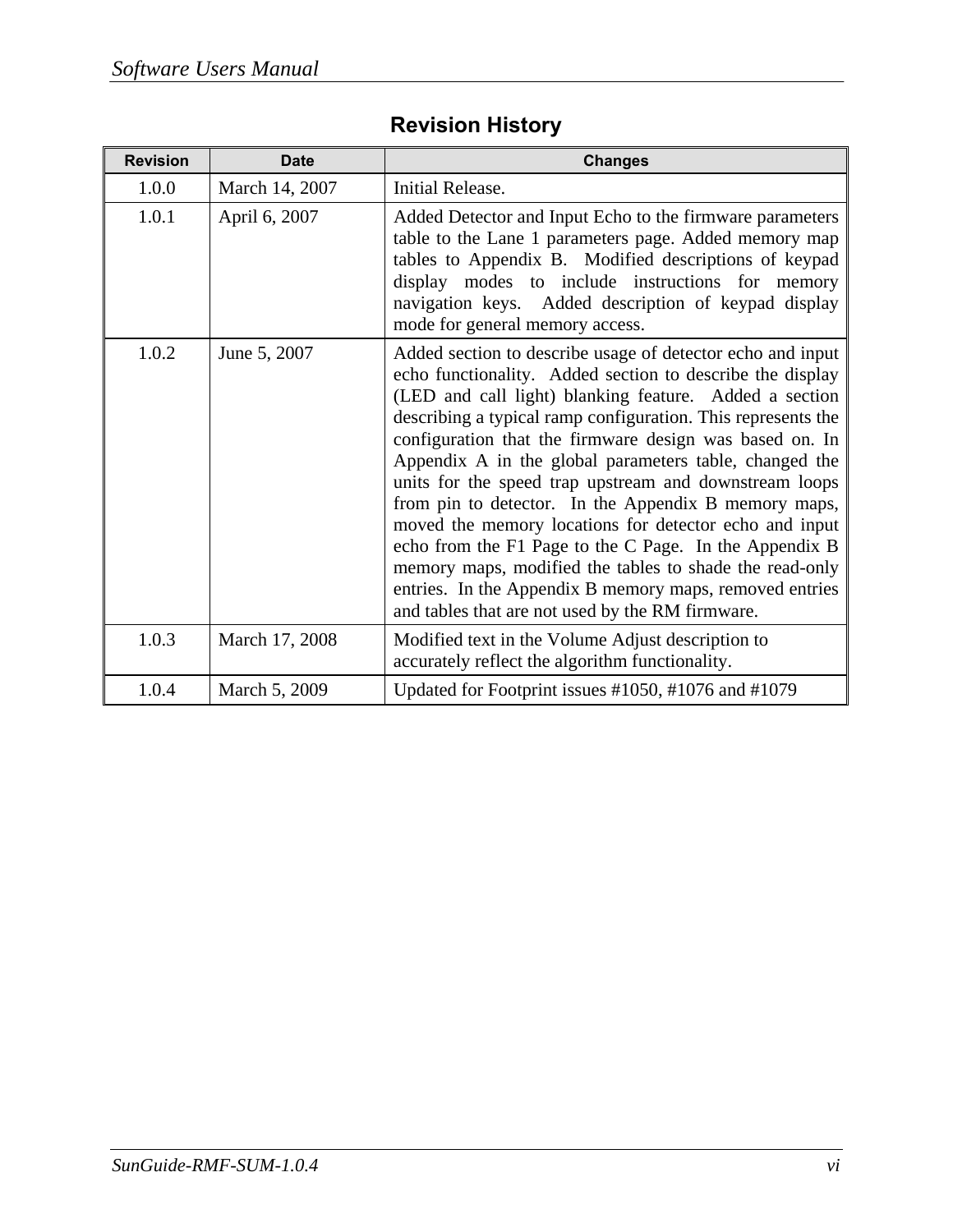# **1. Scope**

### *1.1 Document Identification*

This document serves as the Software Users Manual (SUM) for the Florida Department of Transportation (FDOT) Ramp Metering firmware.

### *1.2 Project Overview*

FDOT is conducting a program that is developing SunGuide software. The SunGuide software is a set of Intelligent Transportation System (ITS) software that allows the control of roadway devices as well as information exchange across a variety of transportation agencies. The goal of the SunGuide software is to have a common software base that can be deployed throughout the State of Florida. The SunGuide software development effort is based on ITS software available from both the States of Texas and Maryland; significant customization of the software is being performed as well as the development of new software modules. The following figure provides a graphical view of the SunGuide software.



**Figure 1.1 - High-Level Architectural Concept** 

The SunGuide development effort spans approximately two years. After the development, the software will be deployed to a number of districts and expressway authorities throughout Florida, and support activities will be performed.

### *1.3 Related Documents*

The following documents were used to develop this document: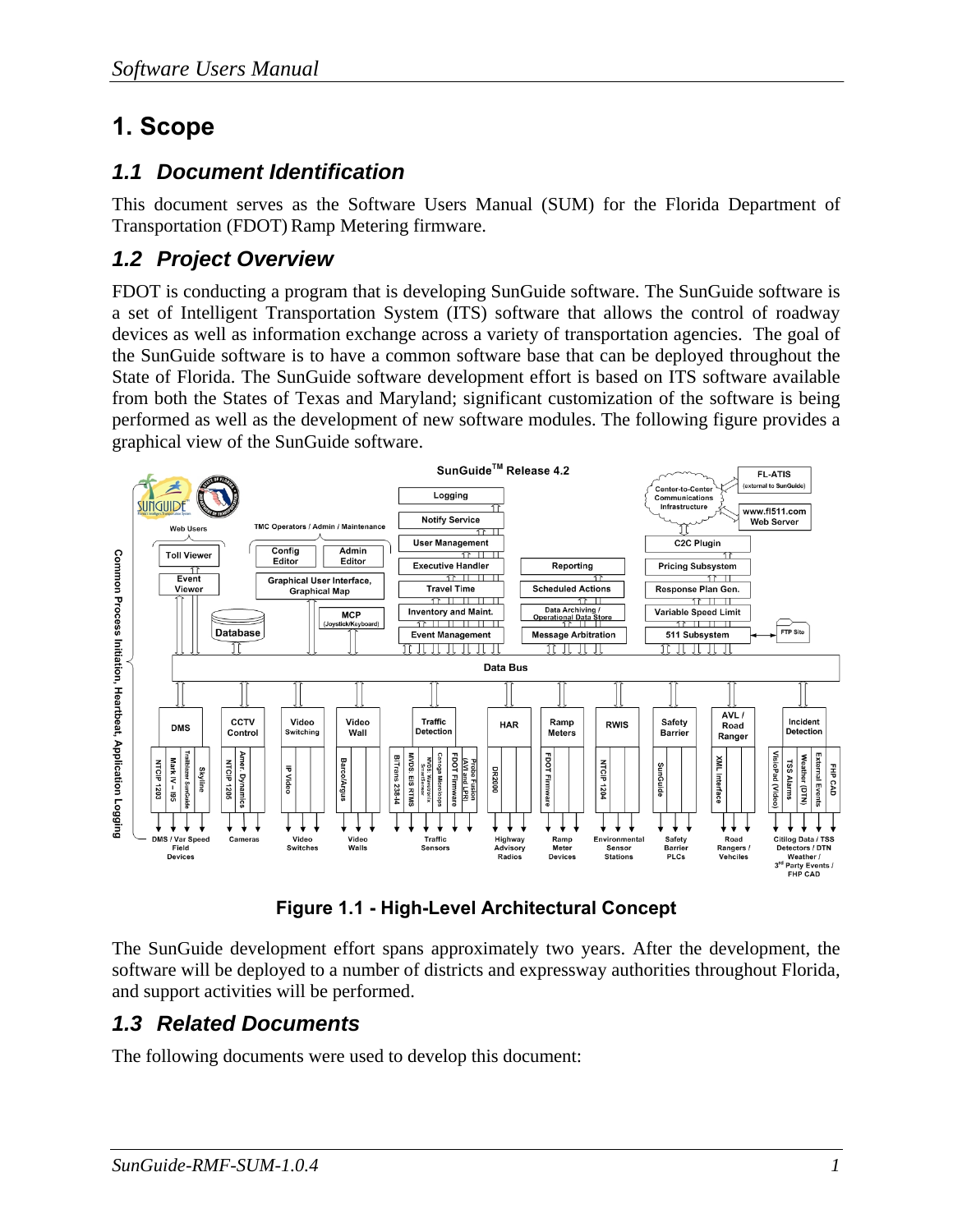- SwRI Qualification Response: *Response to the Invitation to Negotiate (ITN): Statewide Transportation Management Center Software Library System, Negotiation Number: ITN-DOT-02/03-9025-RR,* SwRI Proposal No. 10-35924, dated: November 18, 2002.
- SwRI Technical Proposal: *Technical Proposal for Invitation to Negotiate (ITN)*: *Statewide Transportation Management Center Software Library System, Negotiation Number: ITN-DOT-02/03-9025-RR,* SwRI Proposal No. 10-35924, dated: January 31, 2003.
- SwRI Cost Proposal: *Cost Proposal for Invitation to Negotiate (ITN): Statewide Transportation Management Center Software Library System, Negotiation Number: ITN-DOT-02/03-9025-RR,* SwRI Proposal No. 10-35924, dated: January 31, 2003.
- SwRI BAFO letter: *Southwest Research Institute® Proposal No. 10-35924, "Invitation to Negotiate (ITN): Statewide Transportation Management Center Software Library System," Reference: Negotiation Number: ITN-DOT-02/03-9025-RR*, dated: May 5, 2003.
- FDOT procurement document: *Invitation To Negotiate (ITN), Negotiation Number: ITN DOT-02/03-9025-RR, Statewide Transportation Management Center Software Library System*, dated: October 21, 2002.
- FDOT Scope of Services: *Statewide Transportation Management Center Software Library System: Scope of Services,* September 22, 2003.
- FDOT Requirements Document: *Statewide Transportation Management Center Software Library System: Requirements Specification,* June 3, 2003.
- Southwest Research Institute, *TMC Software Study*, November 15, 2001.
- Southwest Research Institute, *Introduction to an Operational Concept for the Florida Statewide Library*, FDOT – OCD – 1.0, March 31, 2002.
- Washington State Department of Transportation, *Ramp Meter / Data Collection User's Manual,* Version 4.47, January 28, 2005.
- World Wide Web Consortium (W3) website: http://www.w3.org.
- SunGuide Project website: http://sunguide.datasys.swri.edu.

### *1.4 Contacts*

The following are contact persons for the SunGuide software project:

- Elizabeth Birriel, ITS Central Office, elizabeth.birriel@dot.state.fl.us, 850-410-5606
- Trey Tillander, FDOT SunGuide Project Manager, trey.tillander@dot.state.fl.us, 850- 410-5617
- Khue Ngo, Senior ITS Analyst, khue.ngo@dot.state.fl.us, 850-410-5579
- David Chang, PBS&J Project Manager, David.Chang@dot.state.fl.us, 850-410-5622
- Steve Dellenback, SwRI Project Manager, sdellenback@swri.org, 210-522-3914
- Robert Heller, SwRI Software Project Manager, rheller@swri.org, 210-522-3824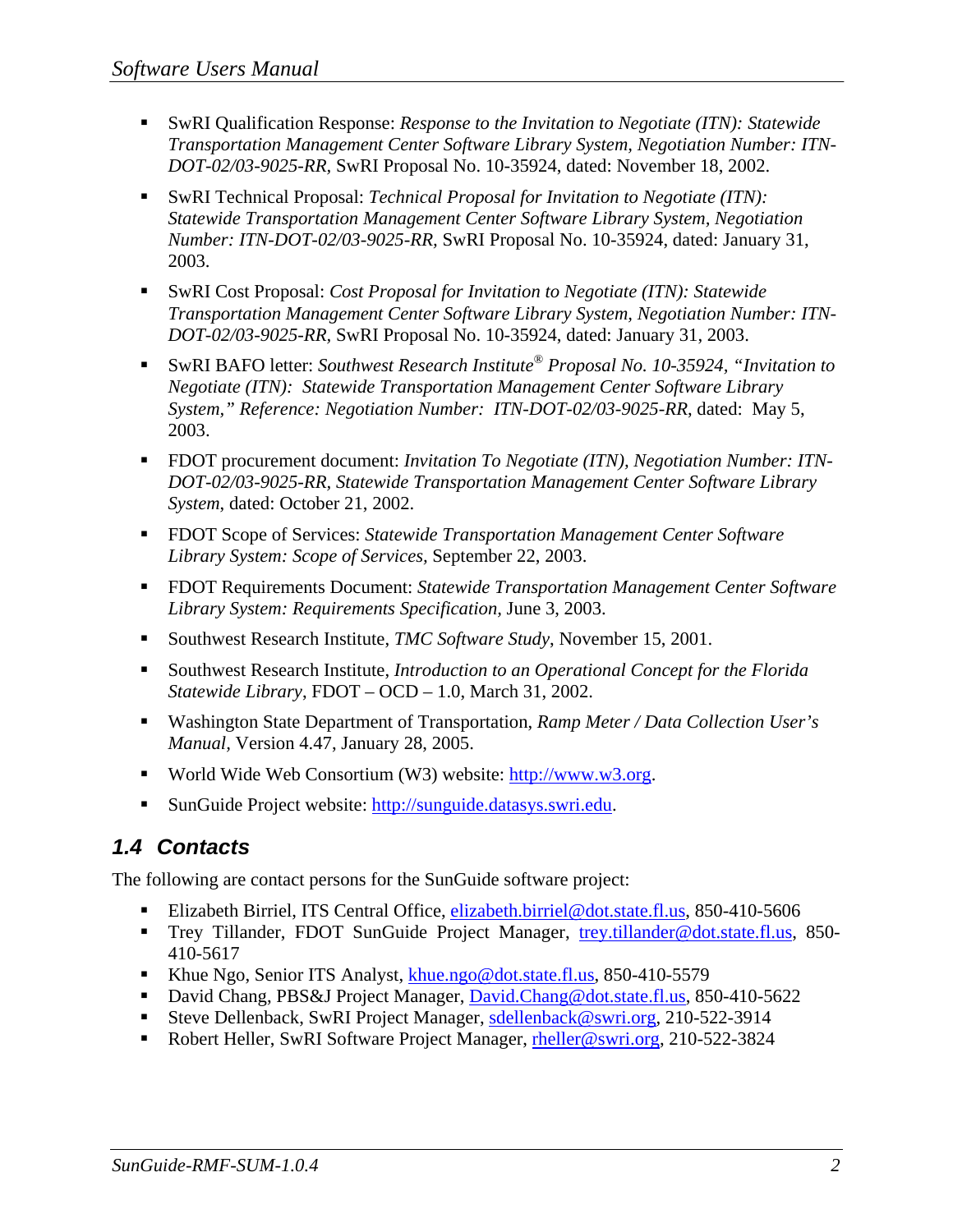## **2. Software Summary**

### *2.1* **Software Application**

The FDOT Firmware operates on a Model 170 Controller. The firmware utilizes 2-serial interfaces (asynchronous common interface adapters [ACIAs]). The firmware processes accumulated data from as many as 40 detectors. The program also processes speed, length, and vehicle classification from up to eight dual-detector speed traps. The firmware has the capability to meter up three unique ramps.

The firmware has two communications modes: central or local control. In central mode, configuration parameters are sent from the central system to the controller. The central system periodically polls for surveillance and metering data. In local mode, previously downloaded parameters or user input parameters are used for surveillance and metering functions. Parameters are viewable via the front panel keypad. Communications with Central require the manual entry of the communications address.

### *2.2 Software Organization and Overview of Operation*

*2.2.1 Ramp Configuration* 

The following figure contains a typical configuration of a segment of a Freeway and a Ramp.



Link in the FDOT system **Q** Detection Zone ← HOV bypass

### **Figure 2.1 - Ramp Meter Configuration**

Loop Naming Scheme MM – Mainline Roadway S – Speed Trap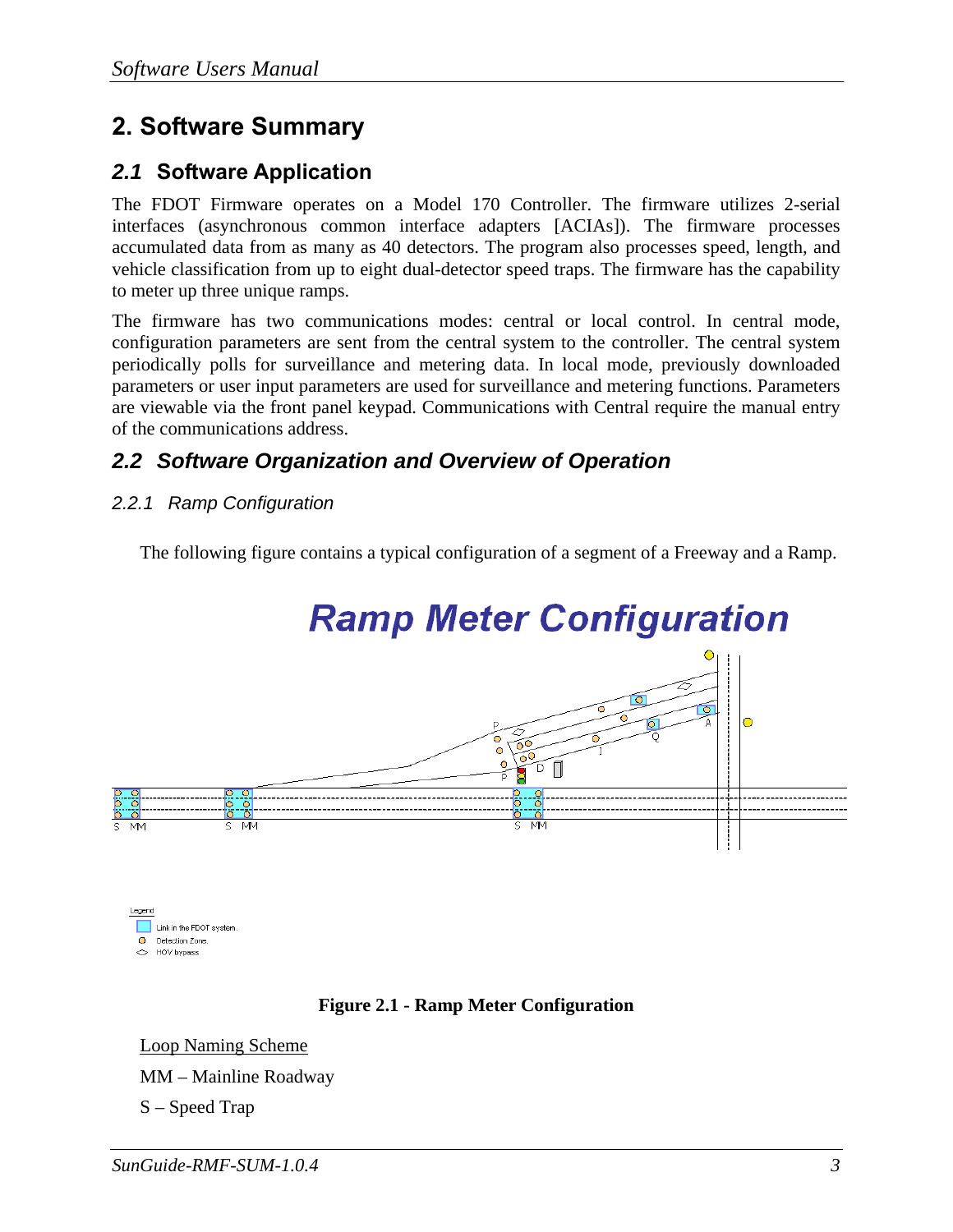- P Passage detection zone
- D Demand detection zone
- I Ramp Intermediate detection zone
- Q Ramp Queue detection zone
- A Advance Queue detection zone

The current architecture requires defining several detectors on the ramp to perform the metering and data surveillance functions required by the firmware. The required detectors are the MM, S, P, D, and Q. An I or A detector may be defined if deemed necessary. If an A type detector is not assigned, the Central software may require special configuration of the Fuzzy logic inputs to compensate for its absence.

#### *2.2.2 Initialization*

The controller is initialized by erasing memory and loading the default parameters. To accomplish this, turn the STOP TIME switch on and hold any key depressed while turning the controller power on. This initialization process erases RAM locations from 0x0000 to 0x073F.

Default parameter values for date, time, ramp variables and Time of Day (TOD) tables are loaded into RAM.

The controller drop address must be set at **C+0+0**. When communication is established, the central computer will download all operational parameters and Call/Active LED #6 will light.

When the central computer starts up, the device database is read and the central computer initiates communication with the controllers.

The central communication messages are listed below in the startup sequence.

Idle Reset Date & Time Load Param1 Load Param2 Load Param3 Error Request Meter Command Poll

The first message sent to all controller addresses is the Idle message. The Idle message is a message a response from the controller. If there is no response, the central computer continues to send the Idle message every polling interval until a response is received at central.

When a response to the Idle message is received, the central computer then sends the Reset message with the parameter set to "detectors."

The central computer then sends the Date  $&$  Time message. The Date  $&$  Time message contains the current year, month, date, hour, minute, second, tenth of second and day-of-week code. The controller stores the date and time information. The date and time are used to timestamp power outages. The Time-of-Day algorithm uses the hour, minute, and day of week information.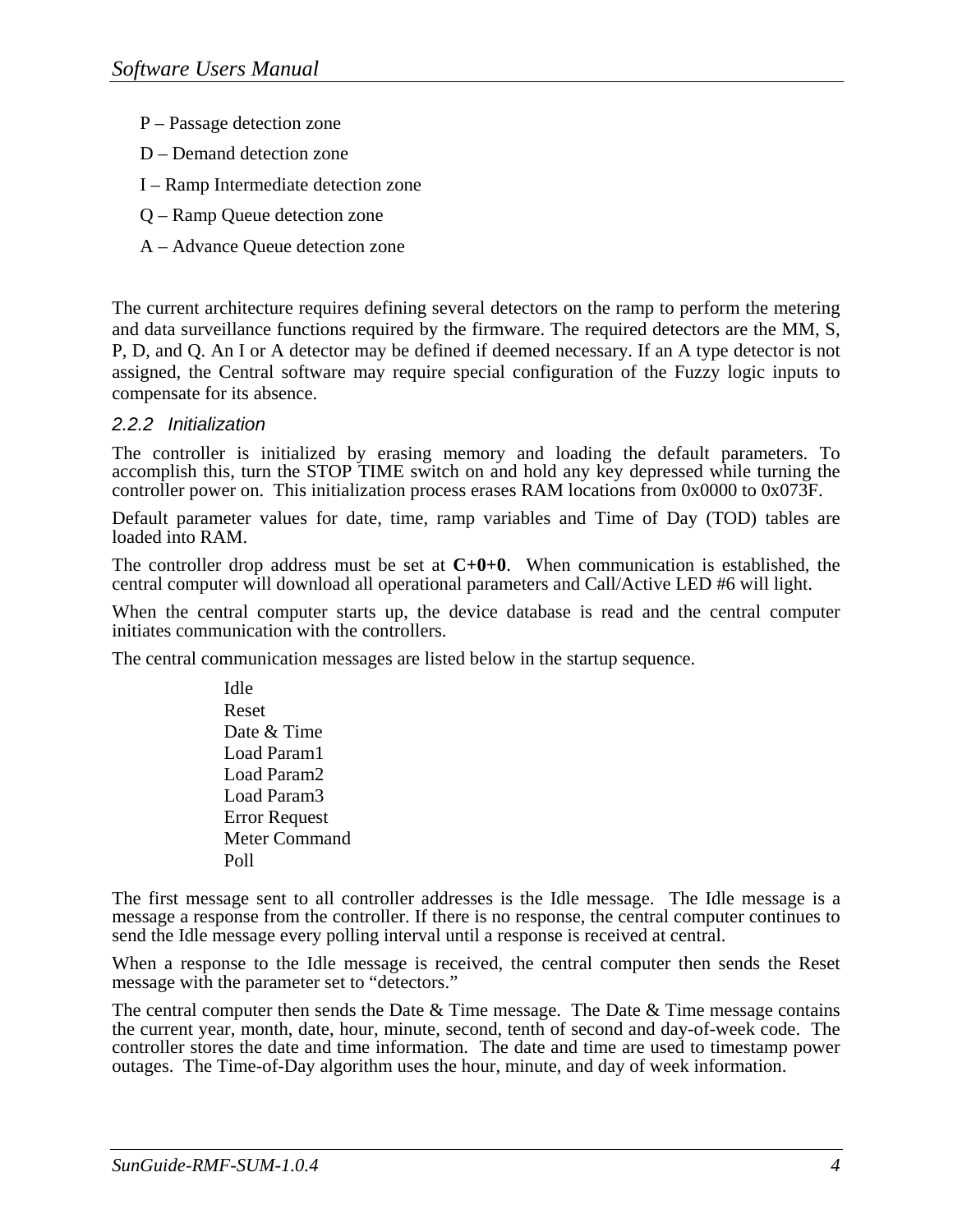Load Param1 message follows. The message contains the metering parameters for the threemetered ramps. The controller stores the parameters for all three ramps.

The Load Param2 message follows. This message contains the TOD meter rate table.

After the TOD table, the central computer sends the Load Param3 message, which contains the controller configuration parameters. The configuration parameters are stored on the C page.

Following the successful transfer of parameters, the central computer sends an Error Request message, if the error flag is set. The controller clears the error flag when an Error Request message is received.

The final message is the Meter Control message. This message directs the control to the desired metering state.

After the startup sequence is completed, the central computer sends a Poll message at the beginning of each poll interval (20 seconds). The FDOT Firmware responds with the data message with the attached volume, occupancy, speed, length, and classification data packet. If the controller has detected an error, the error flag is set in each message sent to the central computer until the controller receives an error request message. When the error message is processed, the error flag is cleared and will not be set until a new error is detected.

#### *2.2.3 Data Surveillance*

The data surveillance functionality of the Ramp Meter Firmware (RMF) performs three main tasks: volume and occupancy data collection, speed trap calculations, and data validation. Data calculations are stored every 20 seconds and over-written every minute. This provides the firmware with a rolling one-minute data set. Data poll responses are packaged with the current 20-second data set.

Data collection functions process data from up to 40 configurable detectors. Parameters sent from central or manually input define the source and purpose of the inputs. The core purpose of all detectors is to provide volume and occupancy. This data is reported every 20 seconds in response to a poll request.

The C1 connector links the detector inputs to the controller. Each detector is mapped to a pin assignment. The detector actuations occur when the appropriate pin is grounded. The controller firmware scans the pins on a 60Hz cycle.

The firmware calculates the number of scans each pin is grounded over a 20-second period. The maximum number of scans in a 20-second period is 1200. Occupancy is calculated as the following: Occupancy  $=$  scans  $/$  12. Volume is calculated as the number of times the detector state changes from actuated to non-actuated.

Speed calculations are computed from the eight configurable dual-detector traps. Two detectors are installed in a lane at a defined distance apart. These detectors are scanned by the speed trap algorithm 120 times a second.

### *2.2.4 Speed Traps*

The speed trap algorithm calculates the number of times the upstream detector is actuated while the downstream detector remains non-actuated. The speed trap length divided by the scan count of the upstream detector provides the vehicle speed.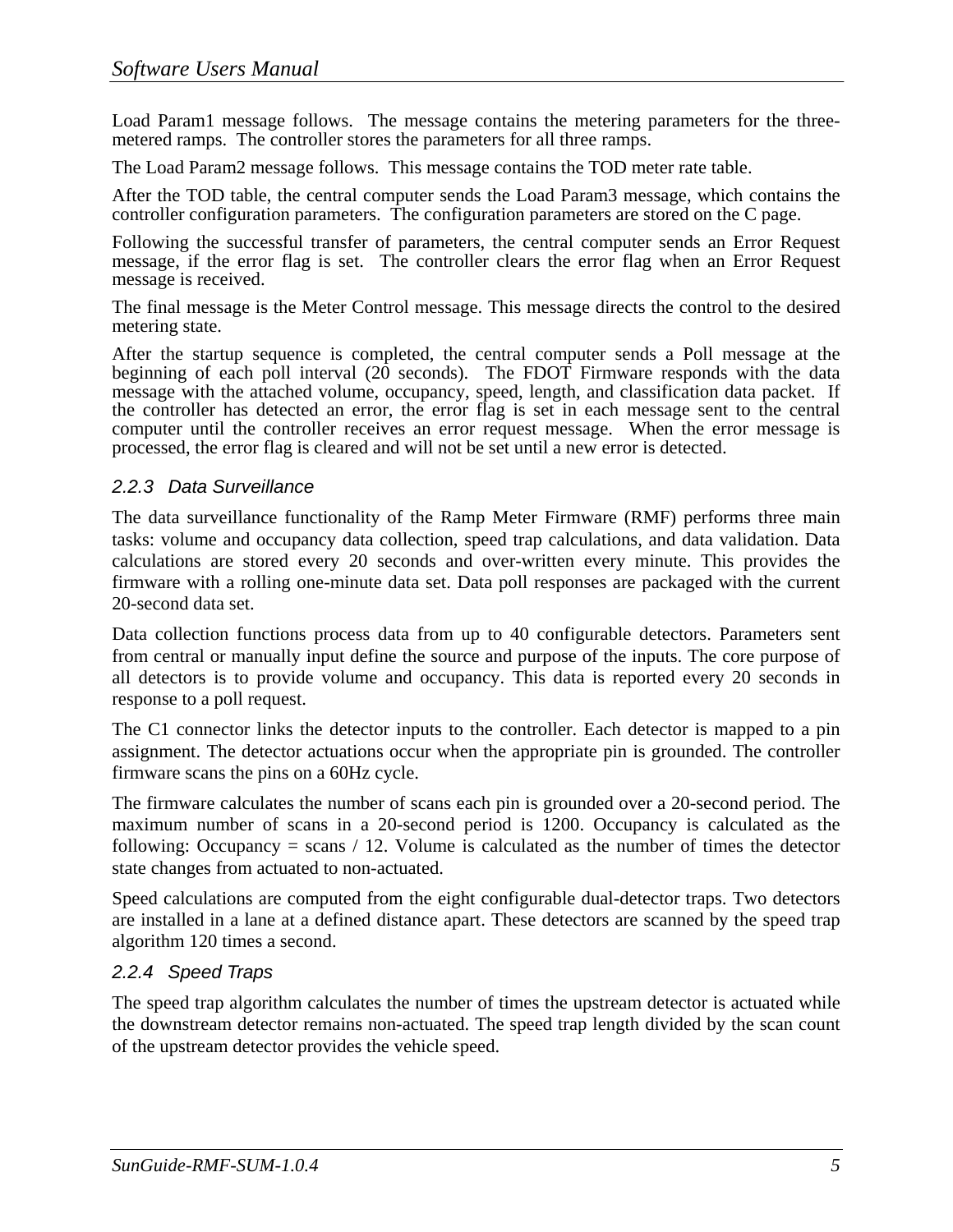Vehicles can be classified into any one of 4-bin lengths. The vehicle is classified into the largest bin that is greater than the vehicle's length. Length is calculated by taking the occupancy of the upstream detector multiplied by the speed minus the length of the detector.

The controller computes individual vehicle speed, length, and classification information for up to eight speed traps. With two detectors in the same lane a given distance apart, the controller measures the time between the actuation of the upstream detector and the actuation of the downstream detector. The distance between actuations is divided by the time between upstream and downstream actuations to calculate speed. This is subsequently converted to miles per hour.

Vehicle length is calculated by multiplying the duration of a detector actuation by its speed (distance/time x time = distance) while subtracting the effective length of the detector and converting the results to feet.

The controller does not validate the location of speed trap detectors. Any detector may be entered as a member of the detector pair. Detectors paired from different lanes may produce invalid results.

A speed run begins when a vehicle activates the upstream detector, starting an elapsed time counter. The counter is incremented every 1/120 second and runs until the downstream detector is actuated, at which time a completion flag is set. The occupancy of the downstream detector is compared to the occupancy of the upstream detector. If the downstream occupancy differs by more than 10% from the upstream occupancy, the speed run is discarded.

The speeds collected in a 20-second period are averaged and sent to the central computer as a single speed value for the period.

### *2.2.5 Vehicle Length and Classification*

The length of the vehicle is determined for each valid speed run. The length is calculated based on the vehicle's speed and time to cross over the downstream detector, thus Length  $=$ Speed x Time. The lengths collected in a 20-second period are averaged and sent to the central computer as a single length value for the period.

#### *2.2.6 Data Validation*

Data Validation falls into two areas: data surveillance validation and speed data validation. Data validity flags are set when an error is verified. These flags are reported in the data packet sent in the data poll response message to Central.

Data surveillance processes valid data in pre-defined volume and occupancy envelopes. For a given volume, a minimum and maximum occupancy must be calculated. The firmware has four defined occupancy envelopes. When volume exceeds 17 vehicles per minute, the firmware sets the chatter flag. The firmware also monitors for minimum presence or absence known as "Short Pulse." For presence less than a 1/15 second the accumulated volume and occupancy are ignored for the current actuation. In the case of absence less than 1/15 second, volume is reduced by one count and the occupancy is increased scan for scan to compensate.

Speed validity monitors several invalid data scenarios. When the occupancy ratio is greater than 10% between the upstream and downstream detector, the speed data is thrown out for the current vehicle. Two in a trap is calculated as a second vehicle entering the trap before the first exits. A lost vehicle is defined as the speed trap timer expiring before the vehicle actuates the downstream detector. The calculated speed exceeds the seed limit parameters set by the operator. The length is greater than the predefined length limit.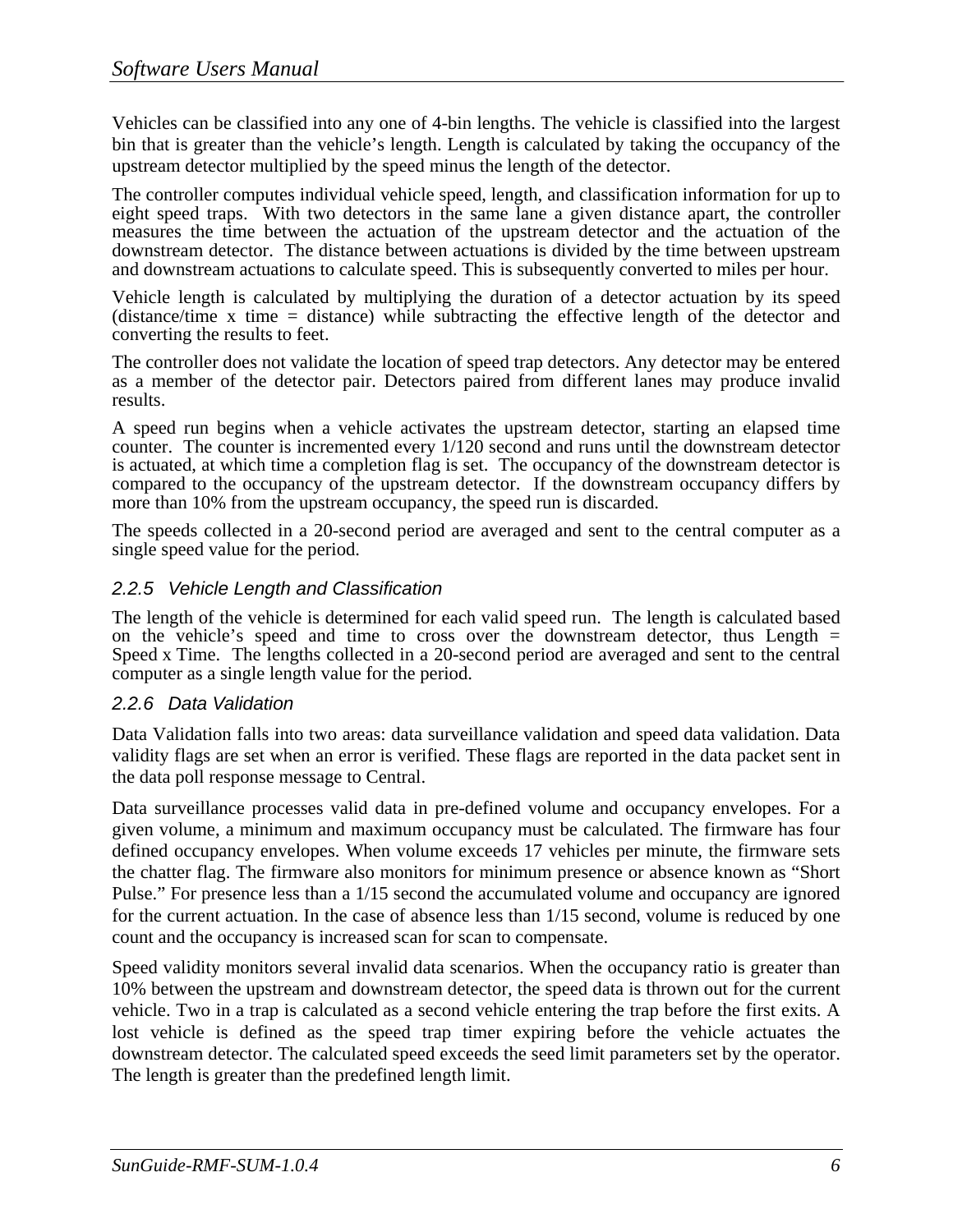### *2.2.7 Detector Reset*

The RMF system supports three types of resets, which can be invoked by the host computer or via the keypad. These include:

- Detector Reset Resets the loop detectors.
- Comm Reset Resets the ACIA interface to the host computer.
- Software Reset Restarts execution of the RMF firmware.

When a detector reset is received, the detector reset output (C1 pin #102) is held high or energized for one second. This causes the amplifiers to reset, and the detector watchdogs are subsequently returned to zero. The detector reset only resets the detector amplifiers, watchdog loops, and counters. Detector failures described in paragraph 2.2.8.11 are automatically reset based on proper sequencing and are not reset via the detector reset command mechanism.

### *2.2.8 Metering*

There are two basic sources for ramp meter control by the FDOT Ramp Metering Firmware: local algorithms using local data or central algorithms using data from the mainline lanes. The central source is normally used for metering, except in special cases and after a communication failure. In special cases, the operator commands the controller to meter using the local algorithms and after a communication failure the controller meters using the local algorithms by default. Refer to the *Ramp Metering Firmware Software Design Document* for a description of specific metering parameters and in-depth metering procedures.

### **2.2.8.1 Basic Metering Algorithms**

The local algorithms or basic metering algorithms include: Time-of-Day Metering Rate, Traffic Metering Rate, and Fuzzy Metering Rate. The controller selects the appropriate algorithm based on firmware parameter settings, detector input, and command from central control.

### **2.2.8.1.1 Time-Of-Day (TOD) Metering Rate**

The TOD rate table contains 32 events that can be activated on any combination of days of the week. Each event has a starting hour and minute, flags for effective days of the week, and an associated metering rate. The metering rate is in the range of 0-25.5 Vehicles Per Minute (VPM), where a value of 0 will cause a Stop Metering event, and a non-zero value will cause a Start Metering event, setting the TOD Metering Rate to the value. A value of 255 (25.5) will cause the TOD Metering Rate to be ignored in favor of the Traffic Metering Rate. The TOD table controls all active ramps in the controller. The rate from the TOD table is multiplied by the ramp *MultiLaneSplit* parameter to determine the TOD rate for that ramp. The multilane split values for all active ramps in a controller do not have to total 100.

A power failure of more than 4 hours and 15 minutes will prevent use of the TOD table to control metering. The controller must receive a time value from the host computer before the TOD metering control can be resumed.

### **2.2.8.1.2 Traffic Metering Rate**

The Traffic Metering Rate is based on mainline occupancy. The traffic algorithm calculates the Traffic Metering Rate using the one-minute moving average occupancy of the defined mainline detectors. The one-minute moving average mainline occupancy is compared to the occupancy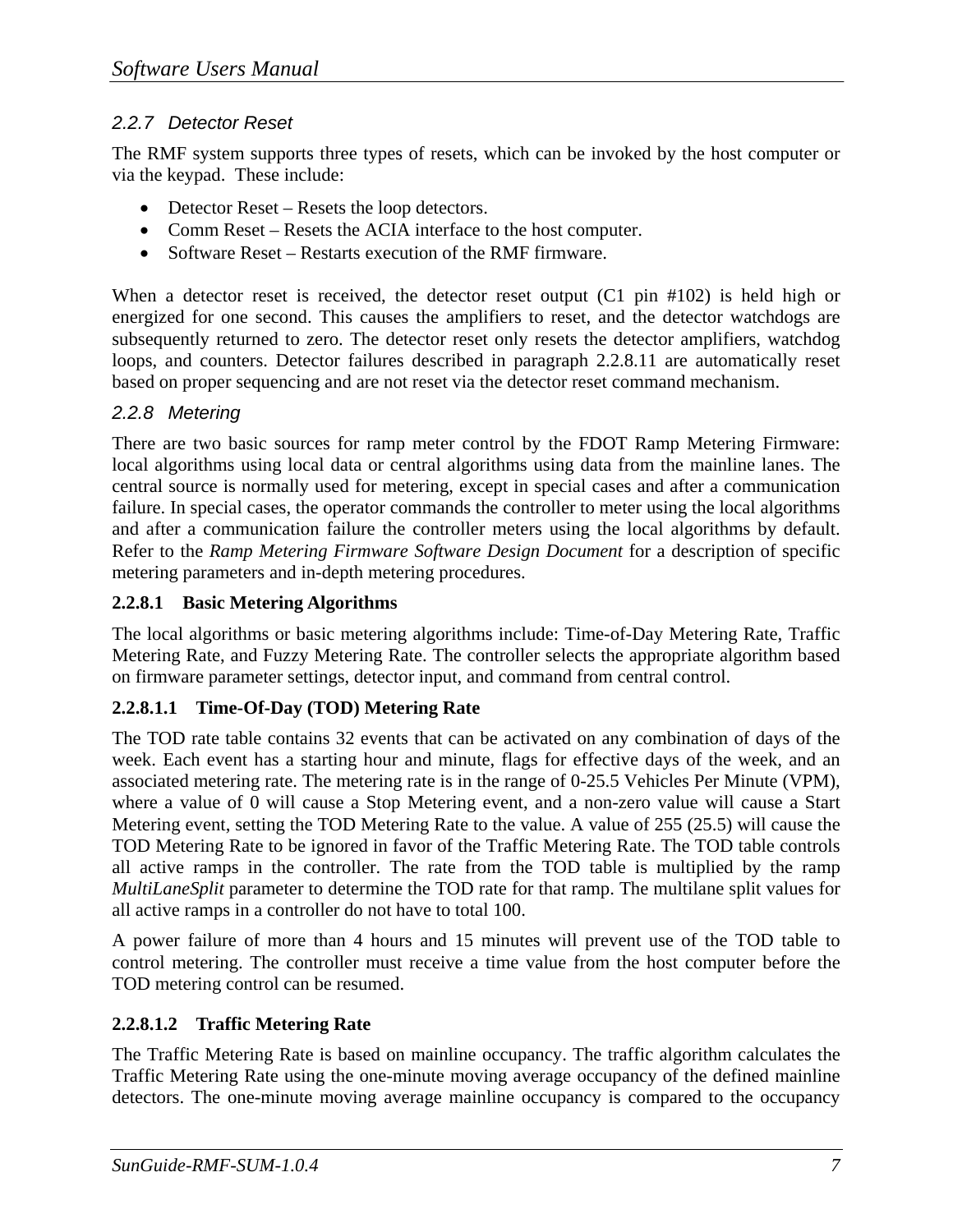levels in the *TableOcc1-5* and *TableRate1-5* parameter tables. The occupancy/rate pairs specify points on a metering rate vs. mainline occupancy slope. Linear interpolation is used to calculate a metering rate from a given occupancy value. The *MaxMeterRate* parameter is used if the input occupancy is less than the lowest table entry, and the *MinMeterRate* parameter is used if the occupancy is greater than the highest table entry.

### **2.2.8.1.3 Intermediate Meter Rate**

The Intermediate Metering Rate is the more restrictive of the TOD Metering Rate and the Traffic Metering Rate when in Local mode, and is the Traffic Metering Rate when in Central mode.

### **2.2.8.2 Fuzzy Meter Rate**

A Fuzzy Metering Rate is provided by the host system for each of the metered ramps. A nonzero Fuzzy Metering Rate will always be used when in Central mode, and no adjustments or overrides are applied to it.

### **2.2.8.3 Metering Rate Adjustments**

Once the basic metering algorithms determine the Intermediate Meter Rate, it is adjusted to account for specific ramp conditions. These adjustments are described below.

### **2.2.8.4 Queue Adjusted Metering Rate**

If the 20-second queue detector occupancy exceeds the *QOccThresh1* parameter for more than *QOccTimer1* parameter minutes, the Intermediate Metering Rate is adjusted upward by the *QOccAdjust1* parameter. If the 20-second queue detector occupancy exceeds the *QOccThresh1* parameter for more than *QOccTimer2* parameter minutes, the Intermediate Metering Rate is adjusted upward by the *QOccAdjust2* parameter instead. The adjustment will remain in effect until the 20-second queue detector occupancy is less than or equal to the *QOccThresh2* parameter for one minute.

If an intermediate queue detector is used, its 20-second occupancy is used with the same thresholds, timers, and adjustment values. Adjustments due to intermediate queue detector occupancy are added to the adjustments from the queue detector occupancy.

The Intermediate Metering Rate with queue and intermediate queue adjustments applied is called the "Queue Adjusted Metering Rate." While either the queue detector adjustment or the intermediate queue detector adjustment is in effect, the queue adjustment alarm is set.

### **2.2.8.5 Volume Adjustment**

The ramp volume is used to adjust the Queue Adjusted Metering rate due to red signal violations on the ramp. The Queue Adjusted Metering Rate is reduced by the sum of the red signal violations in the last three 20-second periods.

### **2.2.8.6 Advanced Queue Override**

If queue adjustment is in effect and the one-minute moving average occupancy of either left or right advance queue detector exceeds the *AdvQOccThresh* parameter value for more than *AdvQOccTimer* parameter seconds, the Queue Adjusted Metering rate is further adjusted by the *AdvQOccOverride* parameter value. If both advanced queue detector occupancies exceed the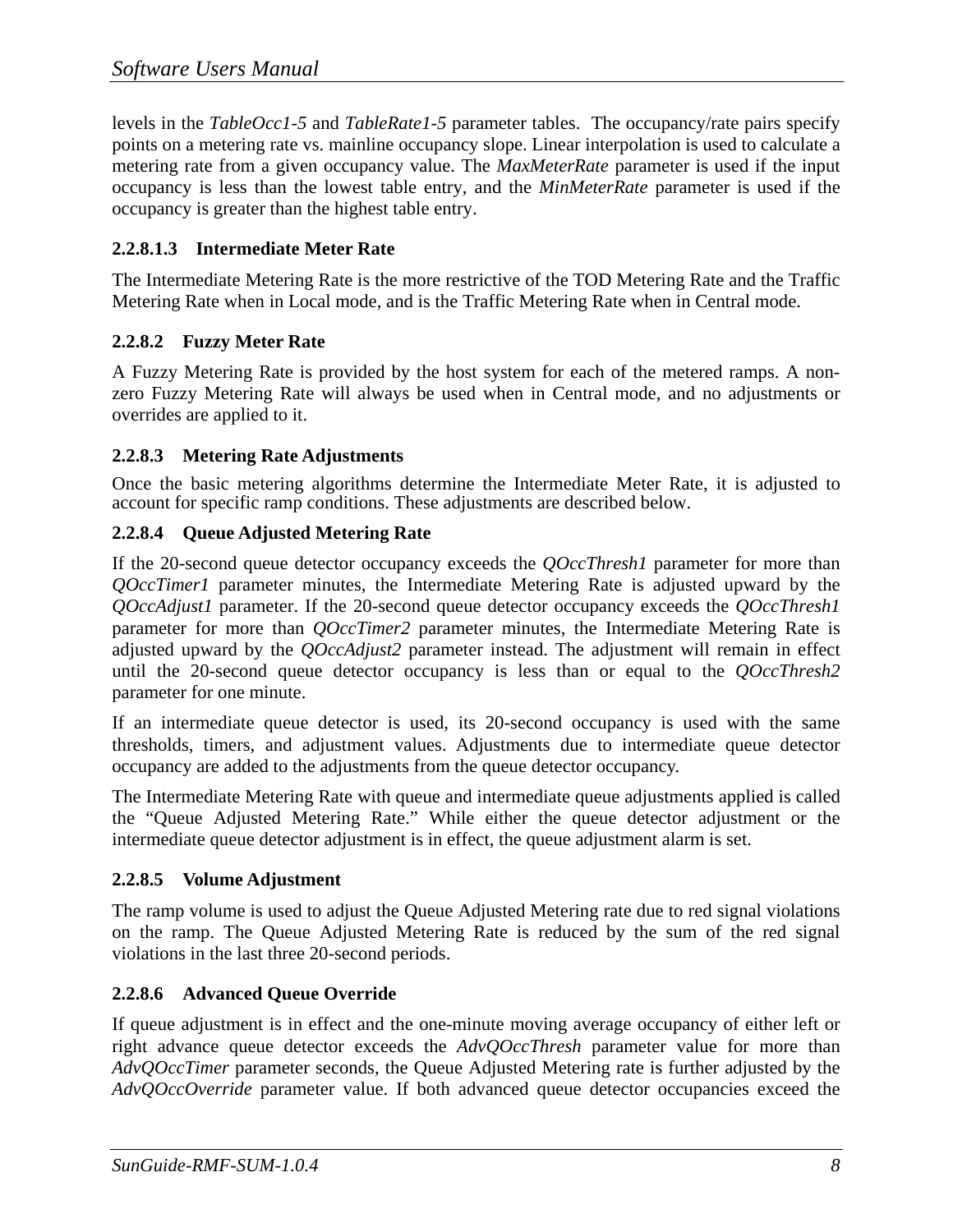threshold, the override values are additive. The advanced queue override remains in effect until the one-minute moving occupancy of the advance queue detector drops below the *AdvQOccThresh* parameter value.

### **2.2.8.7 High-Occupancy Vehicle Bypass Meter Rate Adjustment**

For each actuation of the HOV demand detector or ramp demand detector while the metered lane signal is red, the remaining red signal time of the cycle is compared to the *HOVRedDelay* parameter value, and the larger value is used as the remaining red time.

### **2.2.8.8 Red Signal Violations**

For each actuation of the passage detector during the red signal portion of the cycle, the red signal cycle time is incremented by *RedViolationDelay* parameter value.

#### **2.2.8.9 Adjusted Meter Rate**

The Adjusted Metering rate is the basic meter rate adjusted for queue occupancy, adjusted for HOV bypass traffic, adjusted for red signal violations, and adjusted for advanced queue detector occupancy. Finally, the Adjusted Metering rate is bounded by the *MinMeterRate* and *MaxMeterRate* parameter values.

### **2.2.8.10 Cycle Length**

A new cycle length (in seconds) is computed from the selected metering rate, which is expressed in VPM. The selected metering rate will be the Fuzzy Metering rate if it is non-zero; otherwise, the Adjusted Metering rate will be used.

#### **2.2.8.11 Failure Adjustments**

Although all detectors can be failed by a watchdog timer due to inactivity, the demand and passage detectors can also be failed by the metering software. The demand detector for a metered ramp will be failed if two consecutive passage detector actuations occur without any presence on the demand detector. The passage detector for a metered ramp will be failed if two consecutive demand detector actuations occur without any presence on the passage detector.

A failed demand detector causes metering to be stopped for the affected ramp. A failed passage detector will cause the use of a fixed 1.5-second green time per allowed vehicle for each demand detector actuation. A failed queue detector will prevent the use of queue detector and advance queue detector occupancy metering adjustments. If the demand detector fails in the actuated state and has not been failed by the watchdog timer, metering will continue as if a continuous demand is present.

Normally, an activation of the demand detector must occur before the signal light can cycle to green. A short stop condition occurs when a vehicle stops before reaching the demand detector. In this case, the signal light will remain red until the cycle times out and the occupancy of the queue detector exceeds the *ShortStopQOcc* parameter value. The short stop condition will cause the signal to cycle to green until a passage is detected.

Normally, an activation of the passage detector is used to cycle the signal light from green back to yellow or red. A long stop condition occurs when a vehicle crosses the stop line and causes a premature passage detector actuation. In this case, the signal light will remain red until the cycle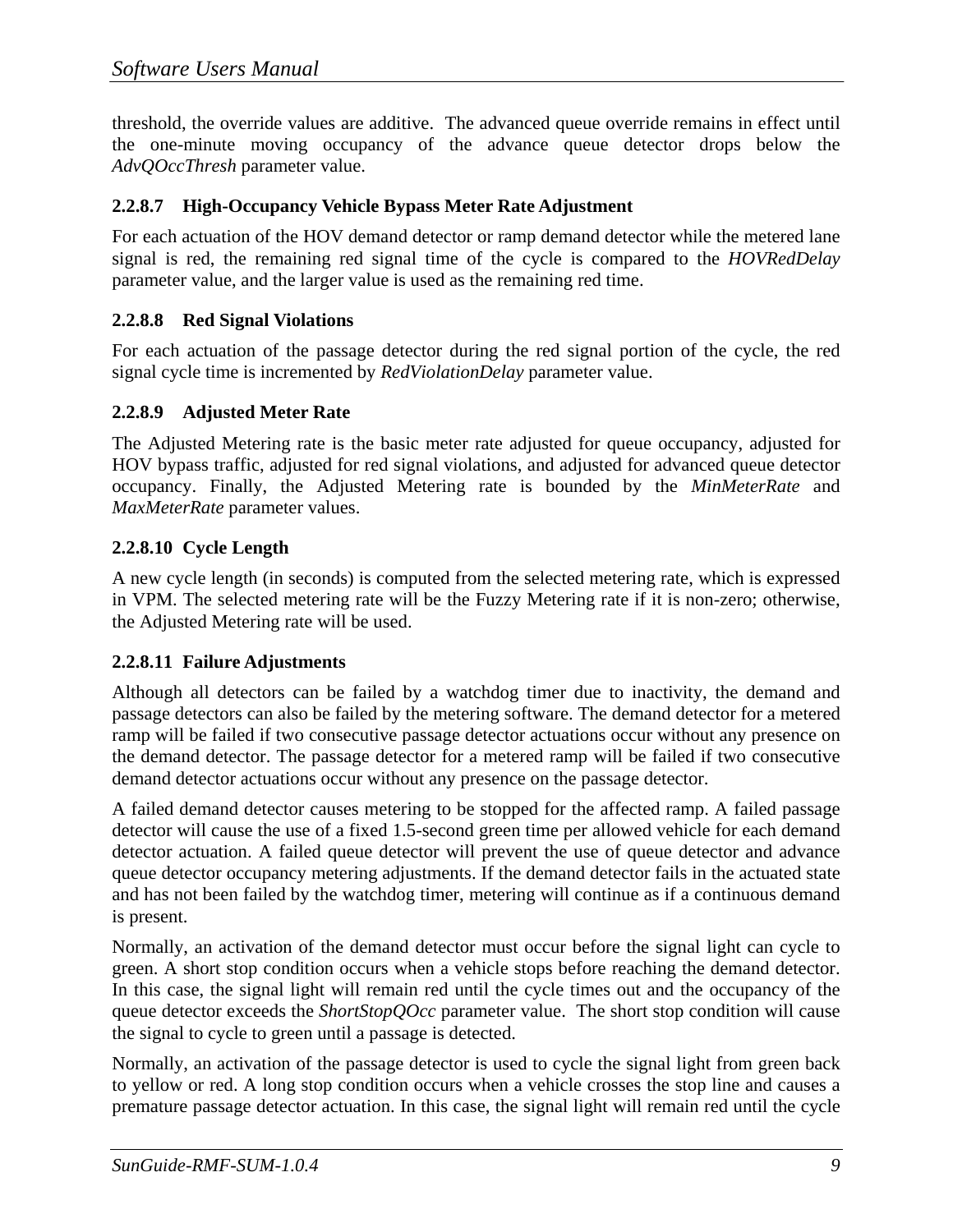times out and the *LongStopTime* parameter value is reached. The long stop condition will cause the green signal to be timed. A fixed 1.5 seconds per allowed vehicle will be used.

### *2.3 Contingencies and Alternative States and Modes of Operation*

 During operation the controller will detect various errors. These errors occur when detectors fail or during communications processing. There are several different methods errors are reported to the system. A flag is sent in a data message to alert the central system to request an error report. Detectors fail or data validation flags are set in data messages to alert central system that detectors have failed. The following is a list of potential errors reported by the controller:

- Detector Failure
- Loop Locked ON/OFF
- Conflict Monitor Tripped
- Police Switch Active
- Memory Check error
- Short Pulse
- Chatter  $(> 3$  counts/second)

The controller may operate in two different modes: Rampmeter or Data Collector. Switching between the two modes is done by setting the control switch setting in the firmware.

In Data Collector mode, the controller monitor loops as a loop detector. The controller compiles volume, occupancy, and speed data. The data is sent to the central system every 20 seconds.

In Rampmeter mode, the controller operates as before in Data Collector mode, but also meters a configurable number of metering lanes up to three lanes. The controller can be set to meter as controlled from the central system or from a TOD table defined on the controller. In TOD metering mode, the controller will not respond to commands to start, stop, or modify metering.

### *2.4 Security and Privacy*

In the event that the RMF system detects a fatal error, it will enter a safe mode in which the signal lights are all turned off and no metering is done. The Timing LEDs will flash **EEEE** to indicate that the controller is in this fatal error state. The controller will remain in this state until it is power cycled or the RMF firmware is restarted by turning the Stop Time switch ON and pressing any key on the keypad.

The controller will only respond to requests formatted as defined by the *VAX-170-DOC05*  protocol document. The controller will return a communications error if it receives any unknown or mal-formatted messages.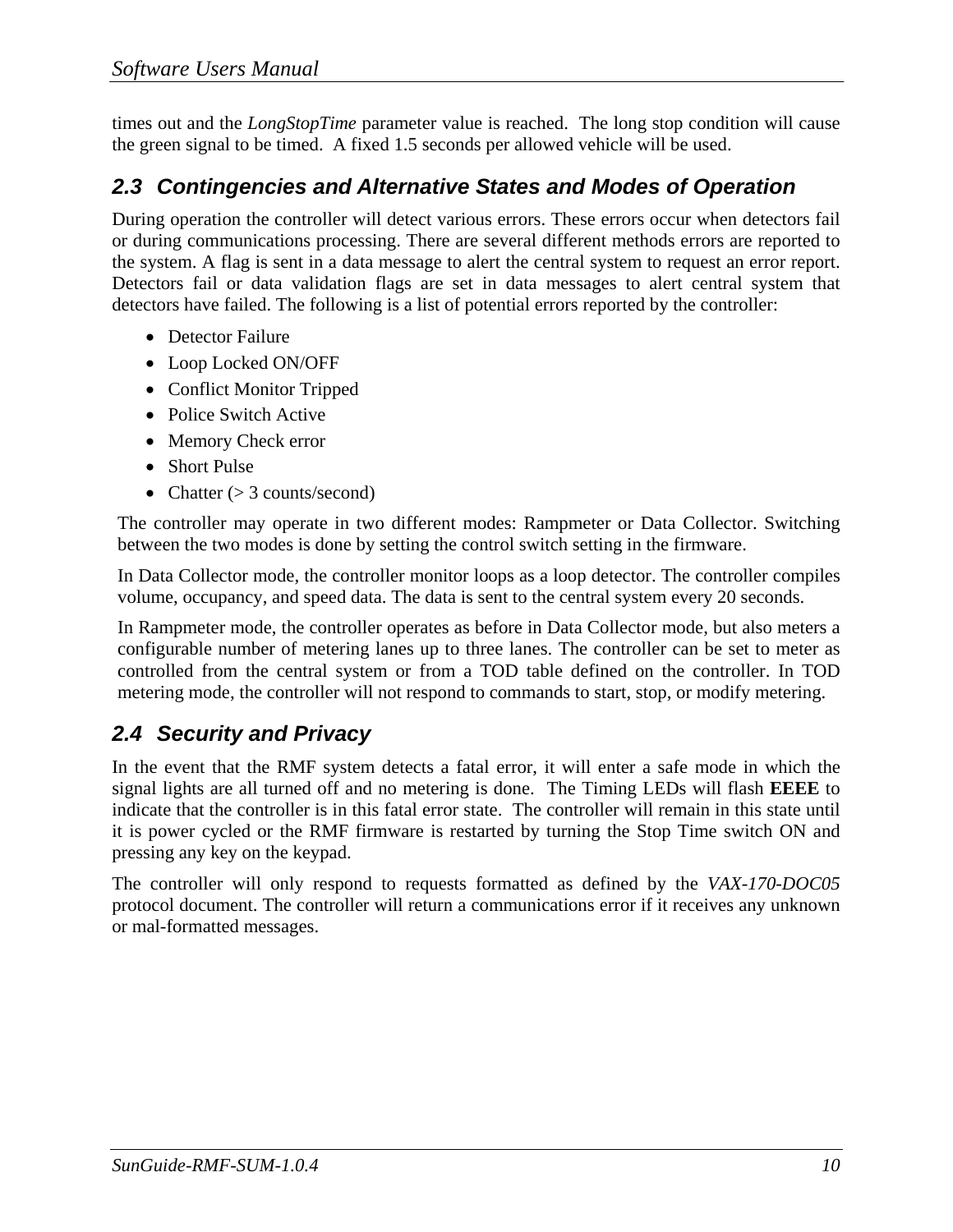# **3. Operation**

The FDOT Ramp Meter Firmware runs on a McCain Model 170E rack mountable controller. The controller incorporates various input and display devices for interfacing to the system. The usage/operation of these devices for viewing and controlling the operation of the FDOT RMF is described in the following sections.

### *3.1 Front Panel Controls and Displays*

The McCain Model 170E controller is shown in Figure 3.1. The specification sheet for this controller is available at www.mccain-inc.com.



**Figure 3.1 - McCain Model 107E Controller** 

The controller front panel incorporates the controls and displays described below.

### *3.1.1 Ten Call / Active Single Element LEDs*

The front panel includes ten single element LEDs arranged vertically to the left of the 7-segment LED display and keypad. These are referred to as the controller call lights. For the RMF, the call lights indicate the operational status of the system as described in Section 3.3.1.

### *3.1.2 Six 7-Segment Numeric LEDs*

The six 7-segment LEDs are combined in a single display above the keypad. The top two LEDs are referred to as the phase and interval LEDs. The lower four LEDs are referred to as the timing LEDs. For the RMF, the LED display is used to indicate the RMF metering status as described in Section 3.3.2.

### *3.1.3 Sixteen Key Numeric Keypad*

The keypad includes 16 hexadecimal keys numbered 0-F. The keypad is used to change the operational display mode as described in Section 3.3 and to configure and control the RMF as described in Section 3.4.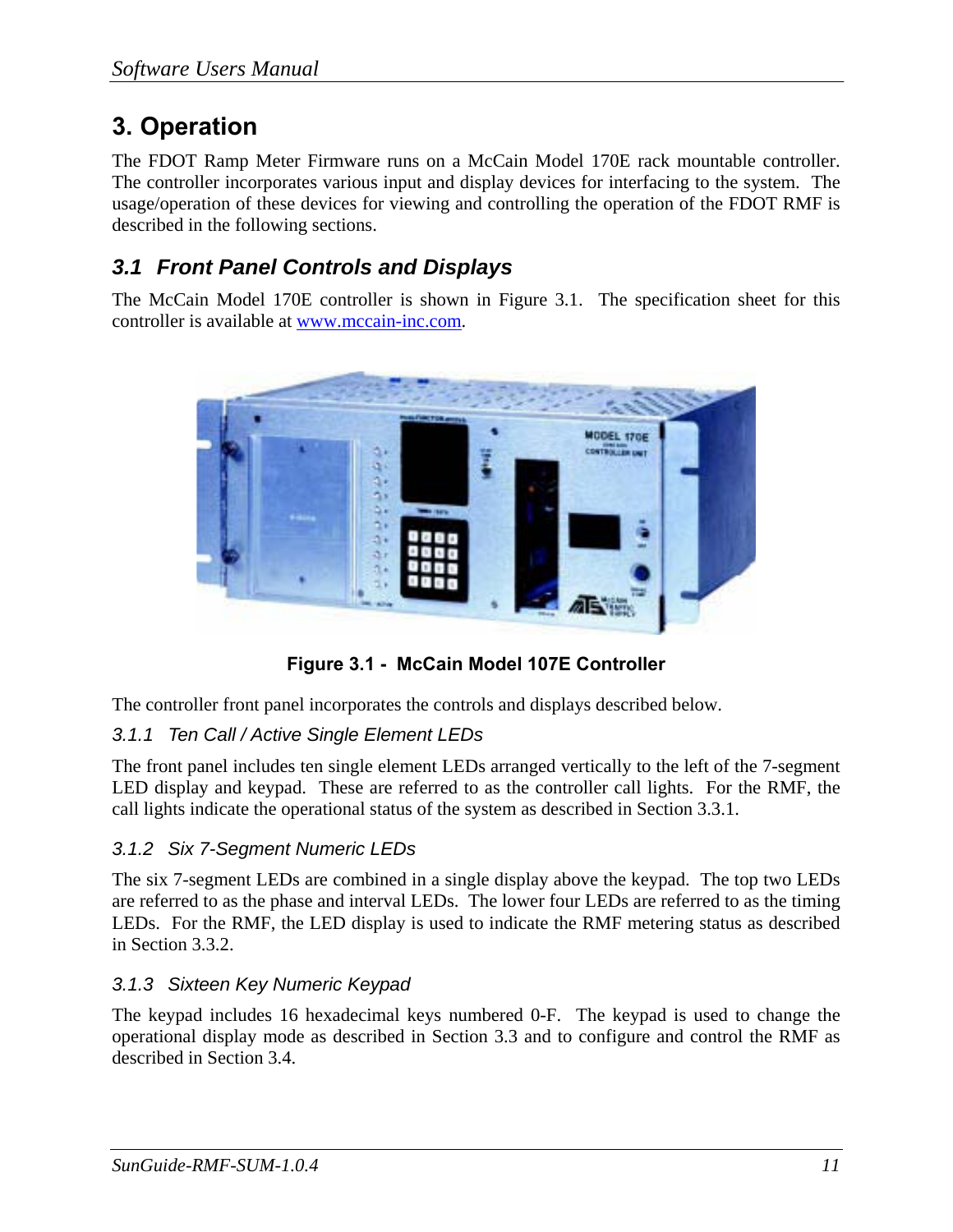### *3.1.4 Stop Time Switch*

The stop time switch is a two position toggle switch located to the right of the LED display. For the RMF it is used for special operational modes as described in Section 3.5.

### *3.1.5 Power Switch*

The power switch is a two position toggle switch located at the far right side of the controller front panel. Power cycling the controller restarts the ramp meter firmware.

### *3.2 Power Up Display*

Immediately after the RMF is reset or powered up, a series of diagnostics are executed to verify the functionality of the front panel displays. Each of the six 7-segment LEDs are cycled through each possible display value and each of the call lights is turned on in sequence. The display and call lights are then blanked before entering base mode display.

### *3.3 Base Display Modes*

The base display modes are the front panel display modes for normal operation of the RMF. Each of the three ramps controlled by the RMF has a base mode display. On startup, the default display is the base display mode for ramp one. To switch to the base display for another ramp, the number of the ramp  $(1, 2 \text{ or } 3)$  is selected by pressing that key on the keypad. In the base mode displays, the call lights and LEDs display information regarding the state of the system as described in the following sections.

### *3.3.1 Base Display Mode - Call Lights*

In the base mode display for each ramp, the call lights indicate the RMF status information as defined in Table 3.1.

| Light#                | <b>Name</b><br><b>Function</b> |                                                                                |
|-----------------------|--------------------------------|--------------------------------------------------------------------------------|
| 0                     | Metering                       | Indicates that metering is active.                                             |
| 1                     | Signal Red                     | Indicates the state of the red signal light for the selected ramp.             |
| $\mathbf{2}^{\prime}$ | <b>Signal Yellow</b>           | Indicates the state of the yellow signal light for the selected ramp.          |
| 3                     | Signal Green                   | Indicates the state of the green signal light for the selected ramp.           |
| 4                     | <b>Central Control</b>         | Indicates that metering (start/stop) is controlled by the host.                |
| 5                     | <b>Local Control</b>           | Indicates that metering (start/stop) is controlled via the time of day tables. |
| 6                     | <b>Telemetry</b>               | Indicates that host communication is active.                                   |
| 7                     | Echo                           | Indicates the state of a specified detector or digital input.                  |
| 8                     | Conflict                       | Indicates a conflict with two signal lights active simultaneously.             |
| 9                     | Failure                        | Indicates that a detector failure has occurred.                                |

**Table 3.1 - Base Mode Call Light Functionality** 

### *3.3.2 Base Display Mode - LEDs*

In the base mode display for each ramp, the LEDs indicate the RMF status information as defined in Table 3.2 and Table 3.3.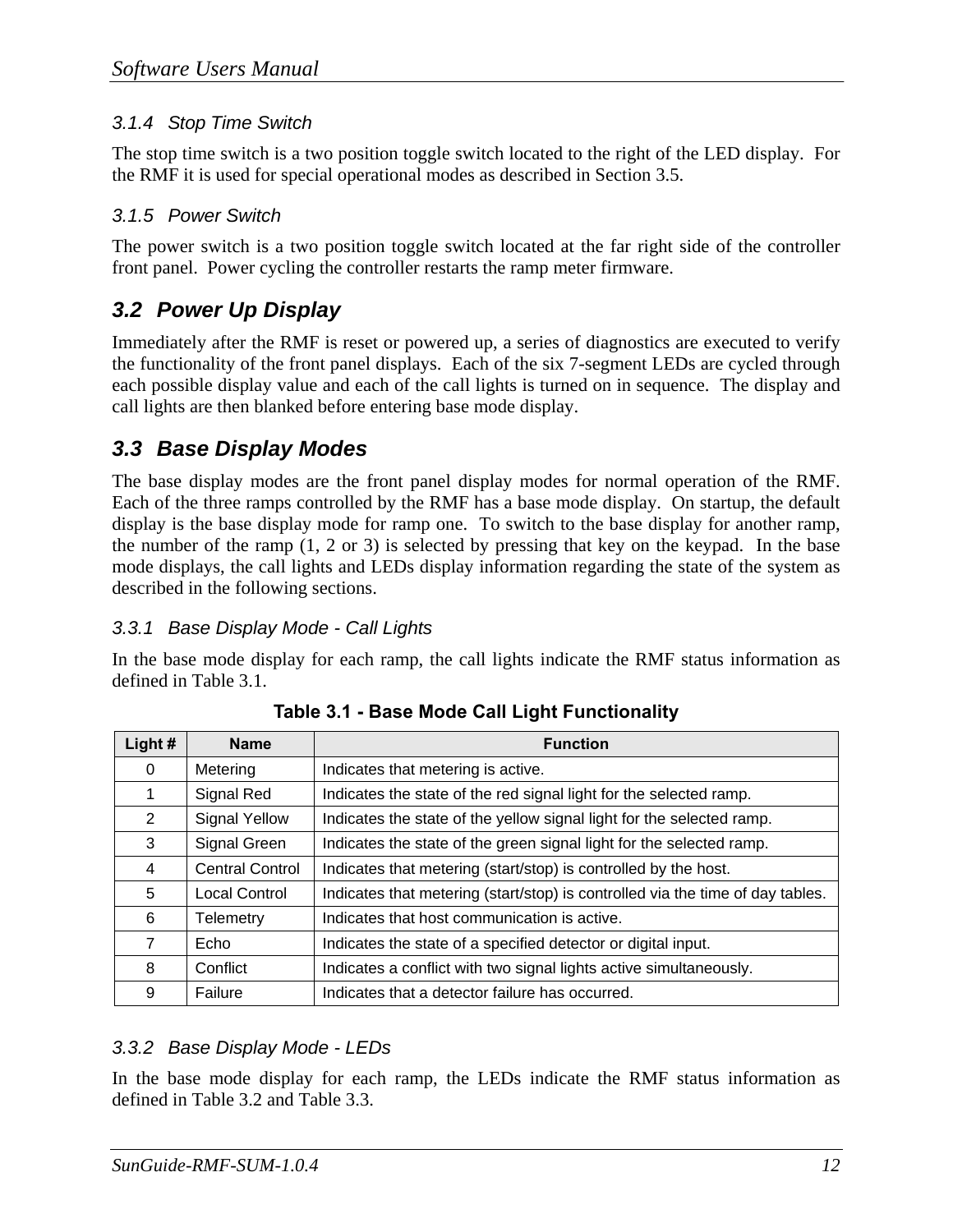| LED      | <b>Function</b>                                               |
|----------|---------------------------------------------------------------|
| Phase    | Displays the currently selected ramp (1, 2 or 3).             |
| Interval | Displays the metering status (0 - F). Refer to Table 3.3.     |
| Timing   | Displays the seconds remaining in the current metering cycle. |

|  |  | Table 3.2 - Base Mode LED Functionality |
|--|--|-----------------------------------------|
|  |  |                                         |

| <b>Table 3.3 - Metering Status Definitions</b> |
|------------------------------------------------|
|------------------------------------------------|

| <b>Metering Value</b> | <b>Definition</b>                      |  |
|-----------------------|----------------------------------------|--|
| 0                     | Not metering                           |  |
| 1                     | Local metering                         |  |
| $\overline{2}$        | Local metering, queue adjustment       |  |
| 3                     | Local metering, advance queue override |  |
| 4                     | <b>Bottleneck</b>                      |  |
| 5                     | Bottleneck, queue adjustment           |  |
| 6                     | Bottleneck, advance queue override     |  |
| 7                     | Prediction                             |  |
| 8                     | Prediction, queue adjustment           |  |
| 9                     | Prediction, advance queue override     |  |
| A                     | Time of day                            |  |
| в                     | Time of day, queue adjustment          |  |
| C                     | Time of day, advance queue override    |  |
| D                     | Pre-empt                               |  |
| Е                     | <b>Communication status</b>            |  |
| F                     | Fuzzy meter control                    |  |

### *3.4 Keypad Display Modes*

The keypad can be used to view or modify the operational parameters of the RM firmware. When the keypad is used for this purpose, the base display modes are disabled and the call lights and LEDs are used to display information relevant to the keypad operation performed. The keypad has six different modes of operation:

- Date and time viewing/modification; accessed via the **8** key
- Global parameter viewing/modification; accessed via the **C** key
- TOD table parameter viewing/modification; accessed via the **9** key
- Ramp meter parameters viewing/modification; accessed via the **F** key
- General memory viewing; accessed via the **E** key
- Reset mode operation; accessed via the **A** key

Note that in the keypad display modes, various key sequences are used to change the state of the display for the data being viewed or modified. The **B** key is used to return the previous mode or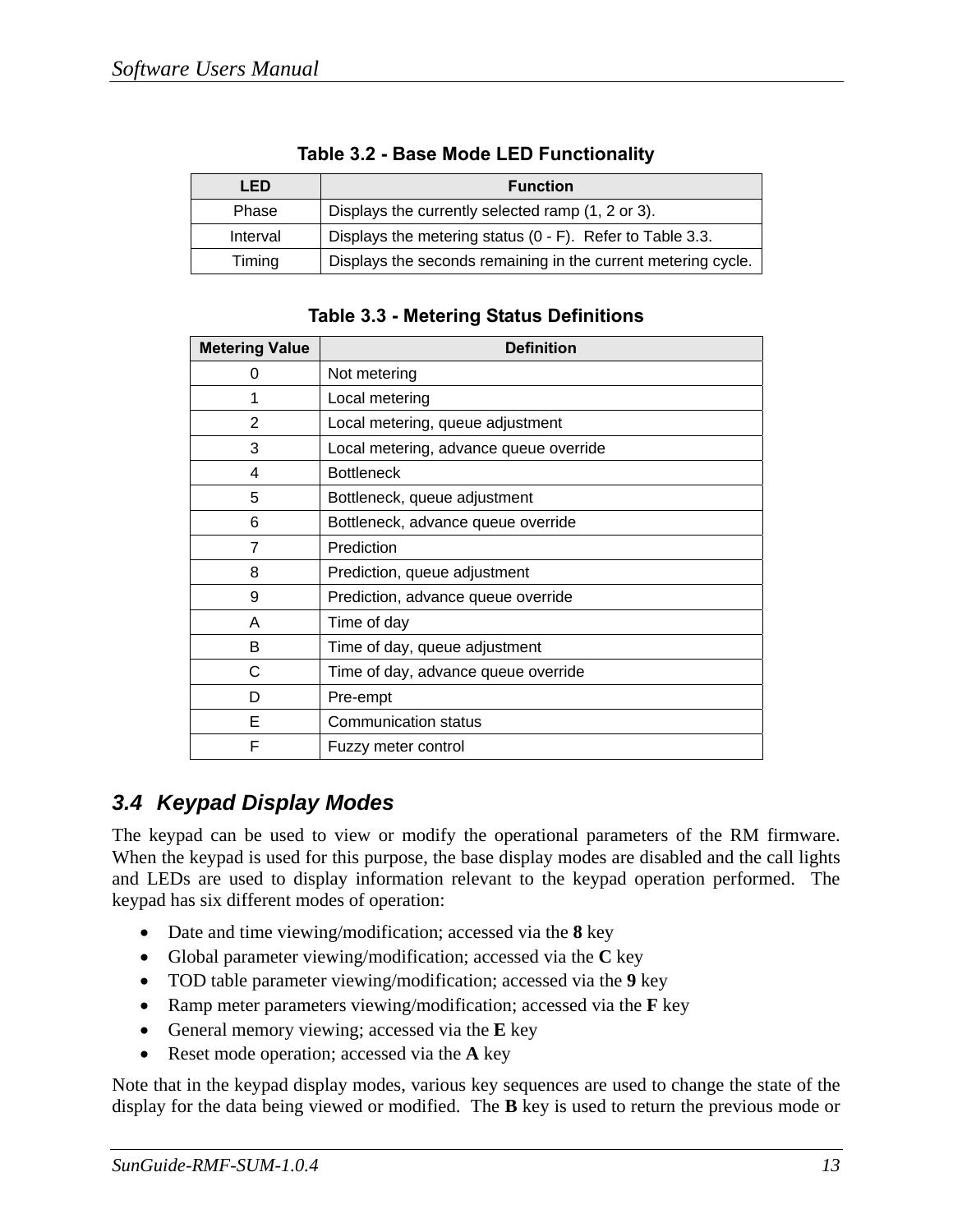state without altering data. Pressing the **B** key three times consecutively will return to the base display mode from any of the keypad display modes.

### *3.4.1 Keypad Display Mode – Date and Time*

To view or modify the date/time, the date/time mode is selected by pressing the **8** key on the keypad from any of the base display modes. This will cause all of the LEDs to go blank and call light 8 to flash indicating date/time mode active. Once the **8** key has been pressed, the **0** key is pressed to view/modify the current time, or the **1** key is pressed to view/modify the current date.

**8**+**0** displays the current hour, minute, second, and day of the week. The Phase LED is set to **0** to indicate time display mode. The hour (00-23) and minute (00-59) are displayed in the Timing LEDs. The one's digit of the second is displayed in the Interval LED. The ten's digit is not displayed. The day of the week is displayed using call lights 1 through 7 with Sunday starting at 1 and Saturday ending at 7.

To modify the time, the hour (00-23) is entered, followed by the minute (00-59), the one's digit of the second (0-9) and finally the day of the week (1-7). When the first key is pressed, the high order digit of the hour is displayed in the left-most Timing LED and the remaining LEDs are changed to **C** to indicate that the time is being modified. As additional keys are pressed, the LEDs are changed to the value entered. Note that invalid values entered for day of the week (less than 1 or greater than 7) are ignored by the system. At any time during modification of the time, the **B** key can be pressed to return to the base display mode. When the final entry (the day of the week) has been made, the **E** key is pressed to enter the new time.

If the time entered is valid, the new time is saved and the LEDs flash to indicate that the save was successful. The **B** key can then be pressed to return to the base display mode. If the time is invalid, the time is not saved and **E** is displayed in the Interval and Timing LEDs to indicate the error. In this event, the **B** key is pressed to return to the time display from which the time can again be modified or the **B** key can be pressed again to return to the base display mode.

**8**+**1** displays the current date. The Phase LED is set to **1** to indicate date display mode. The day of the month (01-31) and the year (00-99) are displayed in the Timing LEDs. The month (1-12) is displayed as a single hexadecimal value (1-C) in the Interval LED.

To modify the date, the day (01-31) is entered, followed by the year (00-99) and finally the month (1-C). When the first key is pressed, the high order digit of the day is displayed in the left-most Timing LED and the remaining LEDs are changed to **C** to indicate that the date is being modified. As additional keys are pressed, the associated LEDs are changed to the value entered. At any time during modification of the date (other than entering the month), the **B** key can be pressed to return to the base display mode. When the final entry (the month) has been made, the **E** key is pressed to enter the new date.

If the date entered is valid, the new date is saved and the LEDs flash to indicate that the save was successful. The **B** key can then be pressed to return to the base display mode. If the date is invalid, the date is not saved and **E** is displayed in the Interval and Timing LEDs to indicate the error. In this case, the **B** key is pressed to return to the date display from which the date can again be modified or the **B** key can be pressed again to return to the base display mode.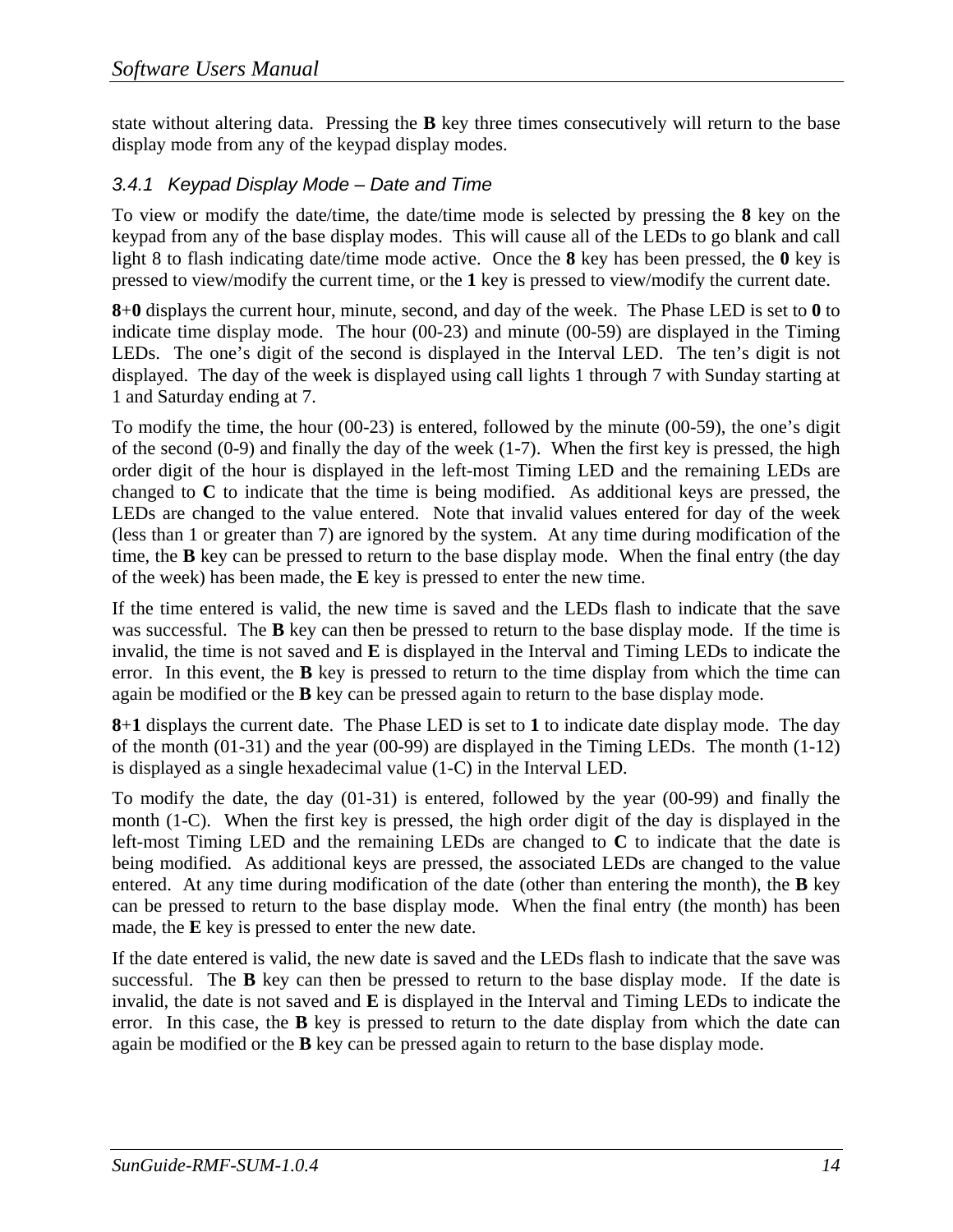### *3.4.2 Keypad Display Mode – Global Parameters*

To view or modify the global parameters, the global parameter mode is selected by pressing the **C** key on the keypad from any of the base display modes. This will cause all of the LEDs and the call lights to go blank. Two additional keys are then pressed to specify first the column (0-F) and then the row (0-F) of the global parameter on the global parameter memory page (referred to as the C memory page). Refer to Appendix  $B -$ Memory Maps for a description of the contents of the C memory page. Refer to Appendix A – Default Firmware Parameters for the default values of the global parameters.

Once the column and row values have been entered, the column number is displayed in the Phase LED, the row number is displayed in the Interval LED, **C** is displayed in the left-most digit of the Timing LEDs (to indicate global parameter mode) and the value (base 10) of the global parameter at that address is displayed in the other three Timing LEDs. For example, **C**+**0**+**1** displays the value at column 0, row 1 of the C page. This is the firmware Program Number and the value displayed should be 170.

To select a different parameter within the global parameters page, the memory page navigation keys, **A**, **C**, **D** and **F,** can be used to move to a different memory location within the page. These keys function as shown in Figure 3.2.



**Figure 3.2 - Memory Page Navigation Keys** 

To modify the value of a parameter, the new value (base 10) is entered starting with the most significant digit. When the first key is pressed, the high order digit of the parameter is displayed in the Timing LEDs and the lower order digits are changed to **C** to indicate that the parameter is being changed. As additional digits are entered, the next lower order digit is changed from **C** to the value entered. When the least significant digit of the parameter has been entered, the value is considered to be complete; any further values entered are ignored and the LEDs will not be modified. At any time during modification of the parameter value, the **B** key can be pressed to return to the base display mode. When the parameter modification is complete, the **E** key is pressed to enter and save the new value.

If the parameter value entered is valid (no greater than 255), the new value is saved and the Timing LEDs flash to indicate that the save was successful. The **B** key can then pressed to return to the base display mode, or the navigation keys can be used to select another parameter.

If the parameter value is invalid, the value is not saved and **E** is displayed in the Timing LEDs to indicate the error. In this case, the **B** key is pressed to return to the parameter display. The value can then again be modified, the navigation keys can be used to select another parameter, or the **B** key can be pressed again to return to the base display mode.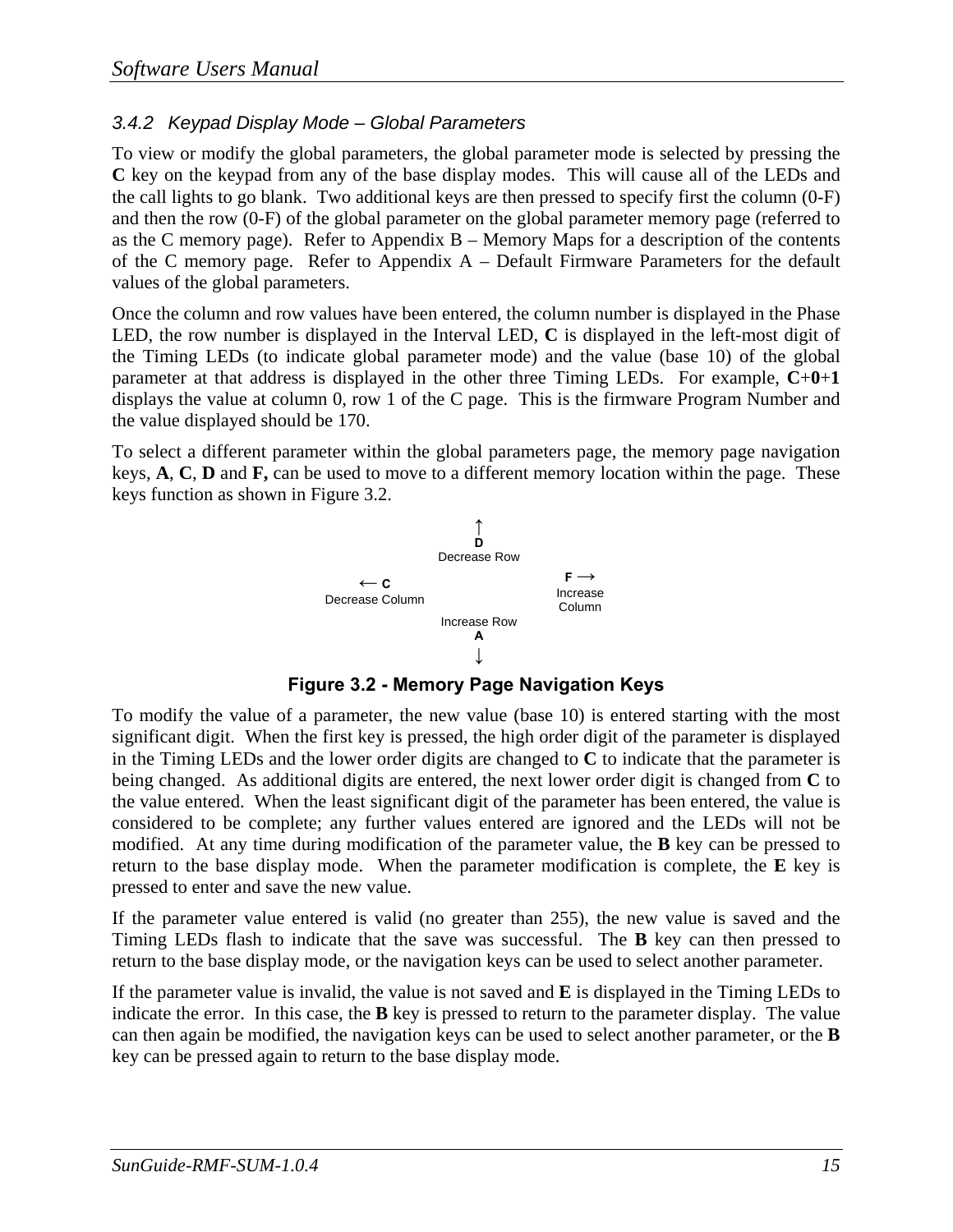### *3.4.3 Keypad Display Mode – Time of Day Table*

To view or modify the TOD table, the TOD table mode is selected by pressing the **9** key on the keypad from any of the base display modes. This will cause all of the LEDs to go blank and call light 9 to flash indicating TOD table mode active.

Once the **9** key has been pressed, the number of the TOD table entry (01-32) is entered. If the TOD entry number is valid (greater than 00 and less than 33), the number is briefly flashed in the Phase/Interval LEDs and then the TOD entry values are displayed as described below. For example, **9**+**0**+**1** displays TOD table entry 1.

For TOD entries, the start time (hour and minute) is displayed in the Timing LEDs, the metering rate is displayed in the Phase/Interval LEDs as a hexadecimal value, and the active days of the week are displayed using call lights 1 through 7, starting at 1 (Sunday) and ending at 7 (Saturday). Refer to Appendix B – Memory Maps for a description of the contents of the TOD Table memory page. Refer to Appendix A – Default Firmware Parameters for the default values of the time of day table entries.

To select a different TOD entry, the TOD navigation keys **A** and **D** can be used to move to the next or previous entry in the table. These keys function as shown in Figure 3.3. Each time that a different entry is selected, the TOD entry number is briefly flashed in the Phase/Interval LEDs and then the TOD entry values are displayed. Also, at any time that the TOD values are displayed, the TOD entry number for those values can be viewed by pressing the **F** key, which causes the TOD entry number to be briefly flashed in the Phase/Interval LEDs.



**Figure 3.3 - Time of Day Table Navigation Keys** 

To modify the TOD entry, the hour (00-23) is entered, followed by the minute (00-59), the metering rate  $(00 - FF)$  and finally the days of the week  $(1-7)$ . When the first key is pressed, the high order digit of the hour is displayed in the left-most Timing LED and all remaining LEDs are changed to **C** to indicate that the TOD entry is being modified. As additional keys are pressed, the associated LEDs are changed to the value entered. When modifying the days of the week, each key press toggles the state of the associated call light, allowing for specification of multiple days of the week. At any time during modification of the TOD entry (other than entering the metering rate), the **B** key can be pressed to return to the base display mode. Once modification of the TOD entry is complete, the **E** key is pressed to enter the new values.

If the TOD entry is valid (the hour and minute are valid), the TOD entry is saved and the LEDs flash to indicate that the save was successful. The **B** key can then be pressed to return to the base display mode, or the navigation keys can be used to select another entry.

If the entry is invalid, the entry is not saved and **E** is displayed in the Timing LEDs to indicate the error. In this case, the **B** key is pressed to return to the TOD entry display. The TOD entry can then again be modified, the navigation keys can be used to select another parameter, or the **B** key can be pressed again to return to the base display mode.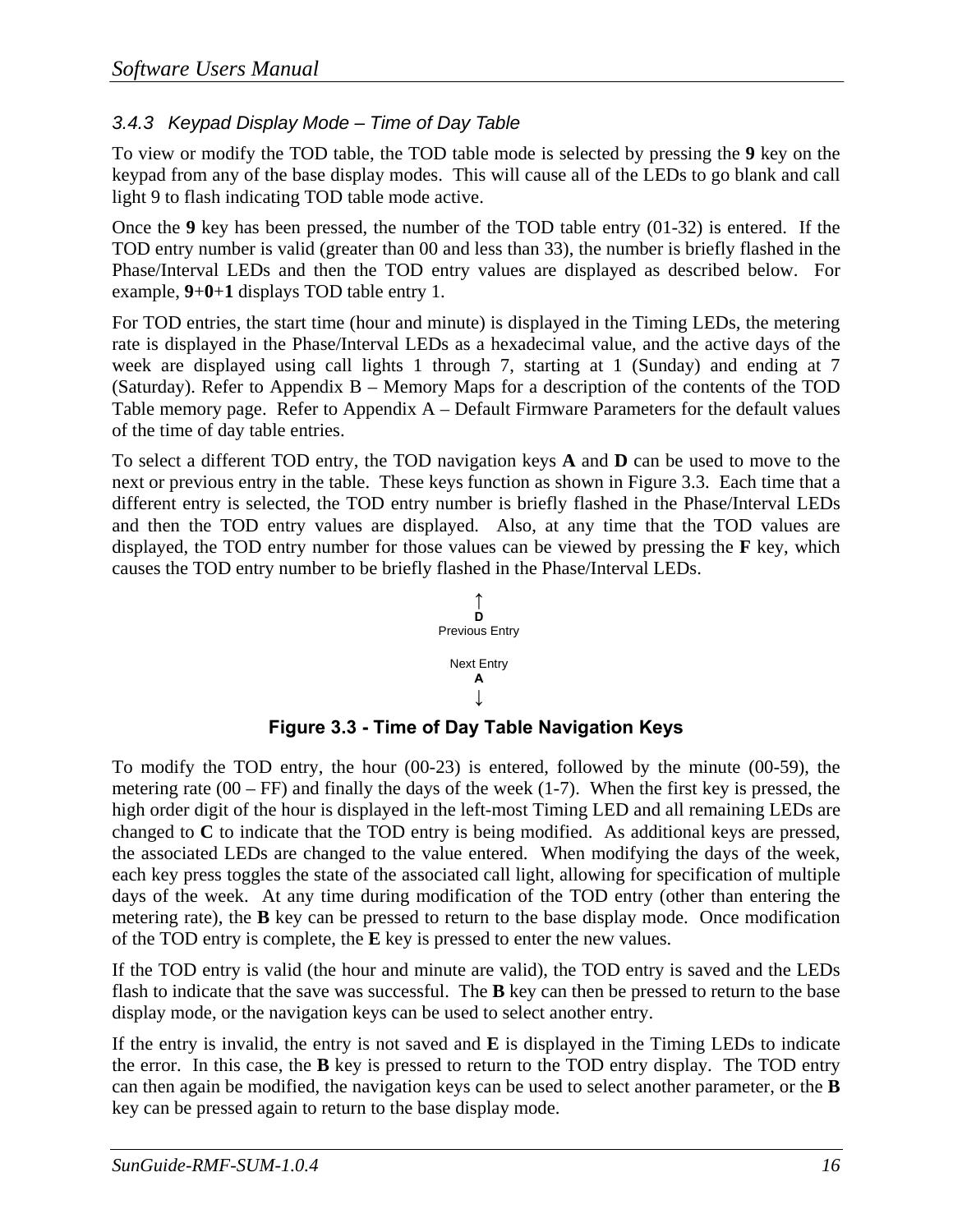### *3.4.4 Keypad Display Mode – Ramp Meter Parameters*

To view or modify the ramp meter parameters, the ramp meter parameter mode is selected by pressing the **F** key on the keypad from any of the base display modes. This will cause all of the LEDs and the call lights to go blank.

Once the **F** key has been pressed, the ramp number (1-3) is entered to select the F memory page for the parameters, followed by the column and then the row of the desired parameter. An **F** is displayed in the left-most Timing LED to indicate ramp meter parameter mode, the ramp number is displayed using call lights 1-3 and the column and row are displayed in the Phase/Interval LEDs. For example, **F**+**1**+**1**+**1** displays the parameter for ramp 1 at column 1, row 1, which is the Multilane Split parameter.

Note that using the **F** Key mode, only the modifiable ramp lane parameters are accessible on the ramp lane parameter pages. These parameters reside in memory at ramp lane page indices 0x10 through 0x2B. These are depicted in row/column format in Table 3.4.

| Ramp          | Column | Rows    |  |  |
|---------------|--------|---------|--|--|
| $1, 2$ or $3$ |        | 0-F     |  |  |
| $1, 2$ or $3$ |        | $0 - B$ |  |  |

**Table 3.4 - Valid Ramp Lane Parameter Addresses** 

If the ramp page, column and row are valid, the value of the parameter at that address is displayed (in base 10) in the lower 3 Timing LEDs; otherwise, **E** is displayed in the Phase/Interval LEDs to indicate the address error. The **B** key is then pressed to return to the base display mode. Refer to Appendix  $B -$  Memory Maps for a description of the contents of the ramp lane parameter pages. Refer to Appendix A – Default Firmware Parameters for the default values of the ramp lane parameters.

To select a different parameter within the selected ramp meter parameters page, the memory page navigation keys, **A**, **C**, **D** and **F,** can be used to move to a different memory location within the ramp meter parameters page. These keys function as shown in Figure 3.2.

To modify the value of a parameter, the new value (base 10) is entered starting with the most significant digit. When the first key is pressed, the high order digit of the parameter is displayed in the Timing LEDs and the lower order digits are changed to **C** to indicate that the parameter is being changed. As additional digits are entered, the next lower order digit is changed from **C** to the value entered. When the least significant digit of the parameter has been entered, the value is considered to be complete; any further values entered are ignored and the LEDs will not be modified. At any time during modification of the parameter value, the **B** key can be pressed to return to the base display mode. When the parameter modification is complete, the **E** key is pressed to enter and save the new value.

If the parameter value entered is valid, the new value is saved and the Timing LEDs flash to indicate that the save was successful. The **B** key can then be pressed to return to the base display mode, or the navigation keys can be used to select another parameter.

If the parameter value is invalid, the value is not saved and **E** is displayed in the Timing LEDs to indicate the error. In this case, the **B** key is pressed to return to the parameter display. The value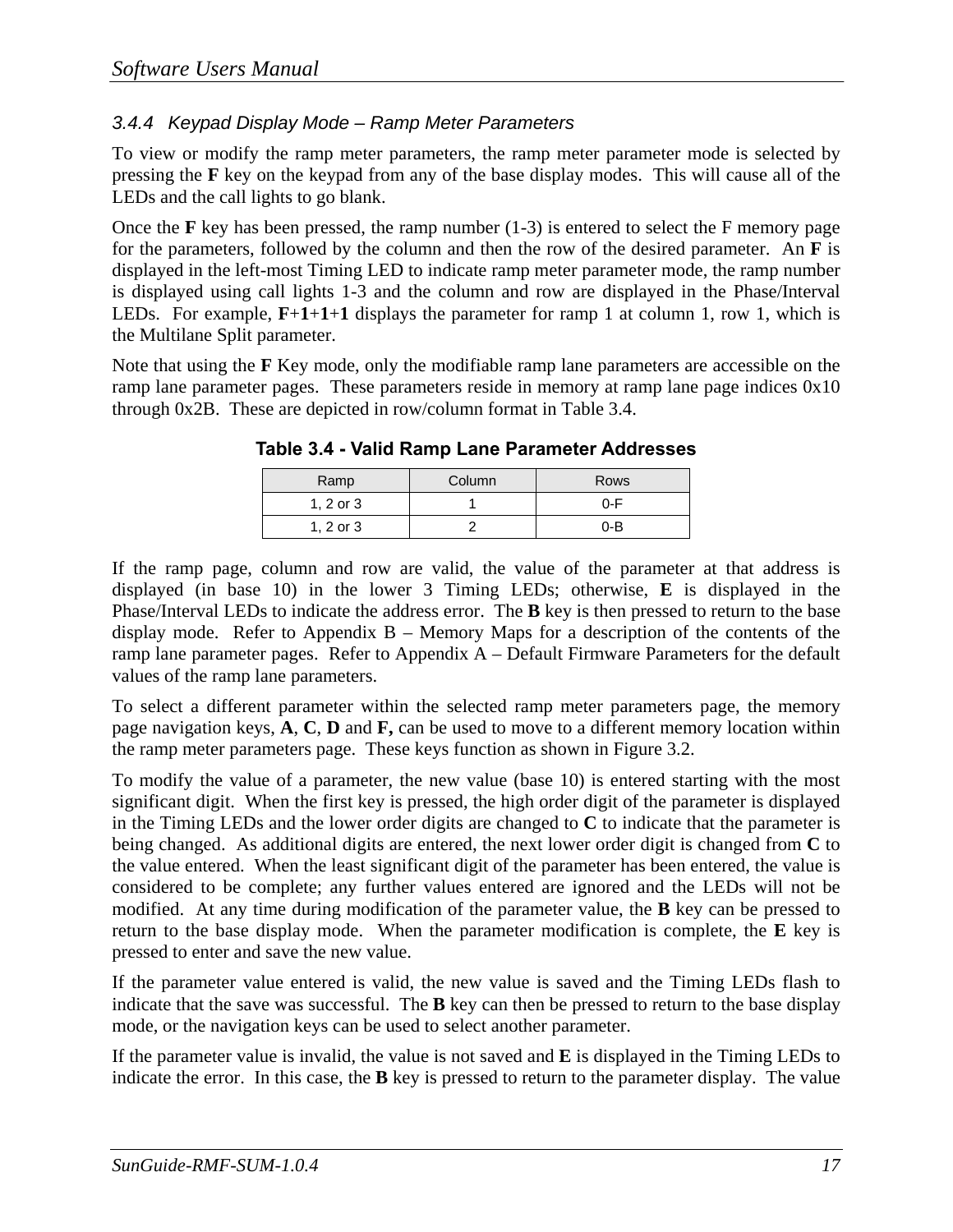can then again be modified, the navigation keys can be used to select another parameter, or the **B** key can be pressed again to return to the base display mode.

### *3.4.5 Keypad Display Mode – General Memory Access*

The RAM used by the ramp meter firmware is located at addresses 0x0000 through 0x7FFF. Part of this RAM is used to store user modifiable parameters as described in Sections 3.4.2, 3.4.3 and 3.4.4. Other sections of the RAM are reserved for memory mapped I/O and also for parameters that are used by the system but are not user modifiable.

The E memory pages at addresses 0x7600 – 0x7A00 are used to store system parameters that are not modifiable by the user. The contents of these memory pages are documented in Appendix B. While the values of these parameters are not modifiable, they can be viewed using the keypad E page memory access mode.

In order to view the contents of an E memory page, the E page number must first be stored to the E page entry in the C memory page which is at column 0, row E (see Appendix A). This is done as described in Section 3.4.2. Since each E memory page contains 255 bytes (0xFF), the E page number is the value (in base 10) of the two high order hexadecimal digits of the E page memory address. For example, the E page number for the E memory page at address 0x7600 is 118 (0x76 hexadecimal). Also, note that the page number for each memory page is shown above the table for that page in Appendix B.

Once the E page number has been specified, the E page memory access mode is selected by pressing the **E** key on the keypad from any of the base display modes. This will cause all of the LEDs and the call lights to go blank. Two additional keys are then pressed to specify first the column (0-F) and then the row (0-F) of the E page memory location.

Once the column and row values have been entered, the column number is displayed in the Phase LED, the row number is displayed in the Interval LED, **E** is displayed in the left-most digit of the Timing LEDs (to indicate E page access mode) and the value (base 10) of the data at that address is displayed in the other three Timing LEDs. For example, if E page 118 is currently selected (118 stored to the E page entry in the C page), then the key sequence **E**+**1**+**0** will display the data value at memory page address 0x7600, column 1, row 0, which is the ramp 1 meter rate.

Note that the value of the data displayed in the timing LEDs is updated in real time, so that if the value of the data changes while it is being viewed, the timing LEDs are automatically updated to display the change.

This mode allows only for viewing memory values, not for modification. To select a different memory value for viewing, the memory page navigation keys, **A**, **C**, **D** and **F,** can be used to move to a different memory location within the currently selected E page. These keys function as shown in Figure 3.2. To exit the E page memory access mode, the **B** key is pressed to return to the base display mode.

### *3.4.6 Keypad Display Mode – Reset Functions*

The RMF system supports three types of resets, which can be invoked by the host computer or via the keypad. These include:

- Detector Reset Resets the loop detectors.
- Comm Reset Resets the ACIA interface to the host computer.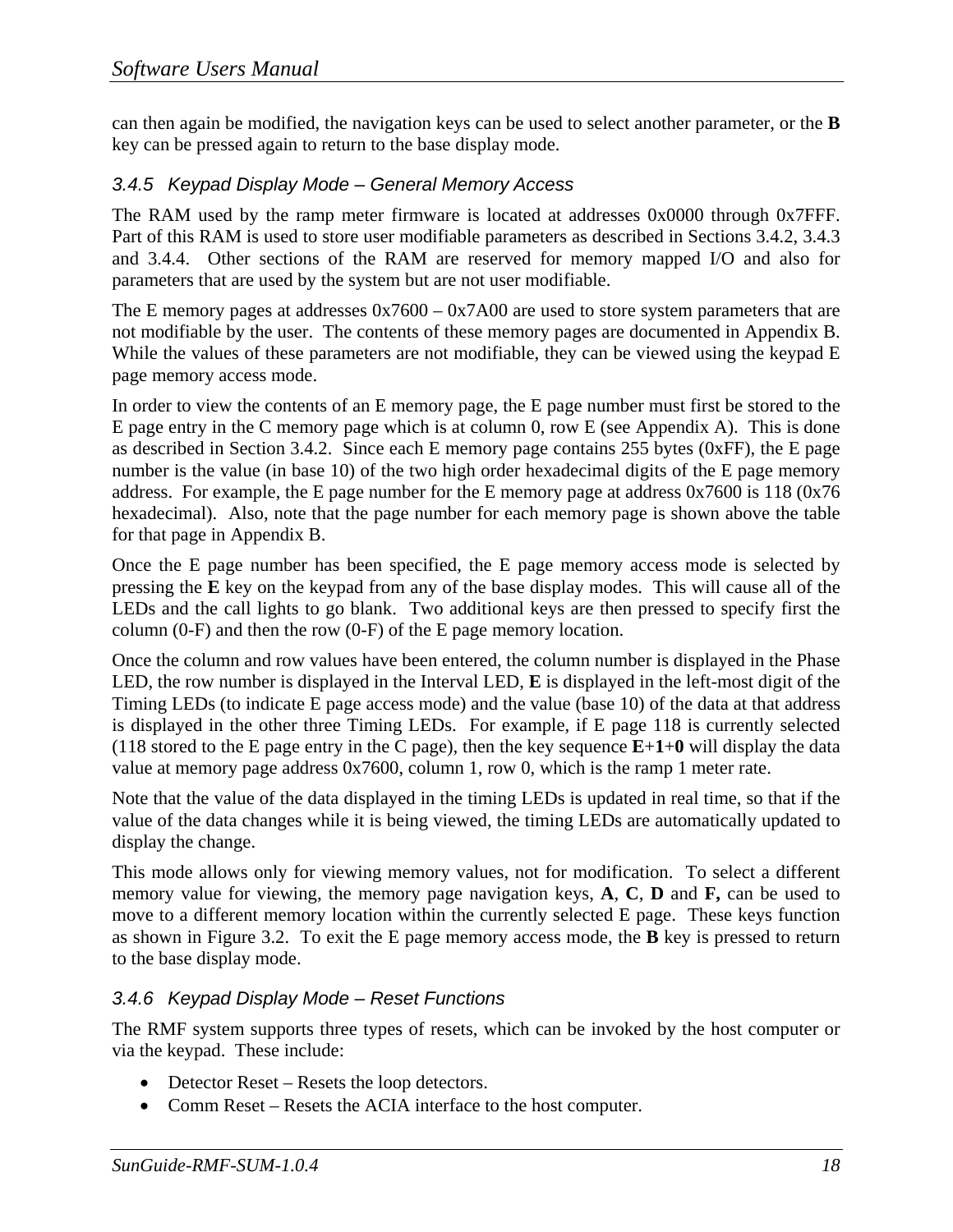• Software Reset – Restarts execution of the RMF firmware.

The reset mode is selected by pressing the **A** key on the keypad from any of the base display modes. This will cause all of the LEDs and the call lights to go blank. The reset type is then specified, **1** for Detector Reset, **2** for Comm Reset, or **3** for Software Reset. **A** is displayed in the Phase LED to indicate reset mode and the reset type is displayed in the interval LED. At any point during entry of reset mode values, the **B** key can be pressed to return to the base display mode. Once the reset mode and type have been specified, the **E** key is pressed to execute the reset. For example, the key sequence **A**+**1**+**E** will reset the loop detectors.

For the Detector and Comm Resets, **dddd** is then flashed in the Timing LEDs to indicate that the reset was done. For the Software Reset, the RMF will restart execution and the Power Up display described in Section 3.2 will be initiated.

### *3.5 Special Keypad and Display Modes*

### *3.5.1 Detector Echo and Input Echo*

The RMF system provides for echoing the state of a specified detector or C1 connector input to a dedicated call light, call light 7 (refer to Table 3.2).

Detector echo is enabled by entering the number of the detector (1-40) to be monitored in the C Page memory address 0x0C08 (refer to the C Page memory map in Appendix B). This is done via the keypad global parameter modification procedure as described in Section 3.4.2.

Input echo is enabled by entering the number of the C1 connector input (39-82) to be monitored in the C Page memory address 0x0C09 (refer to the C Page memory map in Appendix B). This is done via the keypad global parameter modification procedure as described in Section 3.4.2.

Note that if non-zero values are entered for both detector echo and input echo, detector echo will take precedence. If zero values are entered for both, the echo functionality is disabled.

### *3.5.2 Memory Reset*

The RMF system provides for clearing (resetting to 0) all memory in the address range of 0x0000 to 0x04FF (the system parameters, the ramp lane parameters, and the global parameters). This is done by powering up the controller with the Stop Time switch ON and any key pressed on the keypad.

WARNING: This action will clear the drop address for the controller causing communications with the host computer to be disabled. The Controller Drop Address is stored at column 0, row 0 of the C (global parameters) memory page. Refer to Section 3.4.2 for instructions on assigning the drop address.

### *3.5.3 Fatal Error Detection*

In the event that the RMF system detects a fatal error, it will enter a safe mode in which the signal lights are all turned off and no metering is done. The Timing LEDs will flash **EEEE** to indicate that the controller is in this fatal error state. The controller will remain in this state until it is power cycled or the RMF firmware is restarted by turning the Stop Time switch ON and pressing any key on the keypad.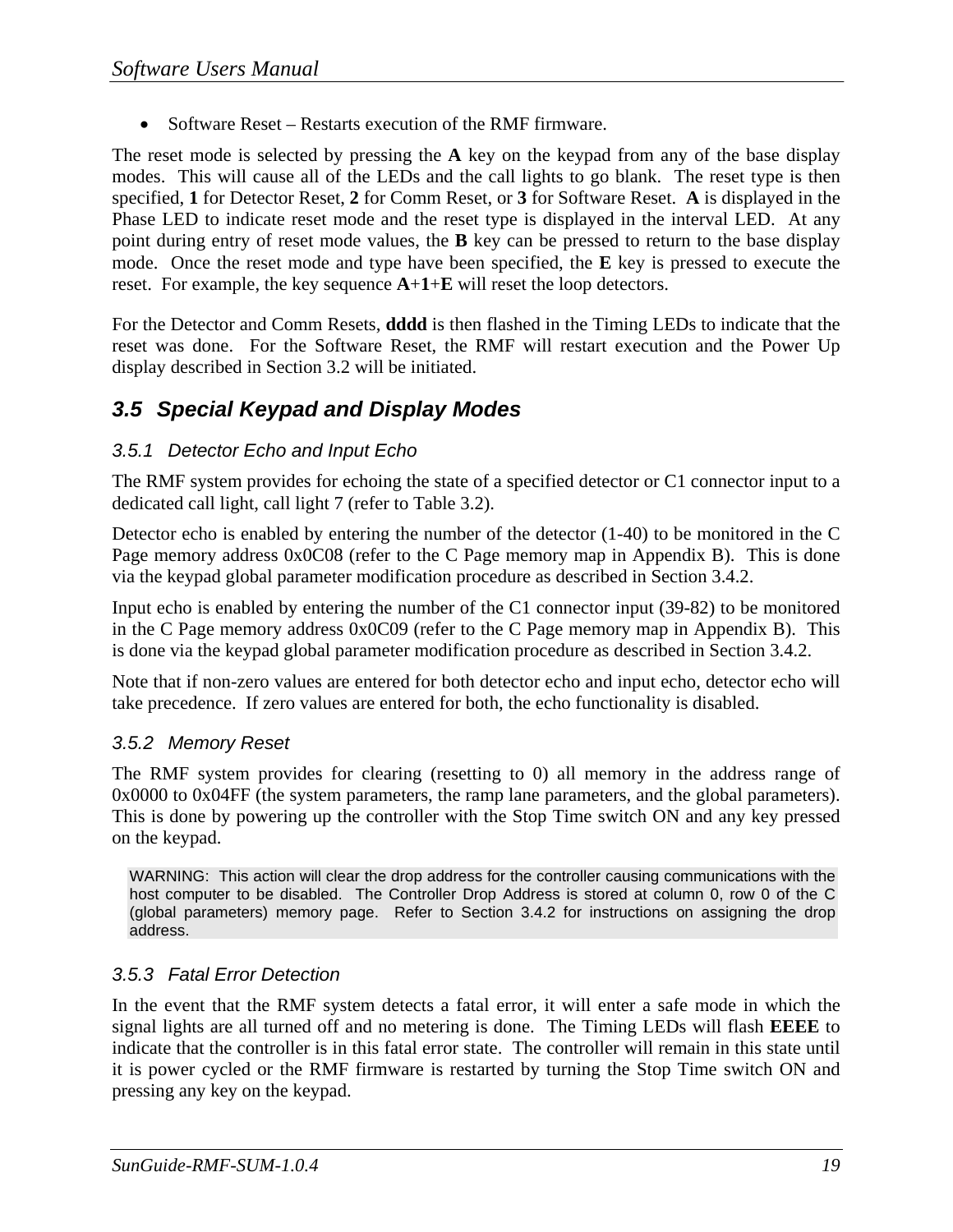### *3.5.4 Display Blanking Feature*

In the event that there is no keypad activity for a period of 30 minutes, the phase/interval LEDs, timing LEDs and call lights are blanked (turned off) to preserve the lamps. In this mode, the normal ramp metering functions continue, but the display is not updated. To restore the display to an active state, any key on the keypad is pressed. The single key press will only activate the display; it will not initiate any keypad function.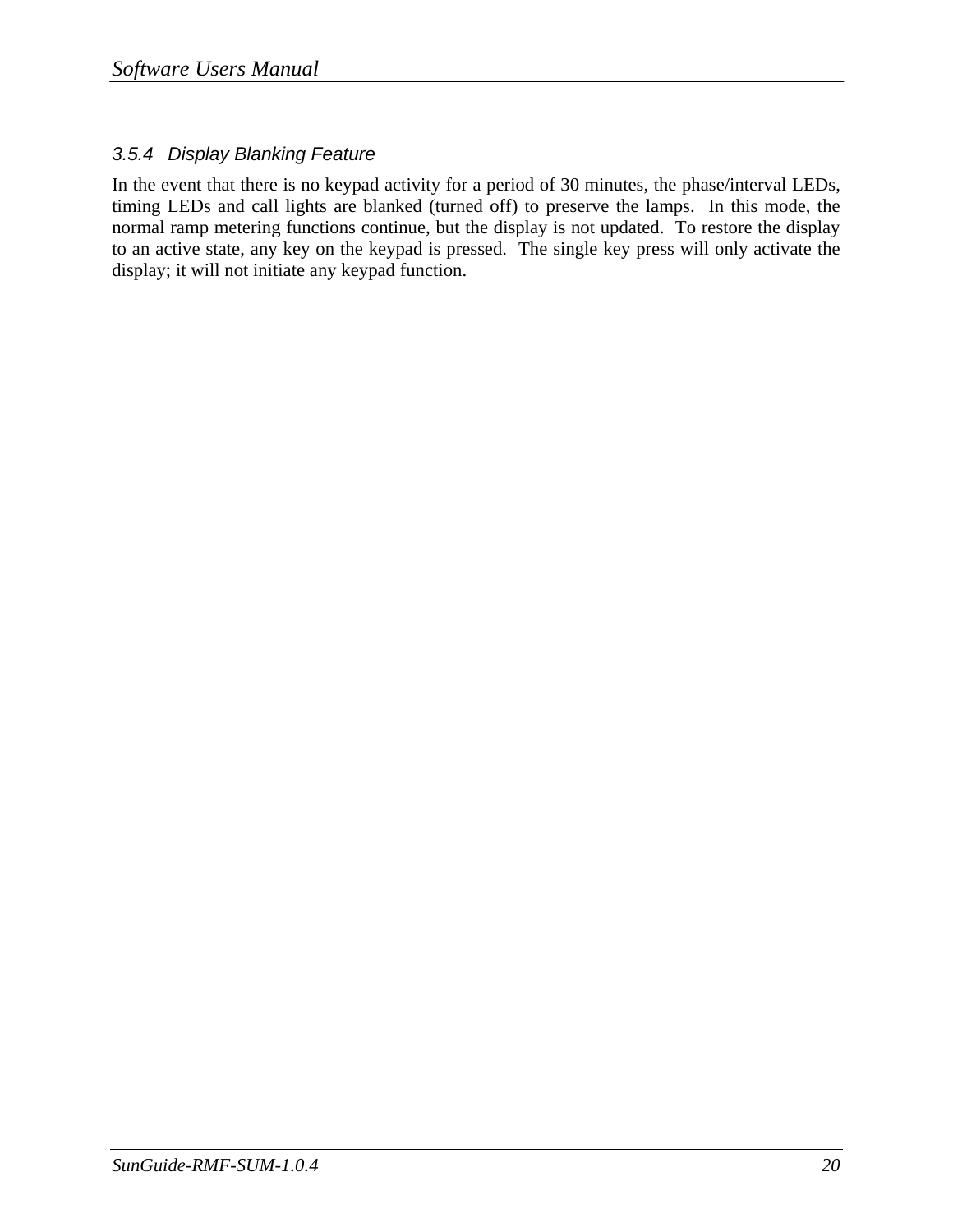# **4. Notes**

None.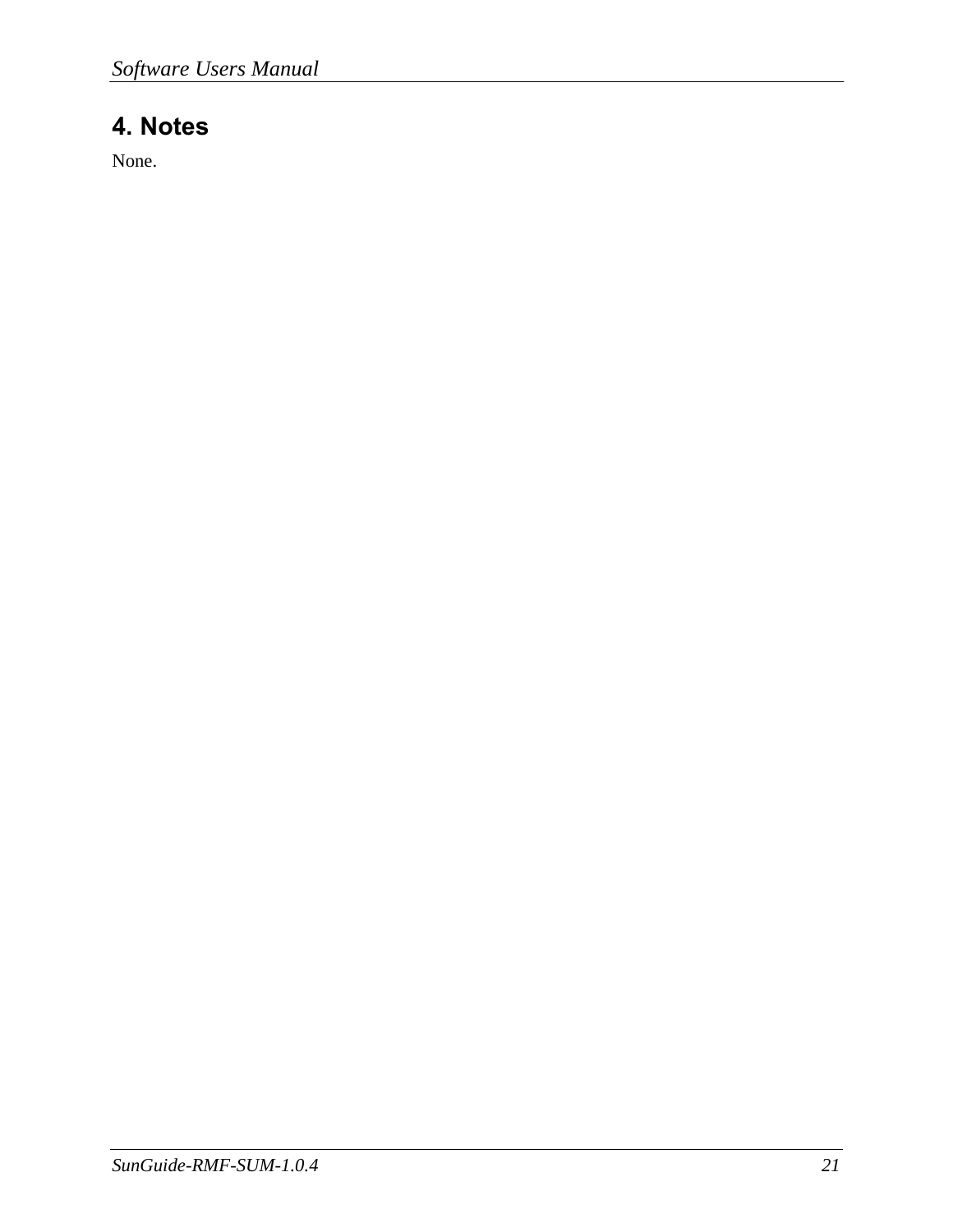**Appendix A** 

# **Default Firmware Parameters**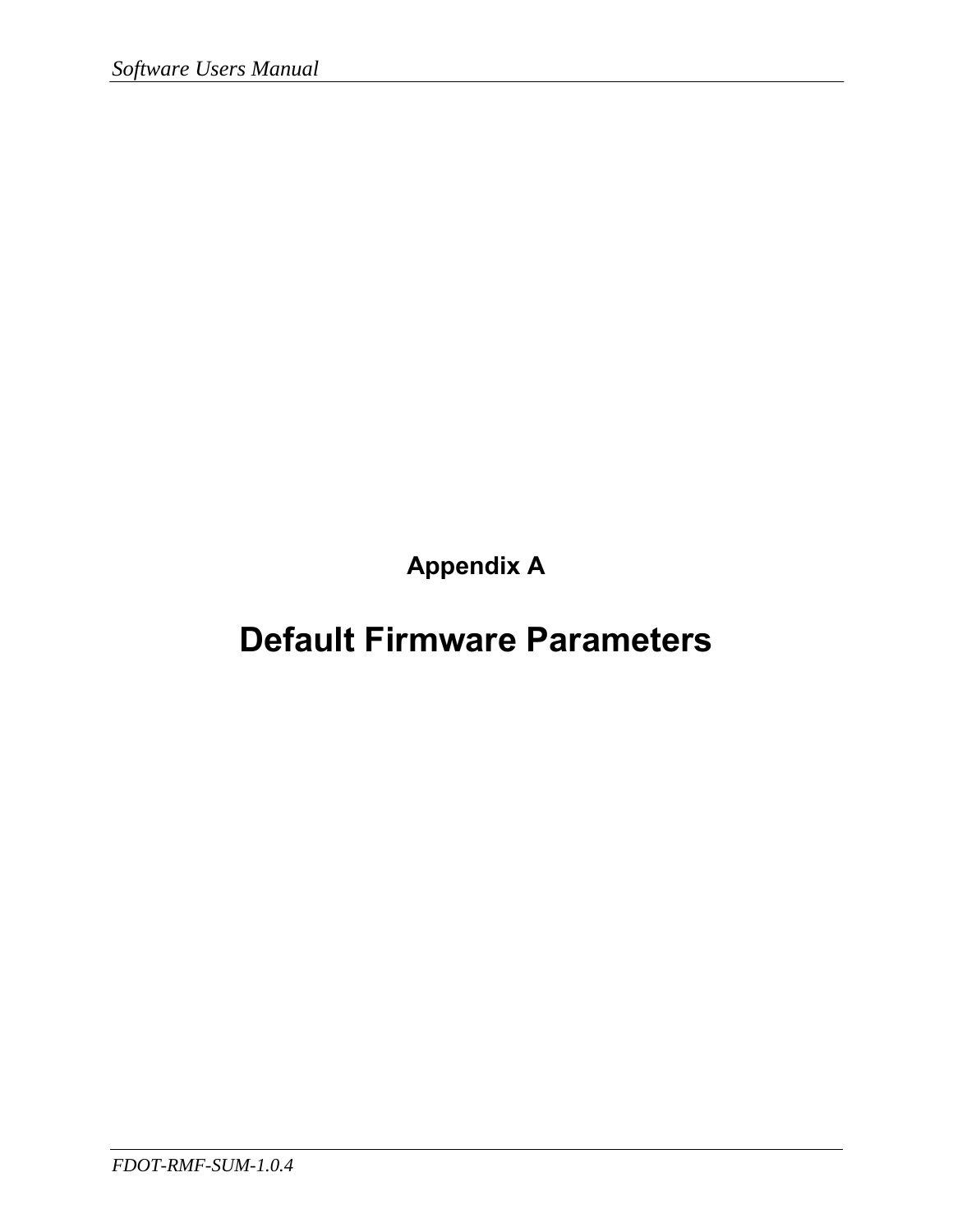# **Appendix A – Default Firmware Parameters**

### **Description of Parameters**

The following tables contain information on all parameters that are sent to the RMDC program via communication.

Note that all memory addresses are hexadecimal values. Hexadecimal values in the range column are preceded by x.

```
Units Key
% = percent
 vpm = vehicles per minute 
min = minutesec = secondhr = hourn/a = not applicable
 pin# = C1 cable pin number 
 vp20 = vehicles per 20-second period 
 #sc = number of 60hz scans 
bitmask = 1 1 1 1 1 1 1 0| | | | | | | <sup>-</sup>-- not used
               | | | | | <sup>----</sup> x02=Sunday
             | | | | | `------ x04=Monday
                       \frac{1}{2} -------- x08=Tuesday
                     |<br>|----------- x10=Wednesday
                 \frac{1}{2} ------------ x20=Thursday
                ------------- x40=Friday
               --------------- x80=Saturday
```
Parameter Block 1: Ramp specific variables = 84

| <b>Parameter</b> | <b>Definition</b>                                    | Range           | <b>Units</b> | <b>Default</b><br>Value | <b>Memory</b><br><b>Address</b> | <b>Size</b> |
|------------------|------------------------------------------------------|-----------------|--------------|-------------------------|---------------------------------|-------------|
| MultiLane Split1 | Percentage for Bottleneck<br>adjustment distribution | $0 - 100$       | $\%$         | 100                     | 0110                            | 1           |
| TableRate1Lane1  | First rate point in meter rate<br>table              | $0.0 -$<br>25.5 | vpm          | 18.0                    | 0111                            | 1           |
| TableRate2Lane1  | Second rate point in meter rate<br>table             | $0.0 -$<br>25.5 | vpm          | 16.0                    | 0112                            | 1           |
| TableRate3Lane1  | Third rate point in meter rate<br>table              | $0.0 -$<br>25.5 | vpm          | 13.0                    | 0113                            | 1           |
| TableRate4Lane1  | Fourth rate point in meter rate<br>table             | $0.0 -$<br>25.5 | vpm          | 10.0                    | 0114                            | 1           |
| TableRate5Lane1  | Final rate point in meter rate<br>table              | $0.0 -$<br>25.5 | vpm          | 7.0                     | 0115                            | 1           |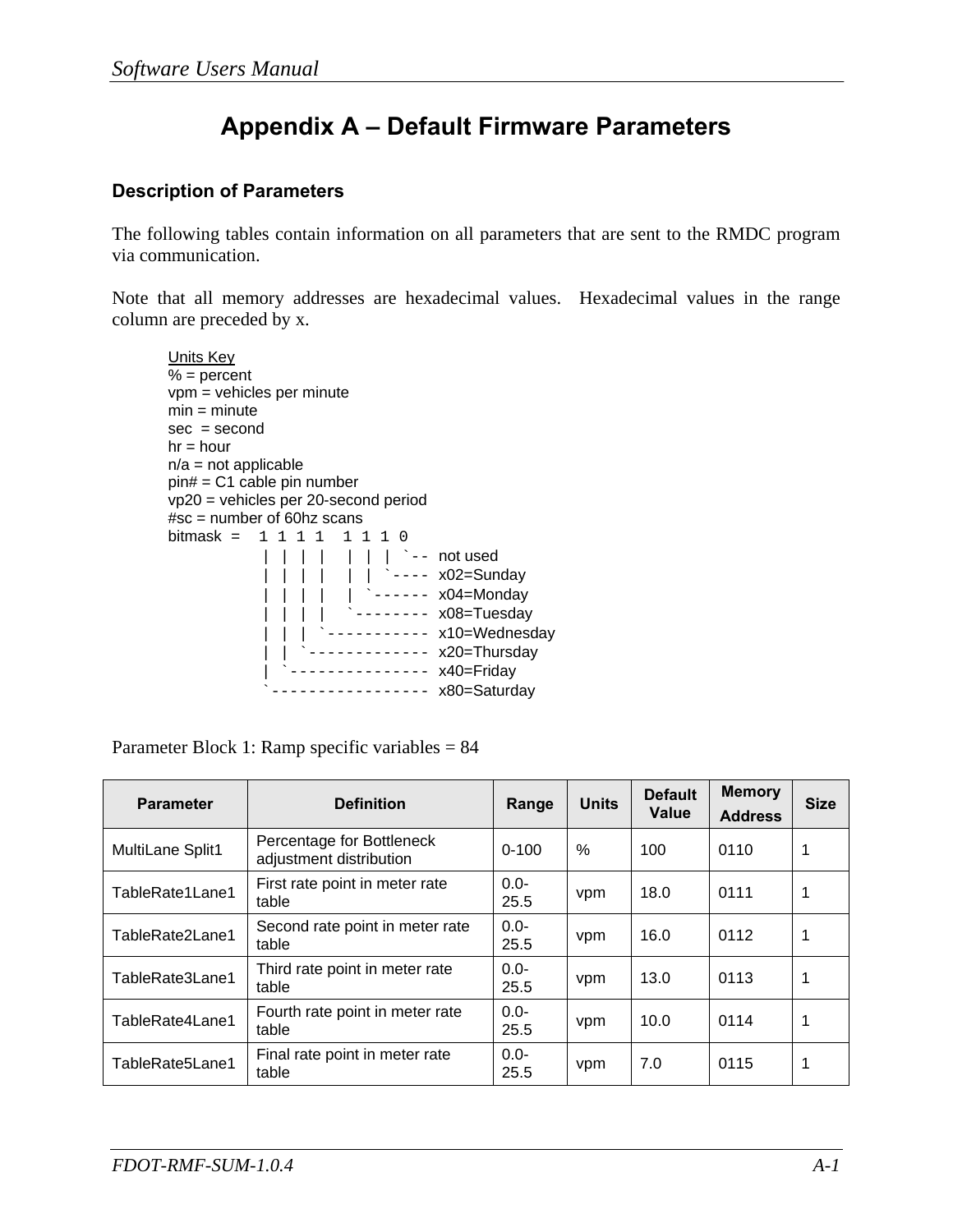| <b>Parameter</b> | <b>Definition</b>                                    | Range           | <b>Units</b> | <b>Default</b><br><b>Value</b> | <b>Memory</b><br><b>Address</b> | <b>Size</b>  |
|------------------|------------------------------------------------------|-----------------|--------------|--------------------------------|---------------------------------|--------------|
| TableOcc1Lane1   | First occupancy point in meter<br>rate table         | $0 - 100$       | %            | 15                             | 0116                            | 1            |
| TableOcc2Lane1   | Second occupancy point in<br>meter rate table        | $0 - 100$       | %            | 17                             | 0117                            | 1            |
| TableOcc3Lane1   | Third occupancy point in meter<br>rate table         | $0 - 100$       | %            | 19                             | 0118                            | $\mathbf 1$  |
| TableOcc4Lane1   | Fourth occupancy point in meter<br>rate table        | $0 - 100$       | %            | 21                             | 0119                            | 1            |
| TableOcc5Lane1   | Final occupancy point in meter<br>rate table         | $0 - 100$       | %            | 23                             | 011A                            | 1            |
| MaxMeterRate1    | Maximum meter rate                                   | $0.0 -$<br>25.5 | vpm          | 20.0                           | 011B                            | 1            |
| MinMeterRate1    | Minimum meter rate                                   | $0.0 -$<br>25.5 | vpm          | 5.0                            | 011C                            | 1            |
| QueueOcc1Lane1   | Occupancy threshold to begin<br>adjustment           | $0 - 100$       | %            | 30                             | 011D                            | 1            |
| QueueOcc2Lane1   | Occupancy threshold to<br>terminate adjustment       | $0 - 100$       | %            | 25                             | 011E                            | 1            |
| QTimer1Lane1     | Timer to implement first<br>adjustment               | $0.0 -$<br>25.5 | min          | 1.0                            | 011F                            | 1            |
| QTimer2Lane1     | Timer to implement second<br>adjustment              | $0.0 -$<br>25.5 | min          | 3.0                            | 0120                            | 1            |
| QAdjust1Lane1    | First meter rate increment for<br>queue adjustment   | $0.0 -$<br>25.5 | vpm          | 2.0                            | 0121                            | 1            |
| QAdjust2Lane1    | Second meter rate increment for<br>queue adjustment  | $0.0 -$<br>25.5 | vpm          | 4.0                            | 0122                            | 1            |
| AdvQOccupancy1   | Occupancy threshold to begin<br>override             | $0 - 100$       | %            | 25                             | 0123                            | 1            |
| AdvQTimer1       | Timer to implement override                          | $0 - 255$       | sec          | 80                             | 0124                            | $\mathbf{1}$ |
| AdvQOverride1    | Meter rate adjustment for<br>override                | $0.0 -$<br>25.5 | vpm          | 12.0                           | 0125                            | 1            |
| LongStopTime1    | Passage occupancy time to<br>trigger long stop green | $0.0 -$<br>25.5 | sec          | 2.0                            | 0126                            | 1            |
| RedViolatorDly1  | Delay time added to red time for<br>red violations   | $0.0 -$<br>25.5 | sec          | 1.0                            | 0127                            | 1            |
| NormalYellow1    | Duration of yellow interval of<br>meter cycle        | $0.0 -$<br>25.5 | sec          | 0.0                            | 0128                            | 1            |
| HOVRedDelay1     | Minimum red time for HOV<br>bypass                   | $0.0 -$<br>25.5 | sec          | 0.0                            | 0129                            | 1            |
| ShortStopQOcc1   | Queue occupancy to trigger<br>short stop green       | $0 - 100$       | %            | 15                             | 012A                            | 1            |
| QStartMeterGap1  | Gap required at queue detector<br>for startup red    | $0.0 -$<br>25.5 | sec          | 3.0                            | 012B                            | 1            |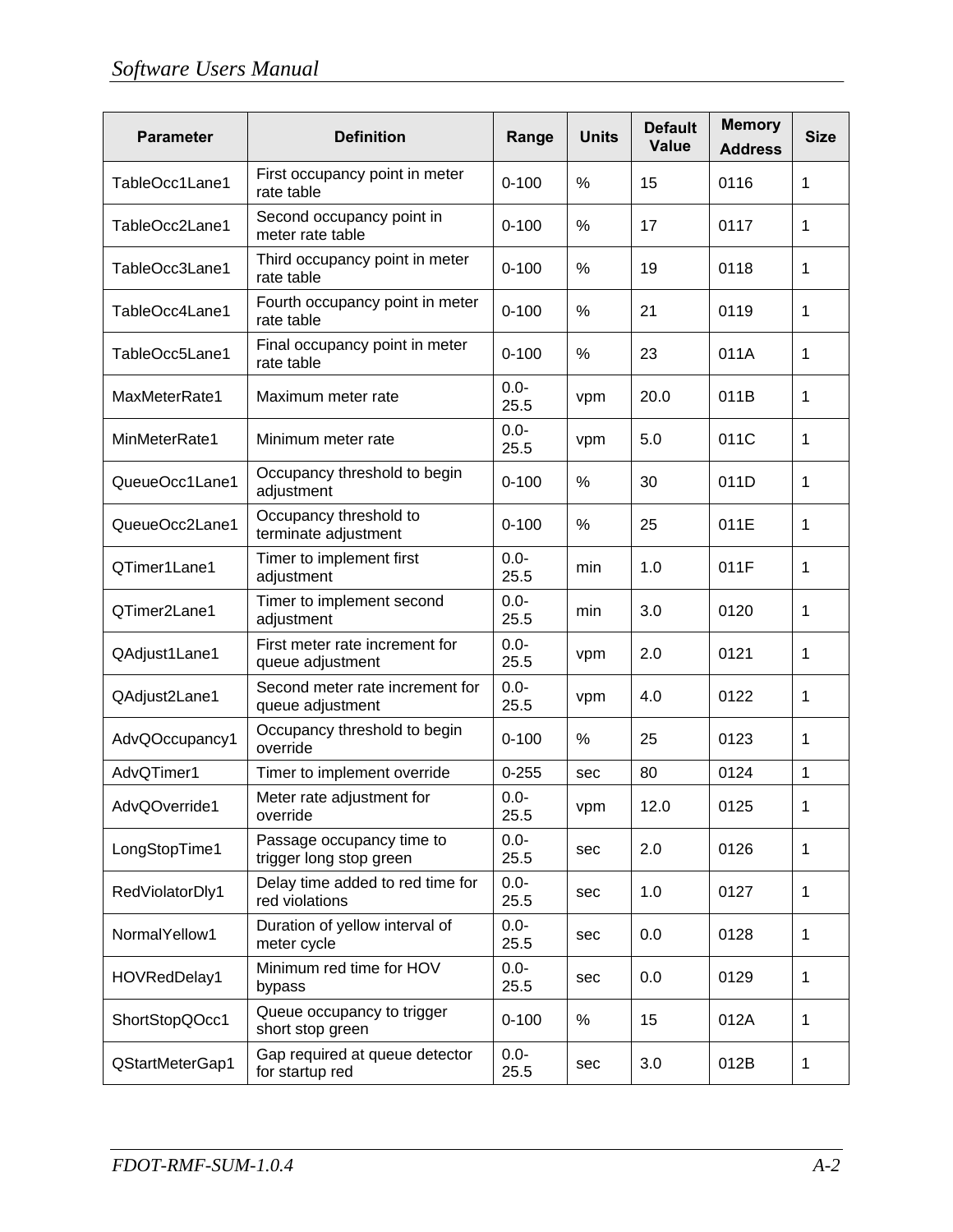| <b>Parameter</b> | <b>Definition</b>                                    | Range           | <b>Units</b> | <b>Default</b><br>Value | <b>Memory</b><br><b>Address</b> | <b>Size</b> |
|------------------|------------------------------------------------------|-----------------|--------------|-------------------------|---------------------------------|-------------|
| MultiLane Split2 | Percentage for Bottleneck<br>adjustment distribution | $0 - 100$       | $\%$         | 100                     | 0210                            | 1           |
| TableRate1Lane2  | First rate point in meter rate<br>table              | $0.0 -$<br>25.5 | vpm          | 18.0                    | 0211                            | 1           |
| TableRate2Lane2  | Second rate point in meter rate<br>table             | $0.0 -$<br>25.5 | vpm          | 16.0                    | 0212                            | 1           |
| TableRate3Lane2  | Third rate point in meter rate<br>table              | $0.0 -$<br>25.5 | vpm          | 13.0                    | 0213                            | 1           |
| TableRate4Lane2  | Fourth rate point in meter rate<br>table             | $0.0 -$<br>25.5 | vpm          | 10.0                    | 0214                            | $\mathbf 1$ |
| TableRate5Lane2  | Final rate point in meter rate<br>table              | $0.0 -$<br>25.5 | vpm          | 7.0                     | 0215                            | 1           |
| TableOcc1Lane2   | First occupancy point in meter<br>rate table         | $0 - 100$       | $\%$         | 15                      | 0216                            | 1           |
| TableOcc2Lane2   | Second occupancy point in<br>meter rate table        | $0 - 100$       | %            | 17                      | 0217                            | 1           |
| TableOcc3Lane2   | Third occupancy point in meter<br>rate table         | $0 - 100$       | %            | 19                      | 0218                            | 1           |
| TableOcc4Lane2   | Fourth occupancy point in meter<br>rate table        | $0 - 100$       | %            | 21                      | 0219                            | 1           |
| TableOcc5Lane2   | Final occupancy point in meter<br>rate table         | $0 - 100$       | %            | 23                      | 021A                            | 1           |
| MaxMeterRate2    | Maximum meter rate                                   | $0.0 -$<br>25.5 | vpm          | 20.0                    | 021B                            | 1           |
| MinMeterRate2    | Minimum meter rate                                   | $0.0 -$<br>25.5 | vpm          | 5.0                     | 021C                            | 1           |
| QueueOcc1Lane2   | Occupancy threshold to begin<br>adjustment           | $0 - 100$       | %            | 30                      | 021D                            | 1           |
| QueueOcc2Lane2   | Occupancy threshold to<br>terminate adjustment       | $0 - 100$       | %            | 25                      | 021E                            | 1           |
| QTimer1Lane2     | Timer to implement first<br>adjustment               | $0.0 -$<br>25.5 | min          | 1.0                     | 021F                            | 1           |
| QTimer2Lane2     | Timer to implement second<br>adjustment              | $0.0 -$<br>25.5 | min          | 3.0                     | 0220                            | 1           |
| QAdjust1Lane2    | First meter rate increment for<br>queue adjustment   | $0.0 -$<br>25.5 | vpm          | 2.0                     | 0221                            | 1           |
| QAdjust2Lane2    | Second meter rate increment for<br>queue adjustment  | $0.0 -$<br>25.5 | vpm          | 4.0                     | 0222                            | $\mathbf 1$ |
| AdvQOccupancy2   | Occupancy threshold to begin<br>override             | $0 - 100$       | %            | 25                      | 0223                            | 1           |
| AdvQTimer2       | Timer to implement override                          | $0 - 255$       | sec          | 80                      | 0224                            | 1           |
| AdvQOverride2    | Meter rate adjustment for<br>override                | $0.0 -$<br>25.5 | vpm          | 12.0                    | 0225                            | 1           |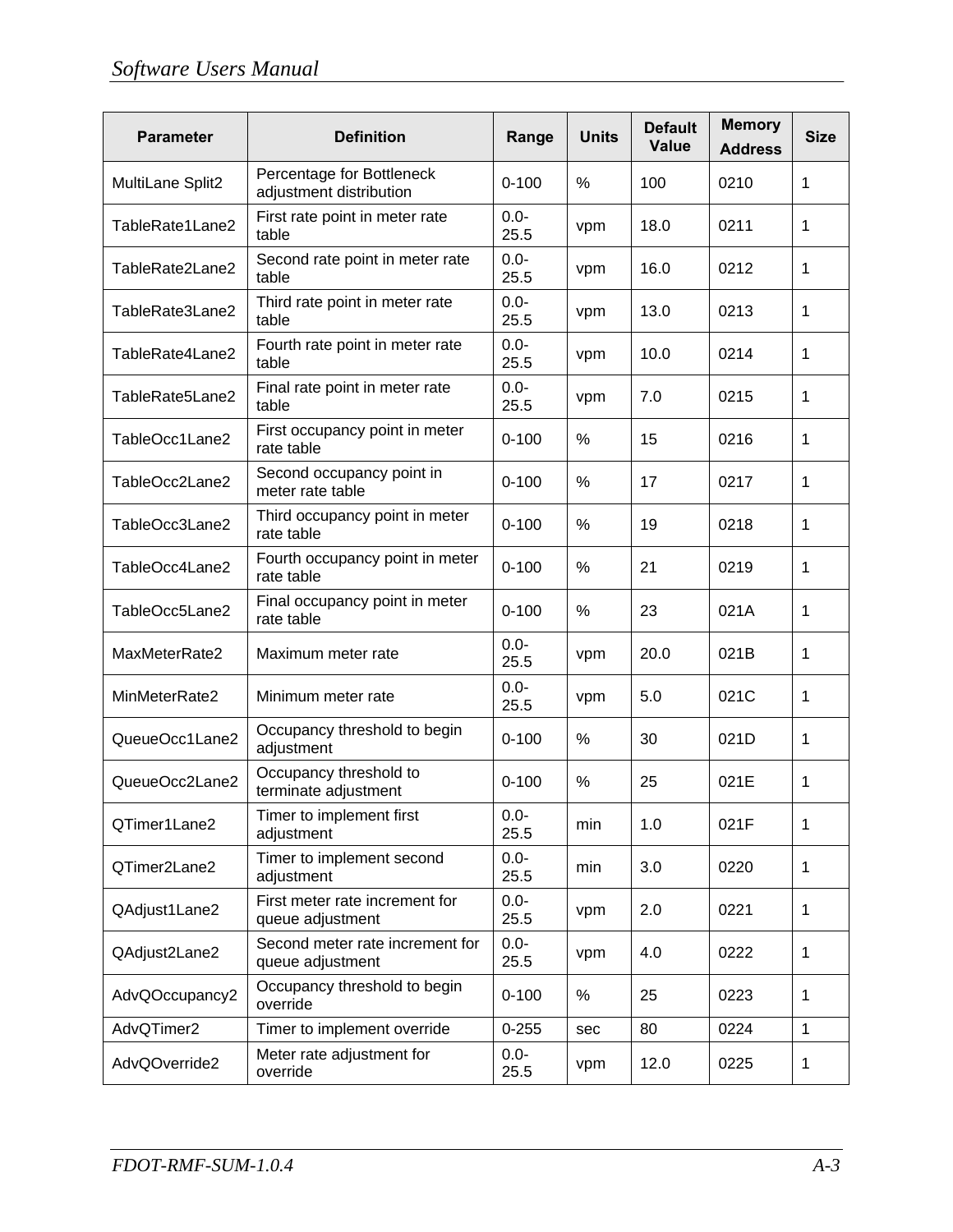| <b>Parameter</b> | <b>Definition</b>                                    | Range           | <b>Units</b> | <b>Default</b><br><b>Value</b> | <b>Memory</b><br><b>Address</b> | <b>Size</b>  |
|------------------|------------------------------------------------------|-----------------|--------------|--------------------------------|---------------------------------|--------------|
| LongStopTime2    | Passage occupancy time to<br>trigger long stop green | $0.0 -$<br>25.5 | sec          | 2.0                            | 0226                            | 1            |
| RedViolatorDly2  | Delay time added to red time for<br>red violations   | $0.0 -$<br>25.5 | sec          | 1.0                            | 0227                            | 1            |
| NormalYellow2    | Duration of yellow interval of<br>meter cycle        | $0.0 -$<br>25.5 | sec          | 0.0                            | 0228                            | 1            |
| HOVRedDelay2     | Minimum red time for HOV<br>bypass                   | $0.0 -$<br>25.5 | sec          | 0.0                            | 0229                            | 1            |
| ShortStopQOcc2   | Queue occupancy to trigger<br>short stop green       | $0 - 100$       | %            | 15                             | 022A                            | 1            |
| QStartMeterGap2  | Gap required at queue detector<br>for startup red    | $0.0 -$<br>25.5 | sec          | 3.0                            | 022B                            | $\mathbf{1}$ |
| MultiLane Split3 | Percentage for Bottleneck<br>adjustment distribution | $0 - 100$       | %            | 100                            | 0310                            | 1            |
| TableRate1Lane3  | First rate point in meter rate<br>table              | $0.0 -$<br>25.5 | vpm          | 18.0                           | 0311                            | 1            |
| TableRate2Lane3  | Second rate point in meter rate<br>table             | $0.0 -$<br>25.5 | vpm          | 16.0                           | 0312                            | 1            |
| TableRate3Lane3  | Third rate point in meter rate<br>table              | $0.0 -$<br>25.5 | vpm          | 13.0                           | 0313                            | 1            |
| TableRate4Lane3  | Fourth rate point in meter rate<br>table             | $0.0 -$<br>25.5 | vpm          | 10.0                           | 0314                            | 1            |
| TableRate5Lane3  | Final rate point in meter rate<br>table              | $0.0 -$<br>25.5 | vpm          | 7.0                            | 0315                            | 1            |
| TableOcc1Lane3   | First occupancy point in meter<br>rate table         | $0 - 100$       | %            | 15                             | 0316                            | 1            |
| TableOcc2Lane3   | Second occupancy point in<br>meter rate table        | $0 - 100$       | %            | 17                             | 0317                            | 1            |
| TableOcc3Lane3   | Third occupancy point in meter<br>rate table         | $0 - 100$       | %            | 19                             | 0318                            | 1            |
| TableOcc4Lane3   | Fourth occupancy point in meter<br>rate table        | $0 - 100$       | %            | 21                             | 0319                            | 1            |
| TableOcc5Lane3   | Final occupancy point in meter<br>rate table         | $0 - 100$       | $\%$         | 23                             | 031A                            | 1            |
| MaxMeterRate3    | Maximum meter rate                                   | $0.0 -$<br>25.5 | vpm          | 20.0                           | 031B                            | 1            |
| MinMeterRate3    | Minimum meter rate                                   | $0.0 -$<br>25.5 | vpm          | 5.0                            | 031C                            | 1            |
| QueueOcc1Lane3   | Occupancy threshold to begin<br>adjustment           | $0 - 100$       | %            | 30                             | 031D                            | 1            |
| QueueOcc2Lane3   | Occupancy threshold to<br>terminate adjustment       | $0 - 100$       | %            | 25                             | 031E                            | 1            |
| QTimer1Lane3     | Timer to implement first<br>adjustment               | $0.0 -$<br>25.5 | min          | 1.0                            | 031F                            | 1            |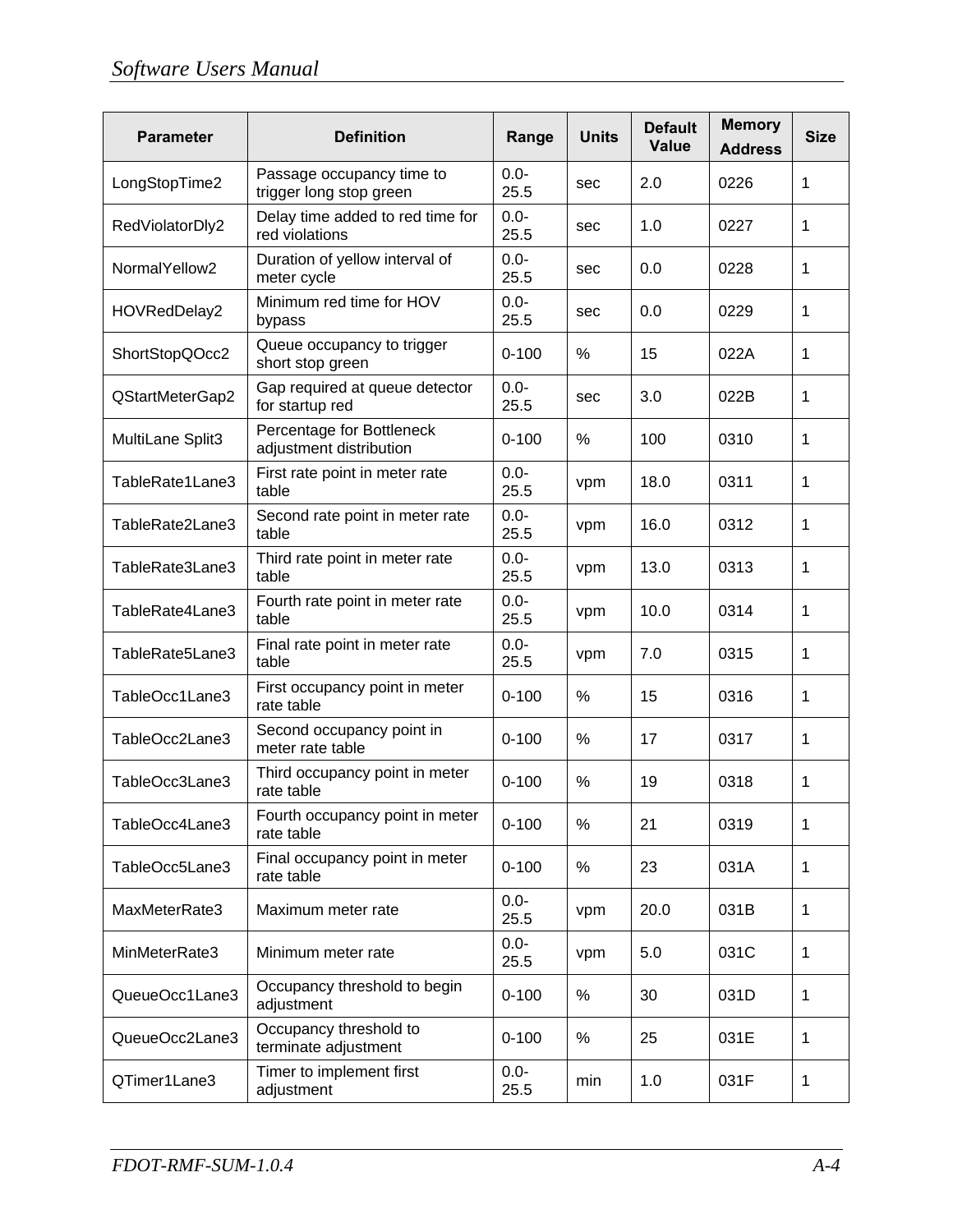| <b>Parameter</b> | <b>Definition</b>                                    | Range           | <b>Units</b> | <b>Default</b><br><b>Value</b> | <b>Memory</b><br><b>Address</b> | <b>Size</b> |
|------------------|------------------------------------------------------|-----------------|--------------|--------------------------------|---------------------------------|-------------|
| QTimer2Lane3     | Timer to implement second<br>adjustment              | $0.0 -$<br>25.5 | min          | 3.0                            | 0320                            | 1           |
| QAdjust1Lane3    | First meter rate increment for<br>queue adjustment   | $0.0 -$<br>25.5 | vpm          | 2.0                            | 0321                            | 1           |
| QAdjust2Lane3    | Second meter rate increment for<br>queue adjustment  | $0.0 -$<br>25.5 | vpm          | 4.0                            | 0322                            | 1           |
| AdvQOccupancy3   | Occupancy threshold to begin<br>override             | $0 - 100$       | $\%$         | 25                             | 0323                            | 1           |
| AdvQTimer3       | Timer to implement override                          | $0 - 255$       | sec          | 80                             | 0324                            | 1           |
| AdvQOverride3    | Meter rate adjustment for<br>override                | $0.0 -$<br>25.5 | vpm          | 12.0                           | 0325                            | 1           |
| LongStopTime3    | Passage occupancy time to<br>trigger long stop green | $0.0 -$<br>25.5 | sec          | 2.0                            | 0326                            | 1           |
| RedViolatorDly3  | Delay time added to red time for<br>red violations   | $0.0 -$<br>25.5 | sec          | 1.0                            | 0327                            | 1           |
| NormalYellow3    | Duration of yellow interval of<br>meter cycle        | $0.0 -$<br>25.5 | sec          | 0.0                            | 0328                            | 1           |
| HOVRedDelay3     | Minimum red time for HOV<br>bypass                   | $0.0 -$<br>25.5 | sec          | 0.0                            | 0329                            | 1           |
| ShortStopQOcc3   | Queue occupancy to trigger<br>short stop green       | $0 - 100$       | $\%$         | 15                             | 032A                            | 1           |
| QStartMeterGap3  | Gap required at queue detector<br>for startup red    | $0.0 -$<br>25.5 | sec          | 3.0                            | 032B                            | 1           |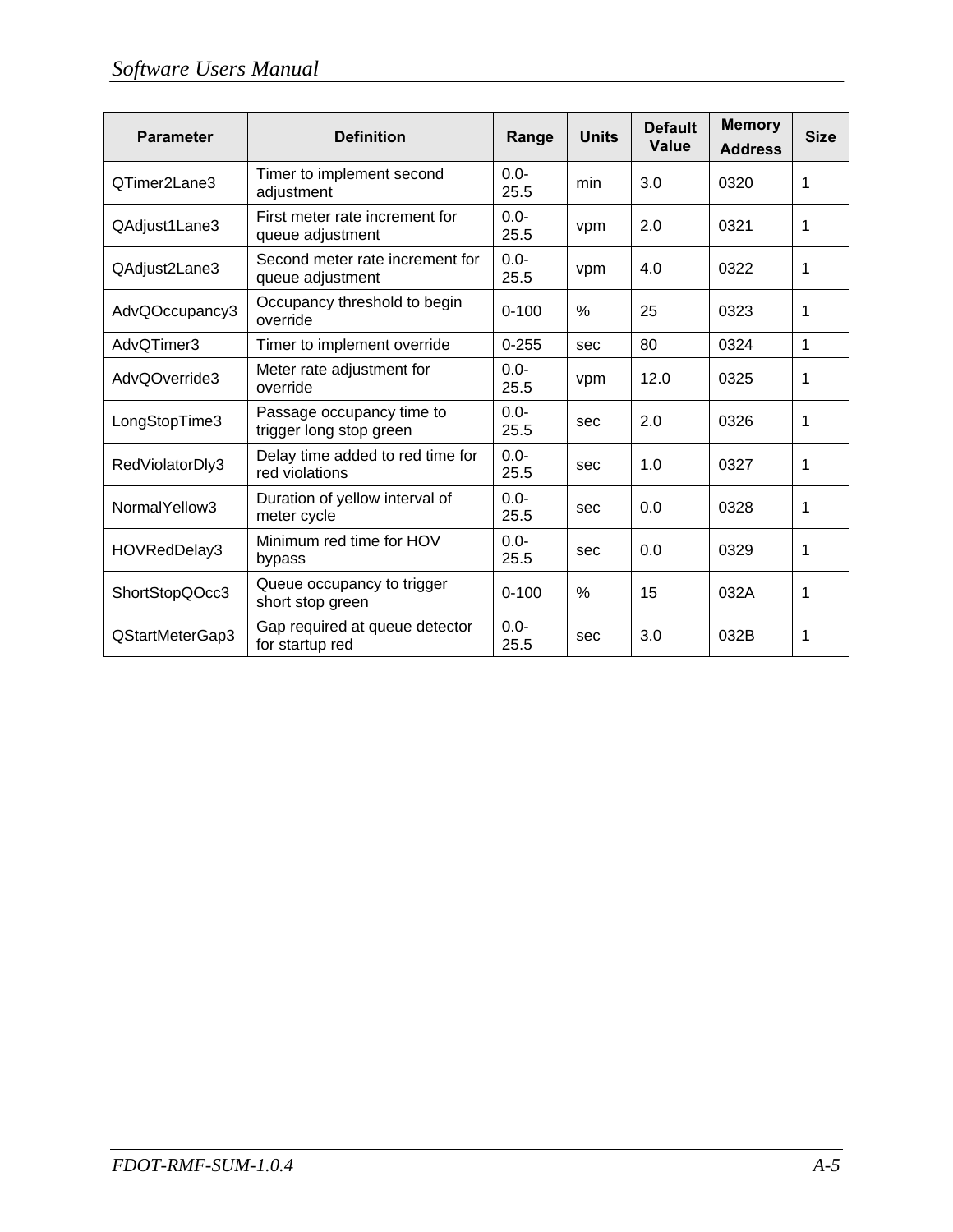| <b>Parameter</b>    | <b>Definition</b>         | Range    | <b>Units</b> | <b>Default</b><br>Value | <b>Description of</b><br><b>Values</b> |
|---------------------|---------------------------|----------|--------------|-------------------------|----------------------------------------|
| Hour1               | Entry start hour          | $0 - 23$ | hr           | 00                      |                                        |
| Hour <sub>2</sub>   | Entry start hour          | $0 - 23$ | hr           | 00                      |                                        |
| Hour <sub>3</sub>   | Entry start hour          | $0 - 23$ | hr           | 00                      |                                        |
| Hour4               | Entry start hour          | $0 - 23$ | hr           | 00                      |                                        |
| Hour <sub>5</sub>   | Entry start hour          | $0 - 23$ | hr           | 00                      |                                        |
| Hour <sub>6</sub>   | Entry start hour          | $0 - 23$ | hr           | 00                      |                                        |
| Hour7               | Entry start hour          | $0 - 23$ | hr           | 00                      |                                        |
| Hour <sub>8</sub>   | Entry start hour          | $0 - 23$ | hr           | 00                      |                                        |
| Hour9               | Entry start hour          | $0 - 23$ | hr           | 00                      |                                        |
| Hour10              | Entry start hour          | $0 - 23$ | hr           | 00                      |                                        |
| Hour11              | Entry start hour          | $0 - 23$ | hr           | 00                      |                                        |
| Hour12              | Entry start hour          | $0 - 23$ | hr           | 00                      |                                        |
| Hour13              | Entry start hour          | $0 - 23$ | hr           | 00                      |                                        |
| Hour14              | Entry start hour          | $0 - 23$ | hr           | 00                      |                                        |
| Hour15              | Entry start hour          | $0 - 23$ | hr           | 00                      |                                        |
| Hour16              | Entry start hour          | $0 - 23$ | hr           | 00                      |                                        |
| Hour17              | Entry start hour          | $0 - 23$ | hr           | 00                      |                                        |
| Hour18              | Entry start hour          | $0 - 23$ | hr           | 00                      |                                        |
| Hour19              | Entry start hour          | $0 - 23$ | hr           | 00                      |                                        |
| Hour20              | Entry start hour          | $0 - 23$ | hr           | 00                      |                                        |
| Hour21              | Entry start hour          | $0 - 23$ | hr           | 00                      |                                        |
| Hour22              | Entry start hour          | $0 - 23$ | hr           | 00                      |                                        |
| Hour <sub>23</sub>  | Entry start hour          | $0 - 23$ | hr           | 00                      |                                        |
| Hour24              | Entry start hour          | $0 - 23$ | hr           | 00                      |                                        |
| Hour25              | Entry start hour          | $0 - 23$ | hr           | 00                      |                                        |
| Hour26              | Entry start hour          | $0 - 23$ | hr           | 00                      |                                        |
| Hour <sub>27</sub>  | Entry start hour          | $0 - 23$ | hr           | 00                      |                                        |
| Hour <sub>28</sub>  | Entry start hour          | $0 - 23$ | hr           | 00                      |                                        |
| Hour <sub>29</sub>  | Entry start hour          | $0 - 23$ | hr           | 00                      |                                        |
| Hour30              | Entry start hour          | $0 - 23$ | hr           | 00                      |                                        |
| Hour31              | Entry start hour          | $0 - 23$ | hr           | 00                      |                                        |
| Hour <sub>32</sub>  | Entry start hour          | $0 - 23$ | hr           | 00                      |                                        |
| Minute1             | <b>Entry start Minute</b> | $0 - 59$ | min          | 00                      |                                        |
| Minute2             | Entry start minute        | $0 - 59$ | min          | 00                      |                                        |
| Minute3             | Entry start minute        | $0 - 59$ | min          | 00                      |                                        |
| Minute4             | Entry start minute        | $0 - 59$ | min          | 00                      |                                        |
| Minute <sub>5</sub> | Entry start minute        | $0 - 59$ | min          | 00                      |                                        |
| Minute6             | Entry start minute        | $0 - 59$ | min          | 00                      |                                        |
| Minute7             | Entry start minute        | $0 - 59$ | min          | 00                      |                                        |
| Minute8             | Entry start minute        | $0 - 59$ | min          | 00                      |                                        |

### Parameter Block 2: Time-Of-Day Table = 128 bytes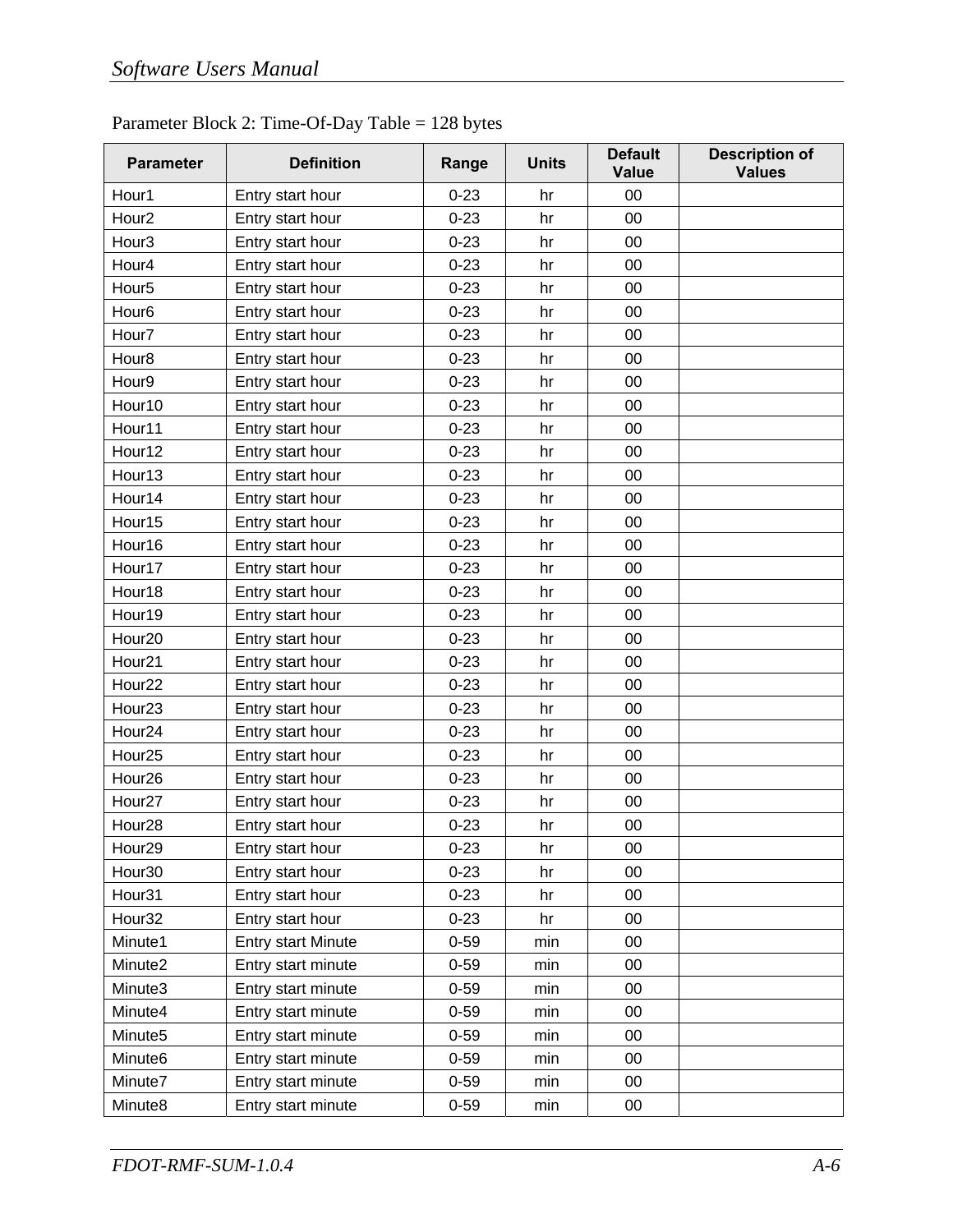| <b>Parameter</b>     | <b>Definition</b>      | Range    | <b>Units</b> | <b>Default</b><br><b>Value</b> | <b>Description of</b><br><b>Values</b> |
|----------------------|------------------------|----------|--------------|--------------------------------|----------------------------------------|
| Minute9              | Entry start minute     | $0 - 59$ | min          | 00                             |                                        |
| Minute <sub>10</sub> | Entry start minute     | $0 - 59$ | min          | 00                             |                                        |
| Minute <sub>11</sub> | Entry start minute     | $0 - 59$ | min          | 00                             |                                        |
| Minute12             | Entry start minute     | $0 - 59$ | min          | 00                             |                                        |
| Minute <sub>13</sub> | Entry start minute     | $0 - 59$ | min          | 00                             |                                        |
| Minute14             | Entry start minute     | $0 - 59$ | min          | 00                             |                                        |
| Minute <sub>15</sub> | Entry start minute     | $0 - 59$ | min          | 00                             |                                        |
| Minute16             | Entry start minute     | $0 - 59$ | min          | 00                             |                                        |
| Minute17             | Entry start minute     | $0 - 59$ | min          | 00                             |                                        |
| Minute <sub>18</sub> | Entry start minute     | $0 - 59$ | min          | 00                             |                                        |
| Minute19             | Entry start minute     | $0 - 59$ | min          | 00                             |                                        |
| Minute20             | Entry start minute     | $0 - 59$ | min          | 00                             |                                        |
| Minute21             | Entry start minute     | $0 - 59$ | min          | 00                             |                                        |
| Minute22             | Entry start minute     | $0 - 59$ | min          | 00                             |                                        |
| Minute23             | Entry start minute     | $0 - 59$ | min          | 00                             |                                        |
| Minute24             | Entry start minute     | $0 - 59$ | min          | 00                             |                                        |
| Minute25             | Entry start minute     | $0 - 59$ | min          | 00                             |                                        |
| Minute26             | Entry start minute     | $0 - 59$ | min          | 00                             |                                        |
| Minute <sub>27</sub> | Entry start minute     | $0 - 59$ | min          | 00                             |                                        |
| Minute28             | Entry start minute     | $0 - 59$ | min          | 00                             |                                        |
| Minute29             | Entry start minute     | $0 - 59$ | min          | 00                             |                                        |
| Minute30             | Entry start minute     | $0 - 59$ | min          | 00                             |                                        |
| Minute31             | Entry start minute     | $0 - 59$ | min          | 00                             |                                        |
| Minute32             | Entry start minute     | $0 - 59$ | min          | 00                             |                                        |
| DOW Mask1            | Entry Day of Week mask | $0-7F$   | bitmask      | 1111 1110                      | x02=Sunday,                            |
| DOW Mask2            | Entry Day of Week mask | $0-7F$   | bitmask      | 1111 1110                      | x04=Monday,                            |
| DOW Mask3            | Entry Day of Week mask | $0-7F$   | bitmask      | 1111 1110                      | x08=Tuesday,                           |
| DOW Mask4            | Entry Day of Week mask | $0-7F$   | bitmask      | 1111 1110                      | x10=Wednesday,                         |
| DOW Mask5            | Entry Day of Week mask | $0-7F$   | bitmask      | 1111 1110                      | x20=Thursday,                          |
| DOW Mask6            | Entry Day of Week mask | $0-7F$   | bitmask      | 1111 1110                      | x40=Friday,                            |
| DOW Mask7            | Entry Day of Week mask | $0-7F$   | bitmask      | 1111 1110                      | x80=Saturday,                          |
| DOW Mask8            | Entry Day of Week mask | $0-7F$   | bitmask      | 1111 1110                      |                                        |
| DOW Mask9            | Entry Day of Week mask | $0-7F$   | bitmask      | 1111 1110                      |                                        |
| DOW Mask10           | Entry Day of Week mask | $0-7F$   | bitmask      | 1111 1110                      |                                        |
| DOW Mask11           | Entry Day of Week mask | $0-7F$   | bitmask      | 1111 1110                      |                                        |
| DOW Mask12           | Entry Day of Week mask | $0-7F$   | bitmask      | 1111 1110                      |                                        |
| DOW Mask13           | Entry Day of Week mask | $0-7F$   | bitmask      | 1111 1110                      |                                        |
| DOW Mask14           | Entry Day of Week mask | $0-7F$   | bitmask      | 1111 1110                      |                                        |
| DOW Mask15           | Entry Day of Week mask | $0-7F$   | bitmask      | 1111 1110                      |                                        |
| DOW Mask16           | Entry Day of Week mask | $0-7F$   | bitmask      | 1111 1110                      |                                        |
| DOW Mask17           | Entry Day of Week mask | $0-7F$   | bitmask      | 1111 1110                      |                                        |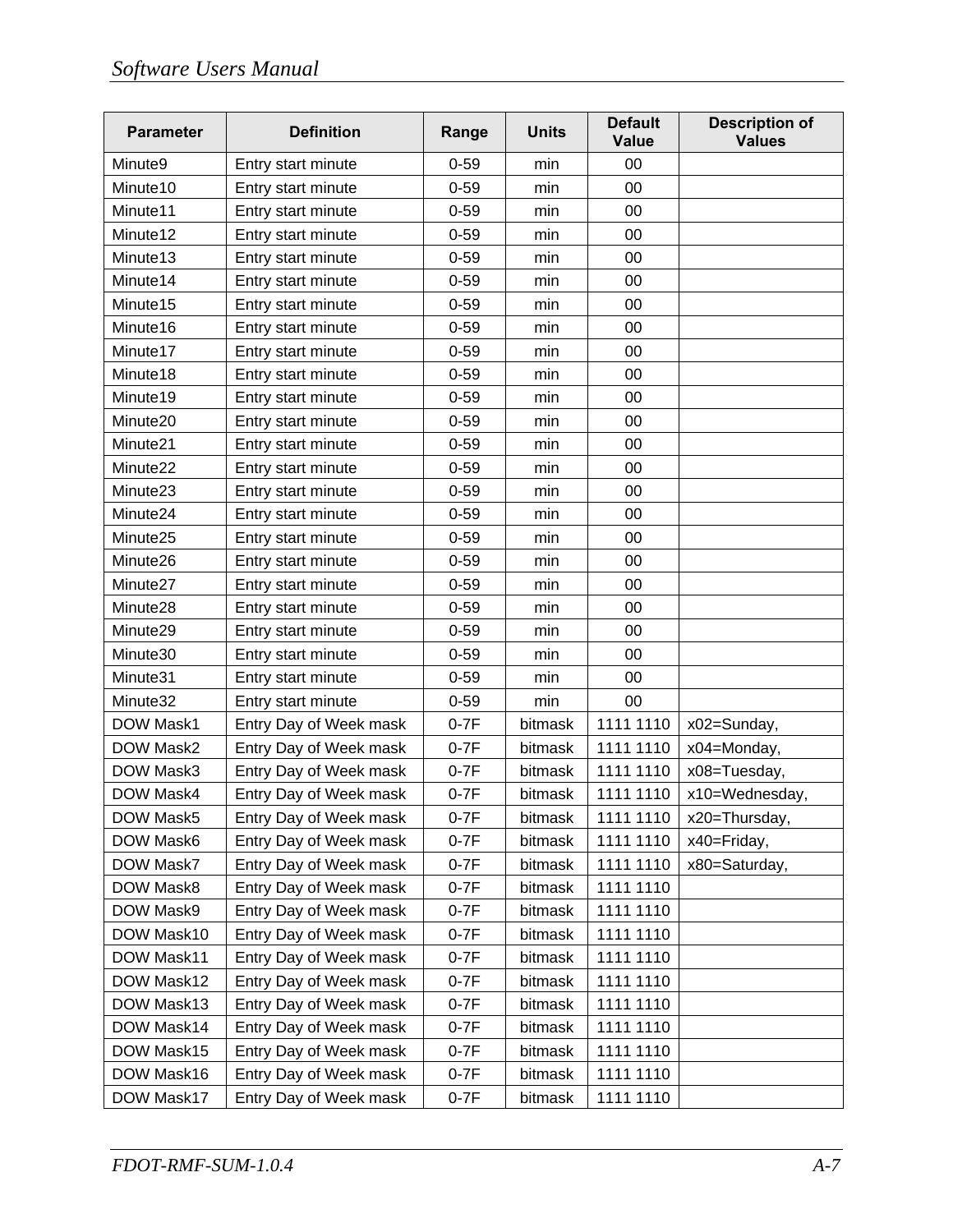| <b>Parameter</b>  | <b>Definition</b>      | Range        | <b>Units</b> | <b>Default</b><br><b>Value</b> | <b>Description of</b><br><b>Values</b> |
|-------------------|------------------------|--------------|--------------|--------------------------------|----------------------------------------|
| DOW Mask18        | Entry Day of Week mask | $0-7F$       | bitmask      | 1111 1110                      |                                        |
| DOW Mask19        | Entry Day of Week mask | $0-7F$       | bitmask      | 1111 1110                      |                                        |
| DOW Mask20        | Entry Day of Week mask | $0-7F$       | bitmask      | 1111 1110                      |                                        |
| DOW Mask21        | Entry Day of Week mask | $0-7F$       | bitmask      | 1111 1110                      |                                        |
| DOW Mask22        | Entry Day of Week mask | $0-7F$       | bitmask      | 1111 1110                      |                                        |
| DOW Mask23        | Entry Day of Week mask | $0-7F$       | bitmask      | 1111 1110                      |                                        |
| DOW Mask24        | Entry Day of Week mask | $0-7F$       | bitmask      | 1111 1110                      |                                        |
| DOW Mask25        | Entry Day of Week mask | $0-7F$       | bitmask      | 1111 1110                      |                                        |
| DOW Mask26        | Entry Day of Week mask | $0-7F$       | bitmask      | 1111 1110                      |                                        |
| DOW Mask27        | Entry Day of Week mask | $0-7F$       | bitmask      | 1111 1110                      |                                        |
| DOW Mask28        | Entry Day of Week mask | $0-7F$       | bitmask      | 1111 1110                      |                                        |
| DOW Mask29        | Entry Day of Week mask | $0-7F$       | bitmask      | 1111 1110                      |                                        |
| DOW Mask30        | Entry Day of Week mask | $0-7F$       | bitmask      | 1111 1110                      |                                        |
| DOW Mask31        | Entry Day of Week mask | $0-7F$       | bitmask      | 1111 1110                      |                                        |
| DOW Mask32        | Entry Day of Week mask | $0-7F$       | bitmask      | 1111 1110                      |                                        |
| Rate1             | Entry meter rate       | $0.0 - 25.5$ | vpm          | 0.0                            | $0.0 ==$ Off                           |
| Rate2             | Entry meter rate       | $0.0 - 25.5$ | vpm          | 0.0                            | $25.5 ==$ Traffic                      |
| Rate3             | Entry meter rate       | $0.0 - 25.5$ | vpm          | 0.0                            | $0.1 - 25.4 ==$ rate                   |
| Rate4             | Entry meter rate       | $0.0 - 25.5$ | vpm          | 0.0                            |                                        |
| Rate <sub>5</sub> | Entry meter rate       | $0.0 - 25.5$ | vpm          | 0.0                            |                                        |
| Rate <sub>6</sub> | Entry meter rate       | $0.0 - 25.5$ | vpm          | 0.0                            |                                        |
| Rate7             | Entry meter rate       | $0.0 - 25.5$ | vpm          | 0.0                            |                                        |
| Rate8             | Entry meter rate       | $0.0 - 25.5$ | vpm          | 0.0                            |                                        |
| Rate9             | Entry meter rate       | $0.0 - 25.5$ | vpm          | 0.0                            |                                        |
| Rate10            | Entry meter rate       | $0.0 - 25.5$ | vpm          | 0.0                            |                                        |
| Rate11            | Entry meter rate       | $0.0 - 25.5$ | vpm          | 0.0                            |                                        |
| Rate12            | Entry meter rate       | $0.0 - 25.5$ | vpm          | 0.0                            |                                        |
| Rate13            | Entry meter rate       | $0.0 - 25.5$ | vpm          | 0.0                            |                                        |
| Rate14            | Entry meter rate       | $0.0 - 25.5$ | vpm          | 0.0                            |                                        |
| Rate15            | Entry meter rate       | $0.0 - 25.5$ | vpm          | 0.0                            |                                        |
| Rate16            | Entry meter rate       | $0.0 - 25.5$ | vpm          | 0.0                            |                                        |
| Rate17            | Entry meter rate       | $0.0 - 25.5$ | vpm          | 0.0                            |                                        |
| Rate18            | Entry meter rate       | $0.0 - 25.5$ | vpm          | 0.0                            |                                        |
| Rate19            | Entry meter rate       | $0.0 - 25.5$ | vpm          | 0.0                            |                                        |
| Rate20            | Entry meter rate       | $0.0 - 25.5$ | vpm          | 0.0                            |                                        |
| Rate21            | Entry meter rate       | $0.0 - 25.5$ | vpm          | 0.0                            |                                        |
| Rate22            | Entry meter rate       | $0.0 - 25.5$ | vpm          | 0.0                            |                                        |
| Rate23            | Entry meter rate       | $0.0 - 25.5$ | vpm          | 0.0                            |                                        |
| Rate24            | Entry meter rate       | $0.0 - 25.5$ | vpm          | 0.0                            |                                        |
| Rate25            | Entry meter rate       | $0.0 - 25.5$ | vpm          | 0.0                            |                                        |
| Rate26            | Entry meter rate       | $0.0 - 25.5$ | vpm          | 0.0                            |                                        |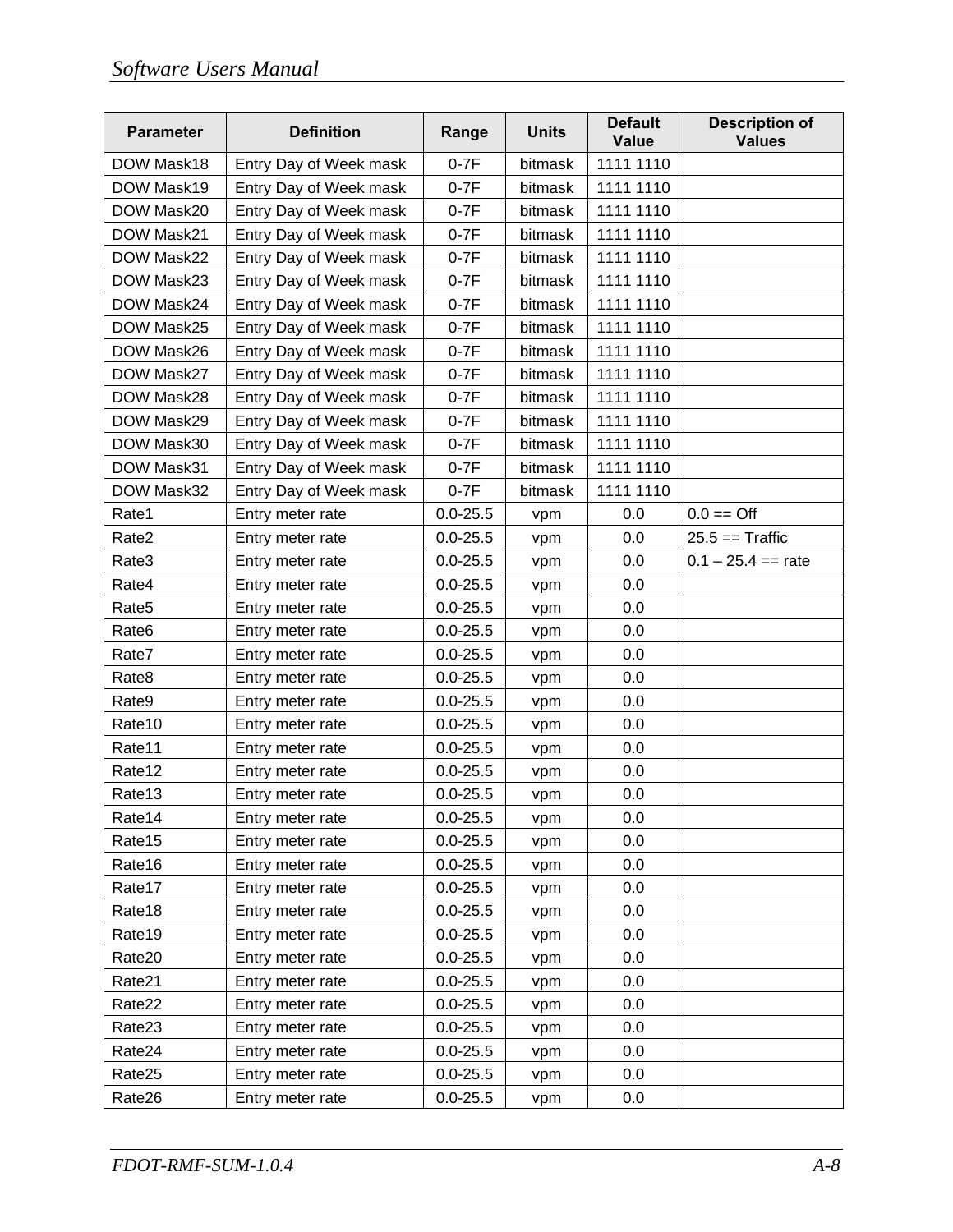| <b>Parameter</b> | <b>Definition</b> | Range        | <b>Units</b> | <b>Default</b><br><b>Value</b> | <b>Description of</b><br><b>Values</b> |
|------------------|-------------------|--------------|--------------|--------------------------------|----------------------------------------|
| Rate27           | Entry meter rate  | $0.0 - 25.5$ | vpm          | 0.0                            |                                        |
| Rate28           | Entry meter rate  | $0.0 - 25.5$ | vpm          | 0.0                            |                                        |
| Rate29           | Entry meter rate  | $0.0 - 25.5$ | vpm          | 0.0                            |                                        |
| Rate30           | Entry meter rate  | $0.0 - 25.5$ | vpm          | 0.0                            |                                        |
| Rate31           | Entry meter rate  | $0.0 - 25.5$ | vpm          | 0.0                            |                                        |
| Rate32           | Entry meter rate  | $0.0 - 25.5$ | vpm          | 0.0                            |                                        |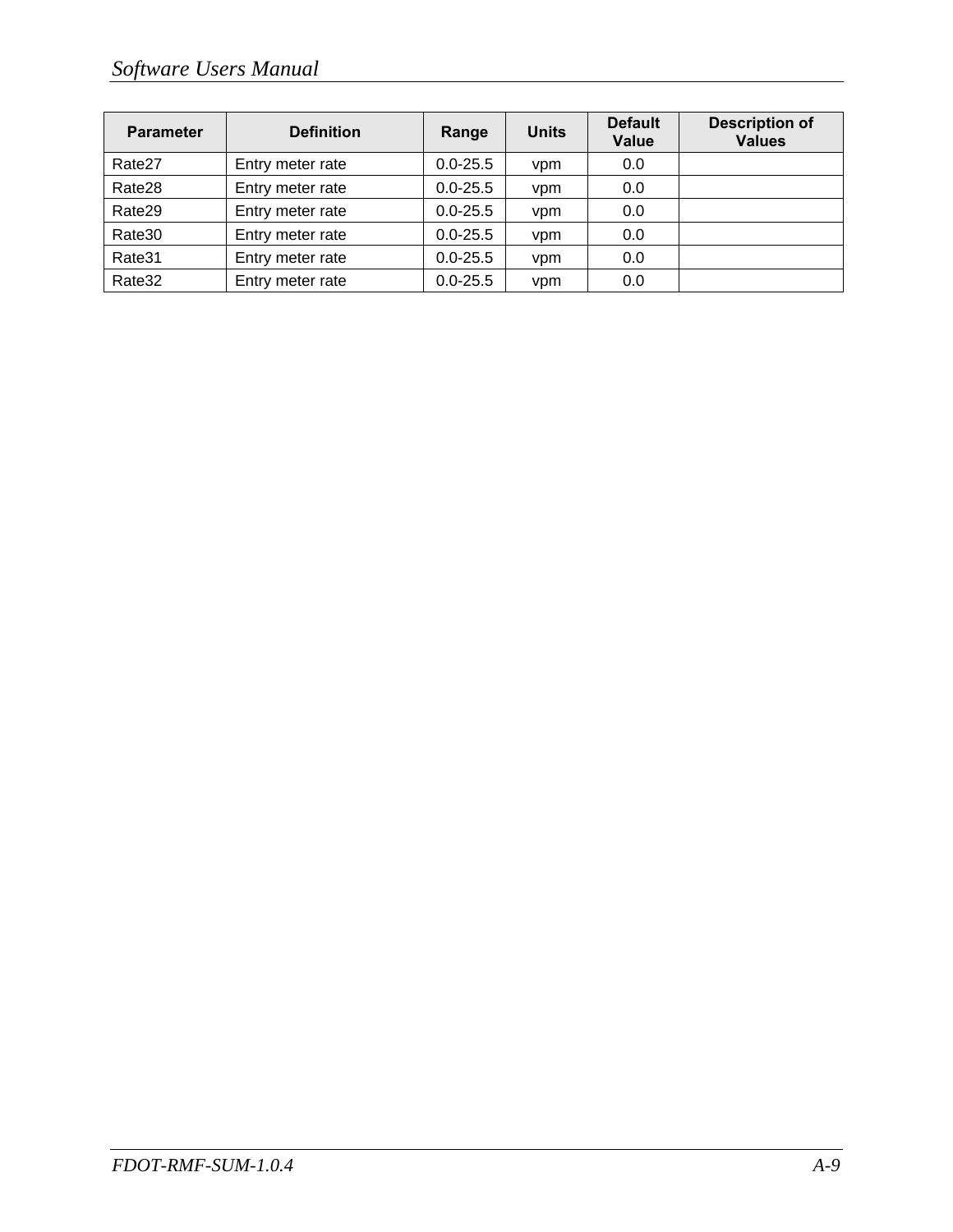| Parameter Block 3: Global parameters $= 115$ bytes |  |
|----------------------------------------------------|--|
|----------------------------------------------------|--|

| <b>Parameter</b>  | <b>Definition</b> | Range   | <b>Units</b> | <b>Default</b><br>Value | <b>Description of</b><br><b>Values</b> |
|-------------------|-------------------|---------|--------------|-------------------------|----------------------------------------|
| Det1              | Pin 1 assignment  | $00-FF$ | n/a          | 0                       | See Loop<br>Function Codes,<br>below.  |
| Det <sub>2</sub>  | Pin 2 assignment  | $00-FF$ | n/a          | 0                       | See Loop<br>Function Codes,<br>below.  |
| Det <sub>3</sub>  | Pin 3 assignment  | $00-FF$ | n/a          | 0                       | See Loop<br>Function Codes,<br>below.  |
| Det <sub>4</sub>  | Pin 4 assignment  | $00-FF$ | n/a          | 0                       | See Loop<br>Function Codes,<br>below.  |
| Det <sub>5</sub>  | Pin 5 assignment  | $00-FF$ | n/a          | 0                       | See Loop<br>Function Codes,<br>below.  |
| Det <sub>6</sub>  | Pin 6 assignment  | $00-FF$ | n/a          | 0                       | See Loop<br>Function Codes,<br>below.  |
| Det7              | Pin 7 assignment  | $00-FF$ | n/a          | 0                       | See Loop<br>Function Codes,<br>below.  |
| Det <sub>8</sub>  | Pin 8 assignment  | 00-FF   | n/a          | 0                       | See Loop<br>Function Codes,<br>below.  |
| Det <sub>9</sub>  | Pin 9 assignment  | $00-FF$ | n/a          | 0                       | See Loop<br>Function Codes,<br>below.  |
| Det <sub>10</sub> | Pin 10 assignment | $00-FF$ | n/a          | 0                       | See Loop<br>Function Codes,<br>below.  |
| Det11             | Pin 11 assignment | 00-FF   | n/a          | 0                       | See Loop<br>Function Codes,<br>below.  |
| Det12             | Pin 12 assignment | $00-FF$ | n/a          | 0                       | See Loop<br>Function Codes,<br>below.  |
| Det <sub>13</sub> | Pin 13 assignment | $00-FF$ | n/a          | 0                       | See Loop<br>Function Codes,<br>below.  |
| Det14             | Pin 14 assignment | $00-FF$ | n/a          | $\mathbf 0$             | See Loop<br>Function Codes,<br>below.  |
| Det15             | Pin 15 assignment | $00-FF$ | n/a          | $\pmb{0}$               | See Loop<br>Function Codes,<br>below.  |
| Det16             | Pin 16 assignment | $00-FF$ | n/a          | 0                       | See Loop<br>Function Codes,<br>below.  |
| Det17             | Pin 17 assignment | $00-FF$ | n/a          | $\mathbf 0$             | See Loop<br>Function Codes,<br>below.  |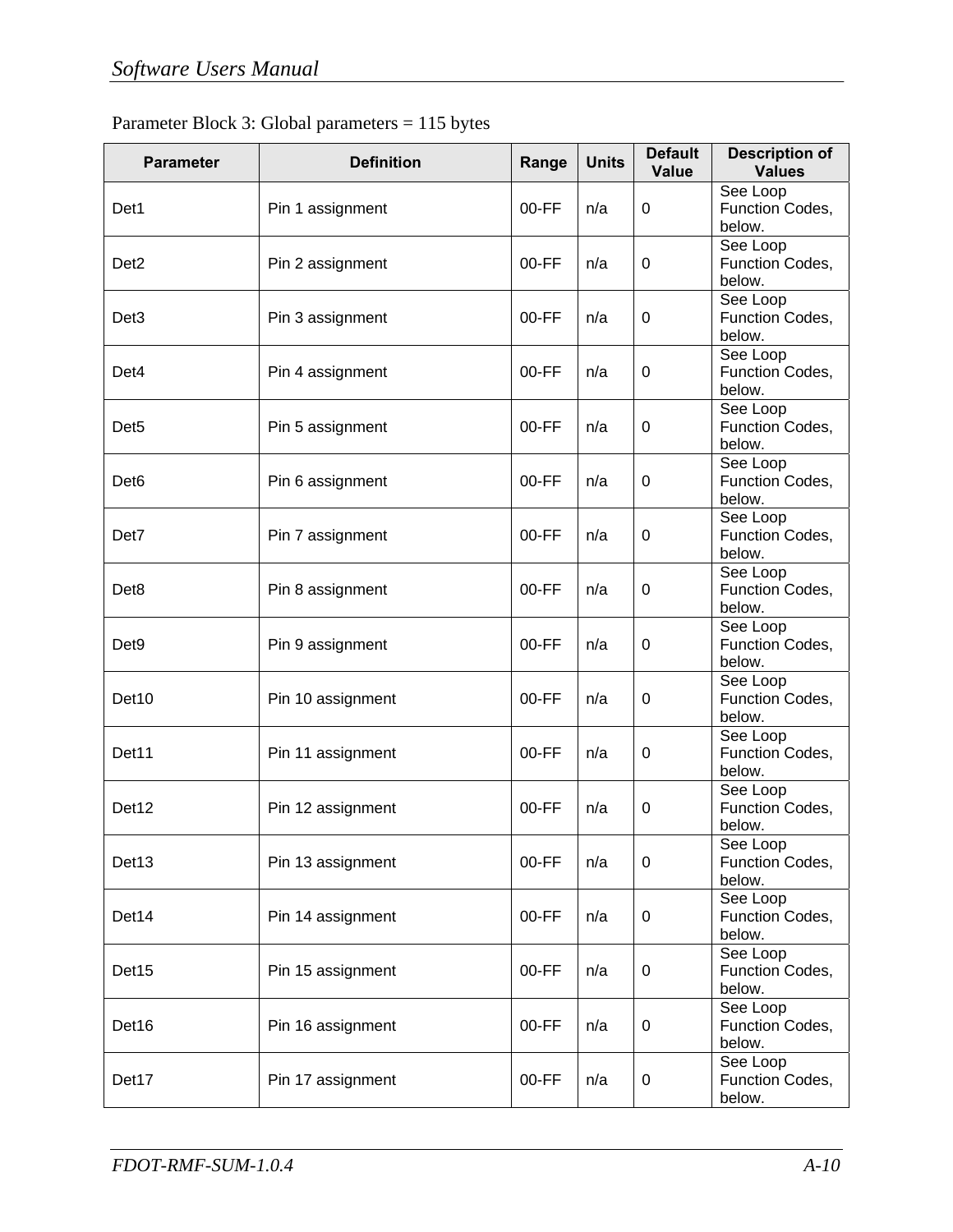| <b>Parameter</b>  | <b>Definition</b> | Range   | <b>Units</b> | <b>Default</b><br>Value | <b>Description of</b><br><b>Values</b> |
|-------------------|-------------------|---------|--------------|-------------------------|----------------------------------------|
| Det <sub>18</sub> | Pin 18 assignment | $00-FF$ | n/a          | 0                       | See Loop<br>Function Codes,<br>below.  |
| Det19             | Pin 19 assignment | $00-FF$ | n/a          | 0                       | See Loop<br>Function Codes,<br>below.  |
| Det <sub>20</sub> | Pin 20 assignment | $00-FF$ | n/a          | 0                       | See Loop<br>Function Codes,<br>below.  |
| Det <sub>21</sub> | Pin 21 assignment | $00-FF$ | n/a          | 0                       | See Loop<br>Function Codes,<br>below.  |
| Det <sub>22</sub> | Pin 22 assignment | $00-FF$ | n/a          | 0                       | See Loop<br>Function Codes,<br>below.  |
| Det <sub>23</sub> | Pin 23 assignment | $00-FF$ | n/a          | 0                       | See Loop<br>Function Codes,<br>below.  |
| Det <sub>24</sub> | Pin 24 assignment | $00-FF$ | n/a          | 0                       | See Loop<br>Function Codes,<br>below.  |
| Det <sub>25</sub> | Pin 25 assignment | $00-FF$ | n/a          | 0                       | See Loop<br>Function Codes,<br>below.  |
| Det <sub>26</sub> | Pin 26 assignment | $00-FF$ | n/a          | 0                       | See Loop<br>Function Codes,<br>below.  |
| Det <sub>27</sub> | Pin 27 assignment | $00-FF$ | n/a          | 0                       | See Loop<br>Function Codes,<br>below.  |
| Det <sub>28</sub> | Pin 28 assignment | $00-FF$ | n/a          | 0                       | See Loop<br>Function Codes,<br>below.  |
| Det <sub>29</sub> | Pin 29 assignment | $00-FF$ | n/a          | 0                       | See Loop<br>Function Codes,<br>below.  |
| Det <sub>30</sub> | Pin 30 assignment | $00-FF$ | n/a          | 0                       | See Loop<br>Function Codes,<br>below.  |
| Det31             | Pin 31 assignment | 00-FF   | n/a          | 0                       | See Loop<br>Function Codes,<br>below.  |
| Det <sub>32</sub> | Pin 32 assignment | $00-FF$ | n/a          | 0                       | See Loop<br>Function Codes,<br>below.  |
| Det <sub>33</sub> | Pin 33 assignment | $00-FF$ | n/a          | 0                       | See Loop<br>Function Codes,<br>below.  |
| Det34             | Pin 34 assignment | $00-FF$ | n/a          | 0                       | See Loop<br>Function Codes,<br>below.  |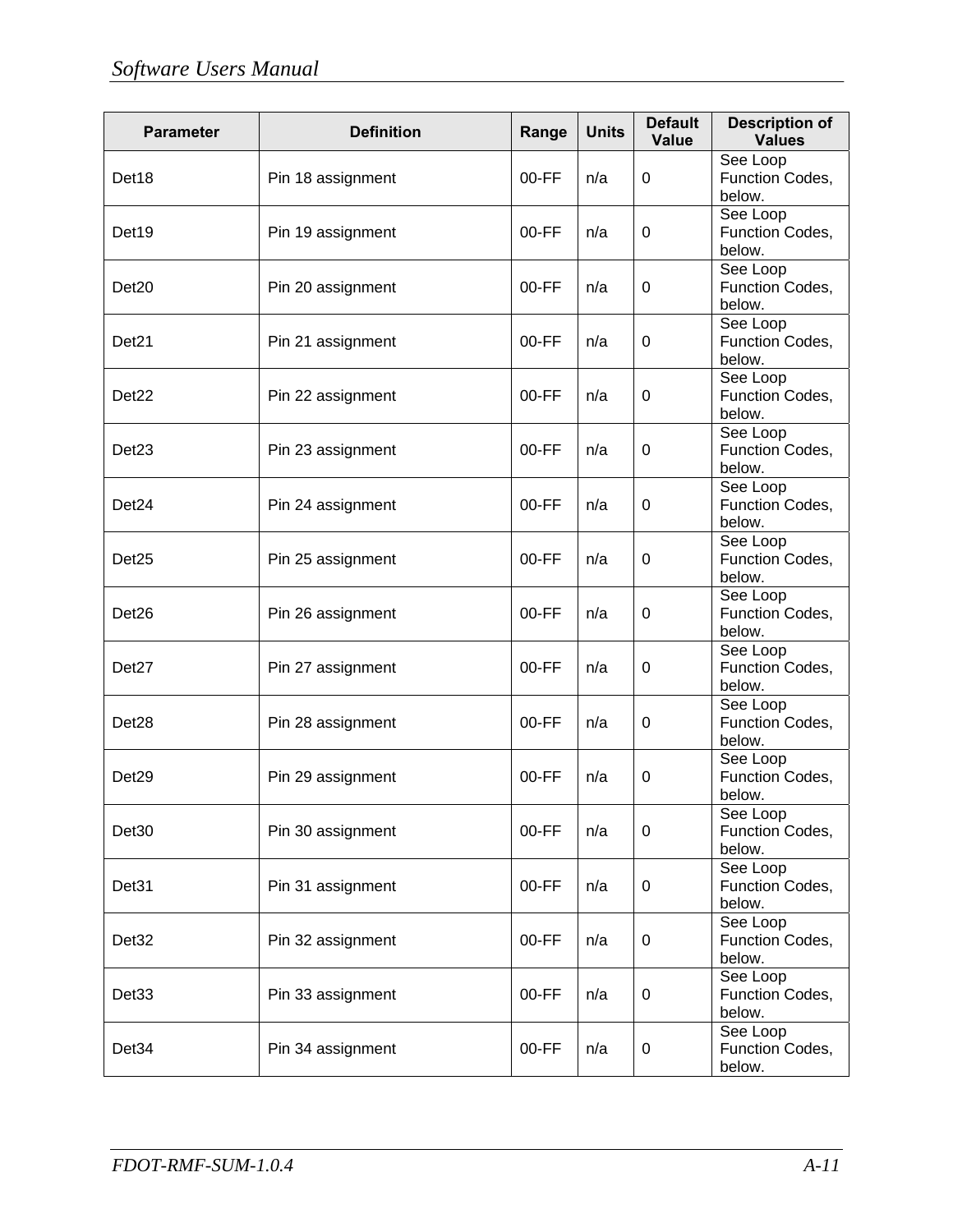| <b>Parameter</b>  | <b>Definition</b>             | Range     | <b>Units</b> | <b>Default</b><br><b>Value</b> | <b>Description of</b><br><b>Values</b> |
|-------------------|-------------------------------|-----------|--------------|--------------------------------|----------------------------------------|
| Det <sub>35</sub> | Pin 35 assignment             | $00-FF$   | n/a          | 0                              | See Loop<br>Function Codes,<br>below.  |
| Det36             | Pin 36 assignment             | $00-FF$   | n/a          | 0                              | See Loop<br>Function Codes,<br>below.  |
| Det37             | Pin 37 assignment             | $00-FF$   | n/a          | 0                              | See Loop<br>Function Codes,<br>below.  |
| Det <sub>38</sub> | Pin 38 assignment             | $00-FF$   | n/a          | 0                              | See Loop<br>Function Codes,<br>below.  |
| Det <sub>39</sub> | Pin 39 assignment             | $00-FF$   | n/a          | $\mathbf 0$                    | See Loop<br>Function Codes,<br>below.  |
| Det <sub>40</sub> | Pin 40 assignment             | $00-FF$   | n/a          | 0                              | See Loop<br>Function Codes,<br>below.  |
| SpdTrap1Upst#     | Upstream loop # in trap 1     | $0 - 40$  | det #        | 0                              |                                        |
| SpdTrap1Dnst#     | Downstream loop # in trap 1   | $0 - 40$  | det#         | 0                              |                                        |
| SpdTrap1Dist      | Distance between loops        | $0 - 255$ | feet         | 17                             |                                        |
| SpdTrap1LoopL     | Effective loop length, trap 1 | $0 - 255$ | feet         | $\overline{7}$                 |                                        |
| SpdTrap2Upst#     | Upstream loop # in trap 2     | $0 - 40$  | det #        | 0                              |                                        |
| SpdTrap2Dnst#     | Downstream loop # in trap 2   | $0 - 40$  | det #        | 0                              |                                        |
| SpdTrap2Dist      | Distance between loops        | $0 - 255$ | feet         | 17                             |                                        |
| SpdTrap2LoopL     | Effective loop length, trap 2 | $0 - 255$ | feet         | $\overline{7}$                 |                                        |
| SpdTrap3Upst#     | Upstream loop # in trap 3     | $0 - 40$  | det #        | 0                              |                                        |
| SpdTrap3Dnst#     | Downstream loop # in trap 3   | $0 - 40$  | det #        | 0                              |                                        |
| SpdTrap3Dist      | Distance between loops        | $0 - 255$ | feet         | 17                             |                                        |
| SpdTrap3LoopL     | Effective loop length, trap 3 | $0 - 255$ | feet         | $\overline{7}$                 |                                        |
| SpdTrap4Upst#     | Upstream loop # in trap 4     | $0 - 40$  | det #        | 0                              |                                        |
| SpdTrap4Dnst#     | Downstream loop # in trap 4   | $0 - 40$  | det #        | 0                              |                                        |
| SpdTrap4Dist      | Distance between loops        | $0 - 255$ | feet         | 17                             |                                        |
| SpdTrap4LoopL     | Effective loop length, trap 4 | $0 - 255$ | feet         | 7                              |                                        |
| SpdTrap5Upst#     | Upstream loop # in trap 5     | $0 - 40$  | det #        | 0                              |                                        |
| SpdTrap5Dnst#     | Downstream loop # in trap 5   | $0 - 40$  | det #        | 0                              |                                        |
| SpdTrap5Dist      | Distance between loops        | $0 - 255$ | feet         | 17                             |                                        |
| SpdTrap5LoopL     | Effective loop length, trap 5 | $0 - 255$ | feet         | 7                              |                                        |
| SpdTrap6Upst#     | Upstream loop # in trap 6     | $0 - 40$  | det #        | 0                              |                                        |
| SpdTrap6Dnst#     | Downstream loop # in trap 6   | $0 - 40$  | det #        | 0                              |                                        |
| SpdTrap6Dist      | Distance between loops        | $0 - 255$ | feet         | 17                             |                                        |
| SpdTrap6LoopL     | Effective loop length, trap 6 | $0 - 255$ | feet         | 7                              |                                        |
| SpdTrap7Upst#     | Upstream loop # in trap 7     | $0 - 40$  | det#         | 0                              |                                        |
| SpdTrap7Dnst#     | Downstream loop # in trap 7   | $0 - 40$  | det #        | 0                              |                                        |
| SpdTrap7Dist      | Distance between loops        | $0 - 255$ | feet         | 17                             |                                        |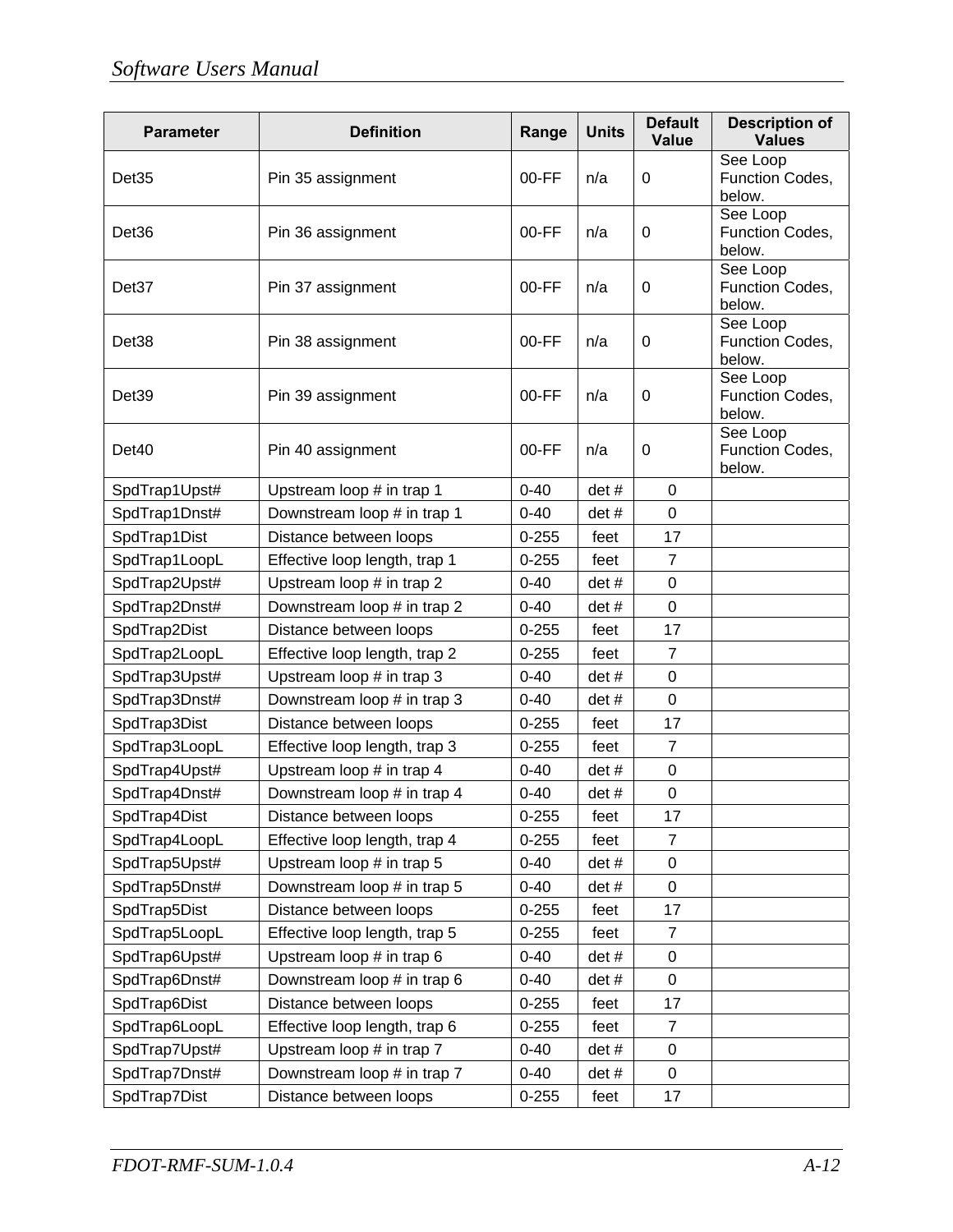| <b>Parameter</b>      | <b>Definition</b>                        | Range           | <b>Units</b> | <b>Default</b><br><b>Value</b> | <b>Description of</b><br><b>Values</b> |
|-----------------------|------------------------------------------|-----------------|--------------|--------------------------------|----------------------------------------|
| SpdTrap7LoopL         | Effective loop length, trap 7            | $0 - 255$       | feet         | $\overline{7}$                 |                                        |
| SpdTrap8Upst#         | Upstream loop # in trap 8                | $0 - 40$        | det #        | 0                              |                                        |
| SpdTrap8Dnst#         | Downstream loop # in trap 8              | $0 - 40$        | det #        | $\mathbf 0$                    |                                        |
| SpdTrap8Dist          | Distance between loops                   | $0 - 255$       | feet         | 17                             |                                        |
| SpdTrap8LoopL         | Effective loop length, trap 8            | $0 - 255$       | feet         | $\overline{7}$                 |                                        |
| Occupancy 1           | Occupancy of 1 <sup>st</sup> Envelope pt | $0 - 100$       | %            | 5                              |                                        |
| LowerVol1             | Lower limit volume point 1               | $0 - 17$        | vp20         | 1                              |                                        |
| UpperVol1             | Upper limit volume point 1               | $0 - 17$        | vp20         | 5                              |                                        |
| Occupancy 2           | Occupancy of 2 <sup>st</sup> Envelope pt | $0 - 100$       | %            | 10                             |                                        |
| LowerVol2             | Lower limit volume point 2               | $0 - 17$        | vp20         | $\overline{2}$                 |                                        |
| UpperVol2             | Upper limit volume point 2               | $0 - 17$        | vp20         | 10                             |                                        |
| Occupancy 3           | Occupancy of 3 <sup>st</sup> Envelope pt | $0 - 100$       | %            | 15                             |                                        |
| LowerVol3             | Lower limit volume point 3               | $0 - 17$        | vp20         | 3                              |                                        |
| UpperVol3             | Upper limit volume point 3               | $0 - 17$        | vp20         | 17                             |                                        |
| Occupancy 4           | Occupancy of 4 <sup>st</sup> Envelope pt | $0 - 100$       | %            | 20                             |                                        |
| LowerVol4             | Lower limit volume point 4               | $0 - 17$        | vp20         | 3                              |                                        |
| UpperVol4             | Upper limit volume point 4               | $0 - 17$        | vp20         | 17                             |                                        |
| <b>DataSwitch</b>     | Ramp meter or data collector             | 0, 1            | n/a          | 0                              | $0 = DS, 1 = RM,$<br>$2 = Other$       |
| # ActiveLoops         | Number of defined loops                  | $0 - 40$        | n/a          | 0                              |                                        |
| #MeteredLanes         | Number of demand loops                   | $0 - 3$         | n/a          | 0                              |                                        |
| #SpeedTraps           | Number of speed traps                    | $0 - 8$         | n/a          | 0                              |                                        |
| ControlSwitch         | Control by TOD or remote                 | 0, 1            | n/a          | 0                              | 0==Central,<br>$!0 == TOD$             |
| PoliceSwitch          | Pre-empt metering                        |                 | n/a          | $\mathbf 0$                    | $!0 ==$ pre-empt                       |
| MeterEndGreen         | End of Meter green interval              | $0 - 255$       | sec          | 90                             |                                        |
| DemandEndGap          | Length of demand gap to end              | $0.0 -$<br>25.5 | sec          | 10.0                           |                                        |
| MinimumSpeed          | Lower speed limit                        | $0 - 255$       | mph          | 5                              |                                        |
| MaximumSpeed          | Upper speed limit                        | $0 - 255$       | mph          | 100                            |                                        |
| MinimumLength         | Lower length limit                       | $0 - 255$       | feet         | 5                              |                                        |
| MaximumLength         | Upper length limit                       | $0 - 255$       | feet         | 100                            |                                        |
| Bin1Length            | Bin 1 upper boundary                     | $0 - 255$       | feet         | 26                             | 26                                     |
| Bin2Length            | Bin 2 upper boundary                     | $0 - 255$       | feet         | 39                             | 39                                     |
| Bin3Length            | Bin 4 lower boundary                     | $0 - 255$       | feet         | 65                             | 65                                     |
| <b>RampDetOn</b>      | Ramp detector On limit                   | $0 - 255$       | min          | 30                             |                                        |
| RampDetOff            | Ramp detector Off limit                  | $0 - 255$       | min          | 255                            |                                        |
| <b>MainlineDetOn</b>  | Mainline detector On limit               | $0 - 255$       | min          | 10                             |                                        |
| <b>MainlineDetOff</b> | Mainline detector Off limit              | $0 - 255$       | min          | 60                             |                                        |
| <b>HOVDetOn</b>       | HOV detector On limit                    | $0 - 255$       | min          | 5                              |                                        |
| <b>HOVDetOff</b>      | HOV detector Off limit                   | $0 - 255$       | min          | 255                            |                                        |
| <b>REVDetOn</b>       | Reversible detector On limit             | $0 - 255$       | min          | 10                             |                                        |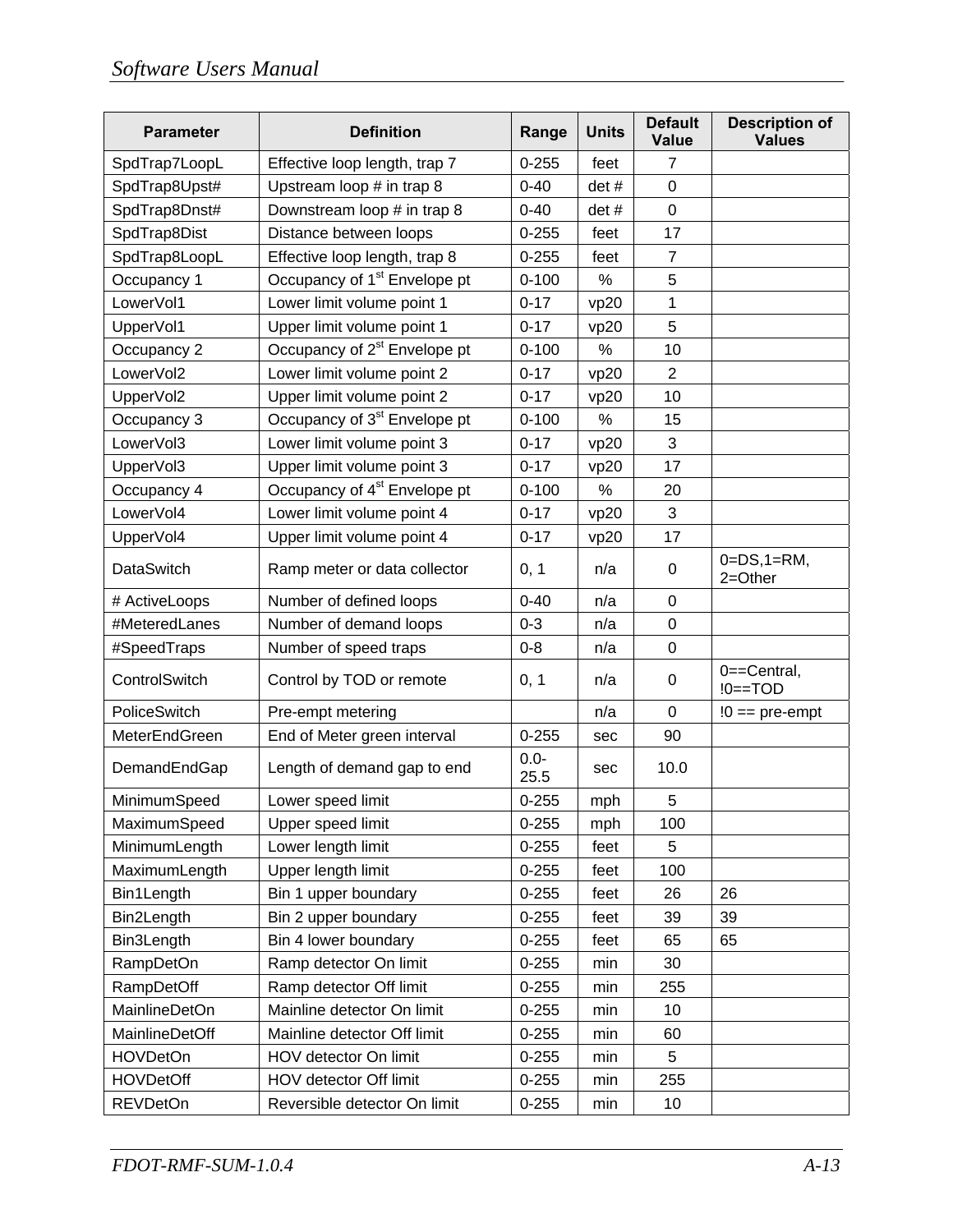| <b>Parameter</b>       | <b>Definition</b>                  | Range           | <b>Units</b> | <b>Default</b><br>Value | <b>Description of</b><br><b>Values</b> |
|------------------------|------------------------------------|-----------------|--------------|-------------------------|----------------------------------------|
| <b>REVDetOff</b>       | Reversible detector Off limit      | $0 - 255$       | min          | 255                     |                                        |
| <b>StartYellow</b>     | Yellow time for start metering     | $0.0 -$<br>25.5 | sec          | 5.0                     |                                        |
| <b>MeterOffDisplay</b> | Display when not metering          | 0, 1            | n/a          | 0                       | $0 ==$ dark, $10 ==$<br>green          |
| FilterThML             | Short hit/gap limit for mainline   | $0 - 255$       | #SC          | 3                       |                                        |
| FilterThRamp           | Short hit/gap limit for ramps      | $0 - 255$       | #SC          | 3                       |                                        |
| FilterThHOV            | Short hit/gap limit for HOV        | $0 - 255$       | #SC          | 3                       |                                        |
| FilterThRev            | Short hit/gap limit for reversible | $0 - 255$       | #SC          | 3                       |                                        |
| CarsPerGreen           | # of cars allowed each green       | 1, 2            | veh          |                         |                                        |
| IgnoreBulbOut          | Current monitor                    | 0, 1            | n/a          |                         | $!0 ==$ Ignore (Not<br>implemented)    |

### Date / Time Block: 8 bytes

| <b>Parameter</b>   | <b>Definition</b>              | Range      | <b>Memory</b><br><b>Address</b> | <b>Size</b> | <b>Description of Values</b> |
|--------------------|--------------------------------|------------|---------------------------------|-------------|------------------------------|
| <b>DOM</b>         | Day of the current month       | $1 - 31$   | 0741                            |             |                              |
| <b>DOW</b>         | Day of the week                | $x1 - x40$ | 0760                            | 1           | x1=Sunday, x40=Saturday      |
| <b>HOUR</b>        | Hour of the current day        | $0 - 23$   | 0740                            | 1           |                              |
| <b>MINUTE</b>      | Minute of the current hour     | $0 - 59$   | 0750                            | 1           |                              |
| <b>MONTH</b>       | Month of the current year      | $1 - 12$   | 0771                            | 1           |                              |
| N <sub>100</sub> M | Tenth of seconds               | $0 - 9$    | 0101                            | 1           |                              |
| <b>SECOND</b>      | Second of the current minute   | $0 - 59$   | 0770                            | 1           |                              |
| YEAR               | Year of the current Millennium | $0 - 99$   | 0751                            | 1           |                              |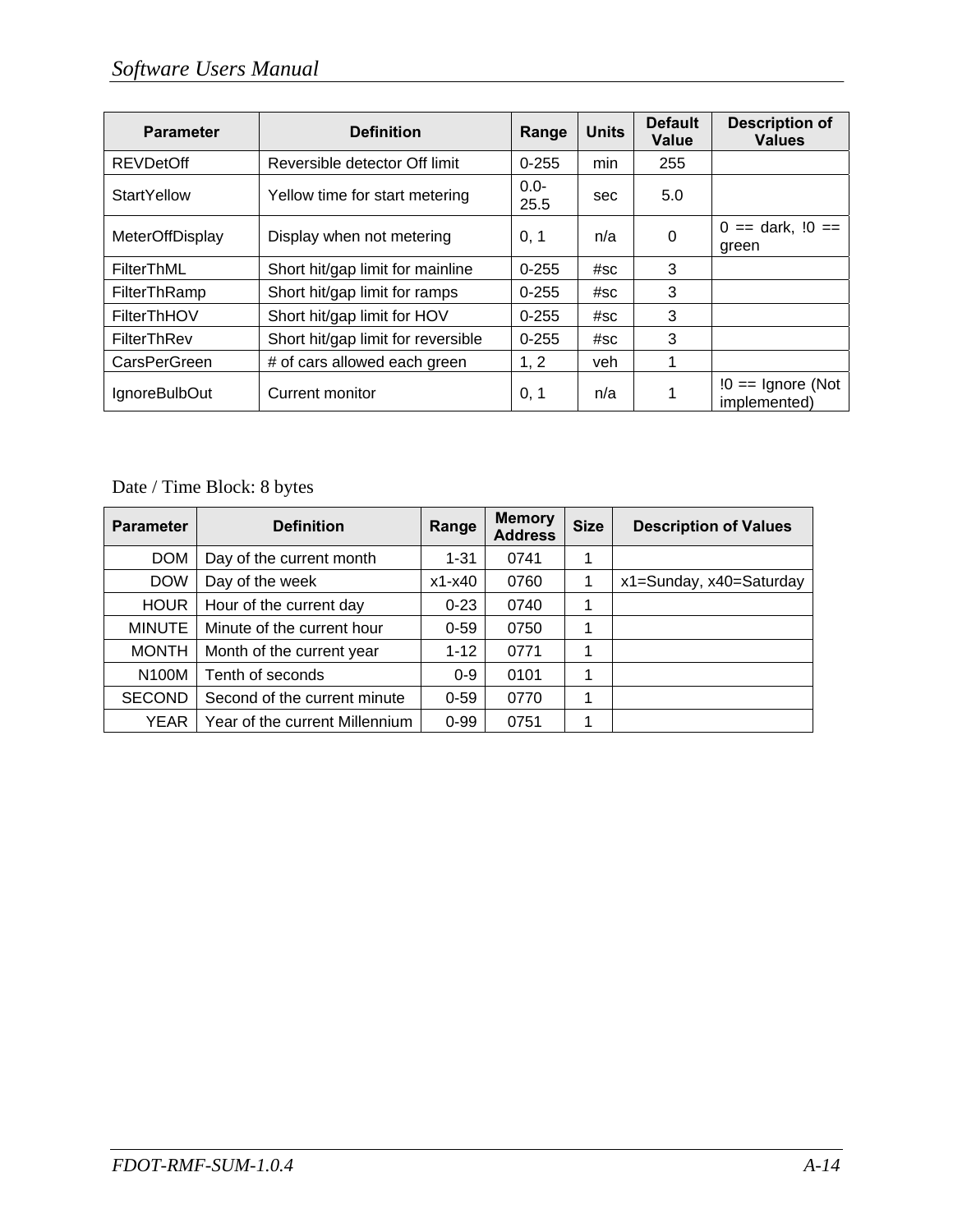### Loop function codes

|                        | <b>Function Code</b><br><b>Function</b><br><b>Res</b><br>Hex<br><b>Detector</b><br><b>Detector</b><br>Lane#<br><b>Dec</b><br><b>Notes</b> |                                                                                                  |                                                              |                                                                                                                    |                                               |                                                                |                                                      |                                                                     |  |  |  |  |  |  |  |
|------------------------|-------------------------------------------------------------------------------------------------------------------------------------------|--------------------------------------------------------------------------------------------------|--------------------------------------------------------------|--------------------------------------------------------------------------------------------------------------------|-----------------------------------------------|----------------------------------------------------------------|------------------------------------------------------|---------------------------------------------------------------------|--|--|--|--|--|--|--|
| Category               | <b>Type</b>                                                                                                                               | <b>Name</b>                                                                                      | 8765                                                         | $\overline{\mathbf{4}}$                                                                                            | 321                                           | Code                                                           | Code                                                 |                                                                     |  |  |  |  |  |  |  |
| Ramp Control Loops     | AdvQue L<br>AdvQue R<br>Intmdt Q<br>Queue<br>Demand<br>Passage<br>HOV D<br>HOV <sub>P</sub>                                               | xxdLA_n<br>xxdRA_n<br>xxd_l_n<br>xxd_Q_n<br>xxd_D_n<br>xxd_P_n<br>xxdHD_n<br>xxdHP_n             | 1011<br>1111<br>1110<br>1010<br>1000<br>1001<br>1100<br>1101 | $\pmb{0}$<br>$\mathbf 0$<br>$\pmb{0}$<br>$\pmb{0}$<br>$\boldsymbol{0}$<br>$\boldsymbol{0}$<br>$\,0\,$<br>$\pmb{0}$ | 001<br>111                                    | Bn<br>Fn<br>En<br>An<br>8n<br>9n<br>Cn<br>Dn                   | 177<br>241<br>225<br>161<br>129<br>145<br>193<br>209 | $n =$ lane # (1-7)<br>$d =$ direction<br>(NESW)<br>$x = don't care$ |  |  |  |  |  |  |  |
| Ramp<br>Data<br>Loops  | Exit<br>On<br><b>HOV Exit</b><br>HOV On                                                                                                   | xxd_X_n<br>xxd_O_n<br>xxdHX_n<br>xxdHO_n                                                         | 0111<br>0111<br>0111<br>0111                                 | $\pmb{0}$<br>$\boldsymbol{0}$<br>$\,0\,$<br>$\pmb{0}$                                                              | 001<br>$\sim$<br>$111$                        | 7n<br>7n<br>7n<br>7n                                           | 113<br>113<br>113<br>113                             |                                                                     |  |  |  |  |  |  |  |
|                        | M/L-Data<br>- Speed<br>- Meter<br>CD-Data<br>-Speed<br>-Meter                                                                             | $_Md$<br>$Md$ Sn<br>MMd___n<br>$\_Cd$ <sup>n</sup><br>$_Cd$ <sub>_Sn</sub><br>$MCd$ <sub>n</sub> | 0001<br>0001<br>1001<br>0001<br>0001<br>1001                 | $\pmb{0}$<br>$\pmb{0}$<br>$\mathbf 0$<br>$\pmb{0}$<br>$\boldsymbol{0}$<br>$\pmb{0}$                                | 000<br>000<br>000<br>000<br>000<br>000        | 10<br>10<br>90<br>10<br>10<br>90                               | 016<br>016<br>144<br>016<br>016<br>144               |                                                                     |  |  |  |  |  |  |  |
| Mainline Roadway Loops | Rv-Data<br>-Speed<br>-Meter<br>HOV-Data<br>-Speed<br>-Meter<br>Aux-Data                                                                   | $_Rd$ n<br>$Rd$ Sn<br>MRd_n<br>MdH n<br>_MdH_Sn<br>MMdH__n<br>Axdx_n                             | 0010<br>0010<br>1010<br>0011<br>0011<br>1011<br>0001         | $\pmb{0}$<br>$\boldsymbol{0}$<br>$\mathbf 0$<br>0<br>$\pmb{0}$<br>0<br>$\pmb{0}$                                   | 000<br>000<br>000<br>000<br>000<br>000<br>000 | 20<br>20<br>A <sub>0</sub><br>30<br>30<br>B <sub>0</sub><br>10 | 032<br>032<br>160<br>048<br>048<br>176<br>016        |                                                                     |  |  |  |  |  |  |  |
|                        | -Speed                                                                                                                                    | Axdx_Sn                                                                                          | 0001                                                         | $\pmb{0}$                                                                                                          | 000                                           | 10                                                             | 016                                                  |                                                                     |  |  |  |  |  |  |  |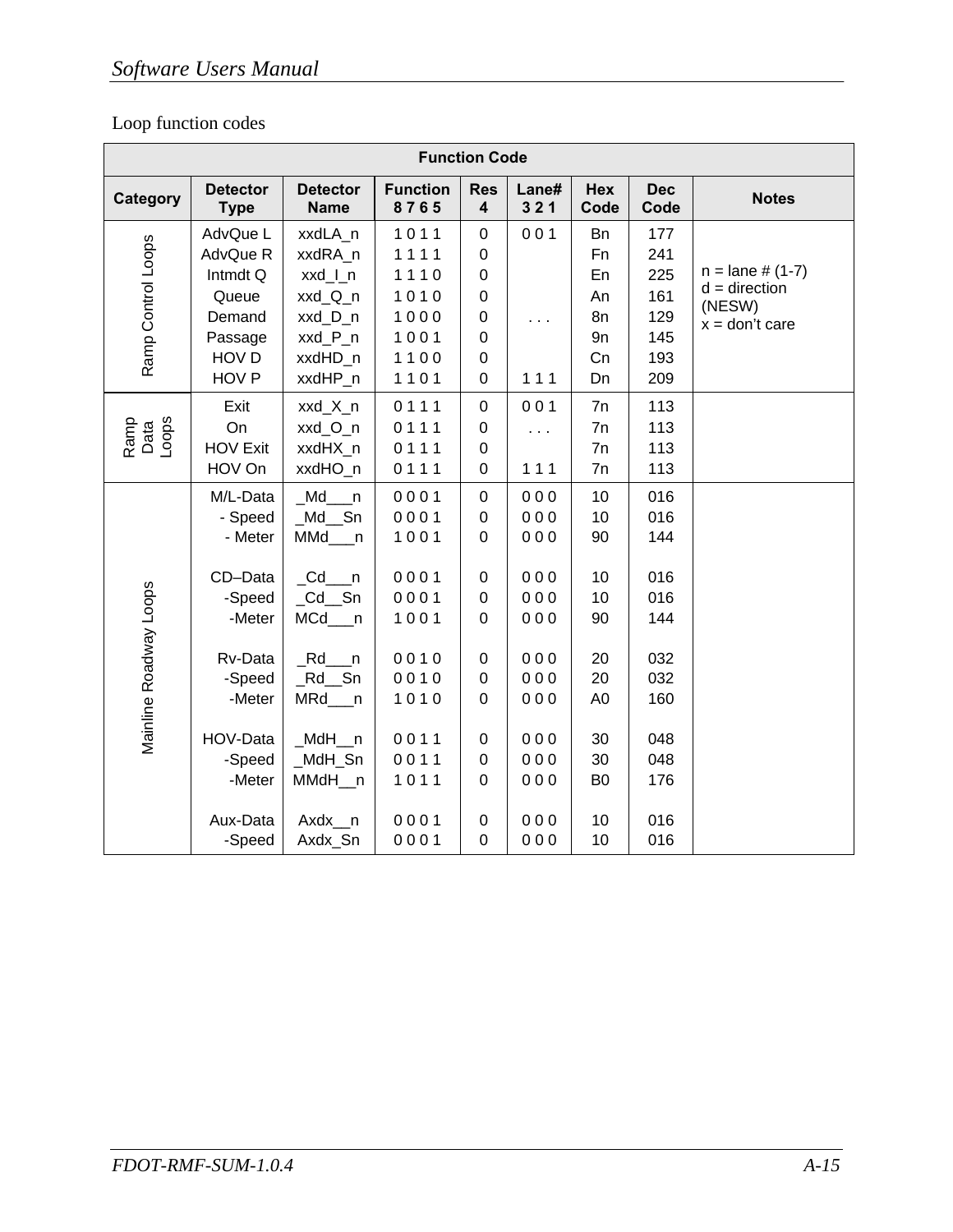**Appendix B** 

# **Memory Maps**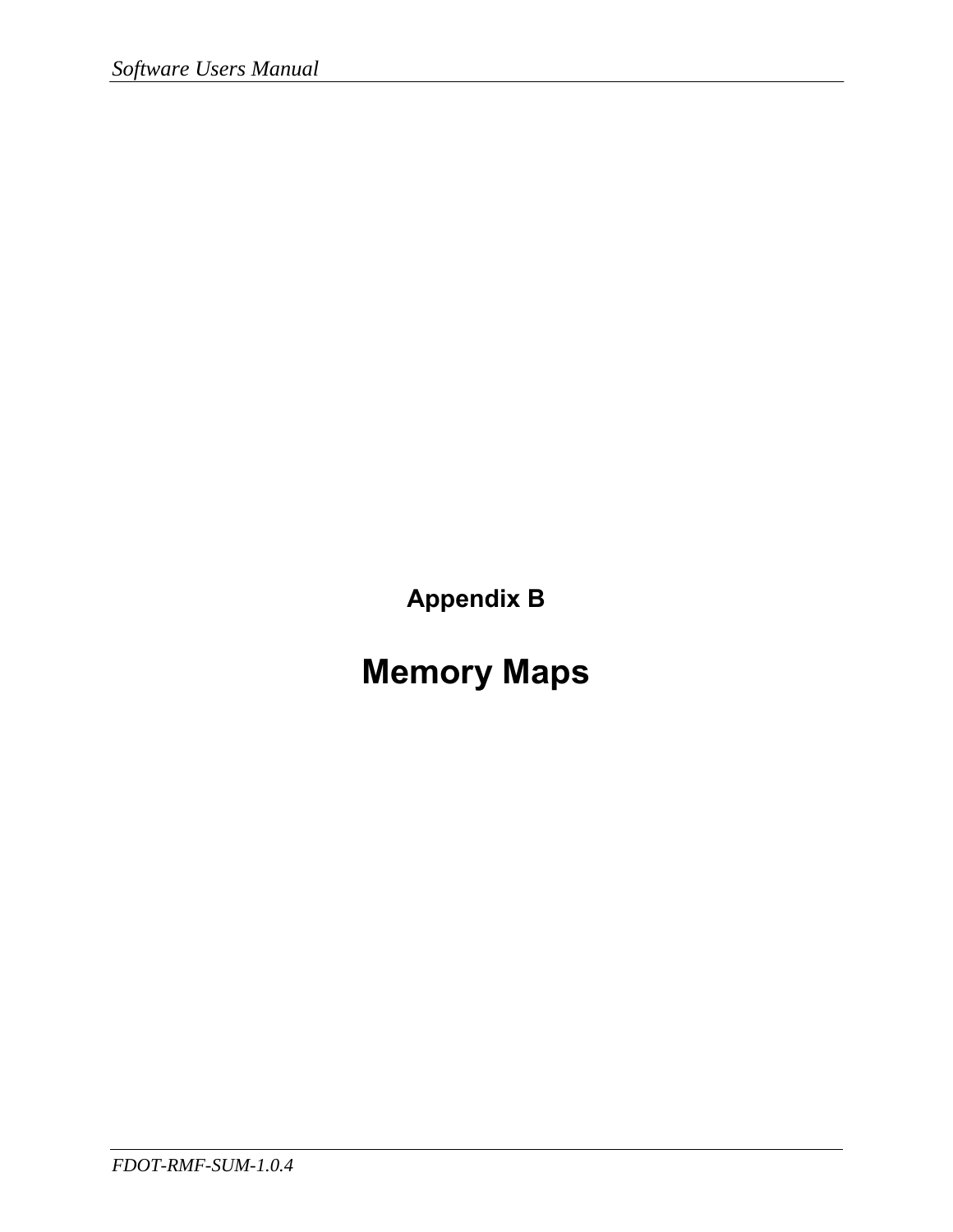### **Global Parameters**

#### **C Page**

| 0400           | $\Omega$               |                          | $\overline{2}$           | 3                         | 4                         | 5                         | 6                        | $\overline{7}$       | 8                 | 9 | A | B | $\mathbf{C}$ | D | E | F |
|----------------|------------------------|--------------------------|--------------------------|---------------------------|---------------------------|---------------------------|--------------------------|----------------------|-------------------|---|---|---|--------------|---|---|---|
| $\Omega$       | <b>Drop</b><br>Address | Det 1 Loop<br>Func Code  | Det 17 Loop<br>Func Code | Det 33 Loop<br>Func Code  | ST 3 Upstream<br>Detector | ST 7 Upstream<br>Detector | UpperVol3                | Bin1 Length          | FilterTh Rev      |   |   |   |              |   |   |   |
| $\mathbf 1$    | Program<br>Number      | Det 2 Loop<br>Func Code  | Det 18 Loop<br>Func Code | Det 34 Loop<br>Func Code  | ST 3 Dnstream<br>Detector | ST 7 Dnstream<br>Detector | Occupancy4               | Bin2 Length          | Cars per<br>Green |   |   |   |              |   |   |   |
| 2              | Version<br>Number      | Det 3 Loop<br>Func Code  | Det 19 Loop<br>Func Code | Det 35 Loop<br>Func Code  | ST 3 Distance             | ST 7 Distance             | LowerVol4                | Bin3 Length          | Ignore<br>CurrMon |   |   |   |              |   |   |   |
| 3              | Release<br>Number      | Det 4 Loop<br>Func Code  | Det 20 Loop<br>Func Code | Det 36 Loop<br>Func Code  | ST 3 Eff Loop<br>Length   | ST 7 Eff Loop<br>Length   | UpperVol4                | Ramp DetOn           |                   |   |   |   |              |   |   |   |
| 4              |                        | Det 5 Loop<br>Func Code  | Det 21 Loop<br>Func Code | Det 37 Loop<br>Func Code  | ST 4 Upstream<br>Detector | ST 8 Upstream<br>Detector | Data Switch              | Ramp DetOff          |                   |   |   |   |              |   |   |   |
| 5              |                        | Det 6 Loop<br>Func Code  | Det 22 Loop<br>Func Code | Det 38 Loop<br>Func Code  | ST 4 Dnstream<br>Detector | ST 8 Dnstream<br>Detector | # Active Loops           | Mainline<br>DetOn    |                   |   |   |   |              |   |   |   |
| 6              |                        | Det 7 Loop<br>Func Code  | Det 23 Loop<br>Func Code | Det 39 Loop<br>Func Code  | ST 4 Distance             | ST 8 Distance             | # Metered Lanes          | Mainline<br>DetOff   |                   |   |   |   |              |   |   |   |
| $\overline{7}$ |                        | Det 8 Loop<br>Func Code  | Det 24 Loop<br>Func Code | Det 40 Loop<br>Func Code  | ST 4 Eff Loop<br>Length   | ST 8 Eff Loop<br>Length   | # Speed Traps            | <b>HOV DetOn</b>     |                   |   |   |   |              |   |   |   |
| 8              | Detector<br>Echo       | Det 9 Loop<br>Func Code  | Det 25 Loop<br>Func Code | ST 1 Upstream<br>Detector | ST 5 Upstream<br>Detector | Occupancy1                | <b>Control Switch</b>    | <b>HOV DetOff</b>    |                   |   |   |   |              |   |   |   |
| 9              | Input<br>Echo          | Det 10 Loop<br>Func Code | Det 26 Loop<br>Func Code | ST 1 Dnstream<br>Detector | ST 5 Dnstream<br>Detector | LowerVol1                 | Police Switch            | Rev DetOn            |                   |   |   |   |              |   |   |   |
| Α              |                        | Det 11 Loop<br>Func Code | Det 27 Loop<br>Func Code | ST 1 Distance             | ST 5 Distance             | UpperVol1                 | Meter End Green          | <b>Rev DetOff</b>    |                   |   |   |   |              |   |   |   |
| B              |                        | Det 12 Loop<br>Func Code | Det 28 Loop<br>Func Code | ST 1 Eff Loop<br>Length   | ST 5 Eff Loop<br>Length   | Occupancy2                | <b>Demand End</b><br>Gap | <b>Start Yellow</b>  |                   |   |   |   |              |   |   |   |
| C              |                        | Det 13 Loop<br>Func Code | Det 29 Loop<br>Func Code | ST 2 Upstream<br>Detector | ST 6 Upstream<br>Detector | LowerVol2                 | Minimum Speed            | Meter Off<br>Display |                   |   |   |   |              |   |   |   |
| D              |                        | Det 14 Loop<br>Func Code | Det 30 Loop<br>Func Code | ST 2 Dnstream<br>Detector | ST 6 Dnstream<br>Detector | UpperVol2                 | Maximum Speed            | FilterTh ML          |                   |   |   |   |              |   |   |   |
| E              | E Page<br>Entry        | Det 15 Loop<br>Func Code | Det 31 Loop<br>Func Code | ST 2 Distance             | ST 6 Distance             | Occupancy3                | Minimum Length           | FilterTh<br>Ramp     |                   |   |   |   |              |   |   |   |
| F              |                        | Det 16 Loop<br>Func Code | Det 32 Loop<br>Func Code | ST 2 Eff Loop<br>Length   | ST 6 Eff Loop<br>Length   | LowerVol3                 | Maximum Length           | FilterTh HOV         |                   |   |   |   |              |   |   |   |

Note: Shaded entries are not global parameters, but are included for user reference.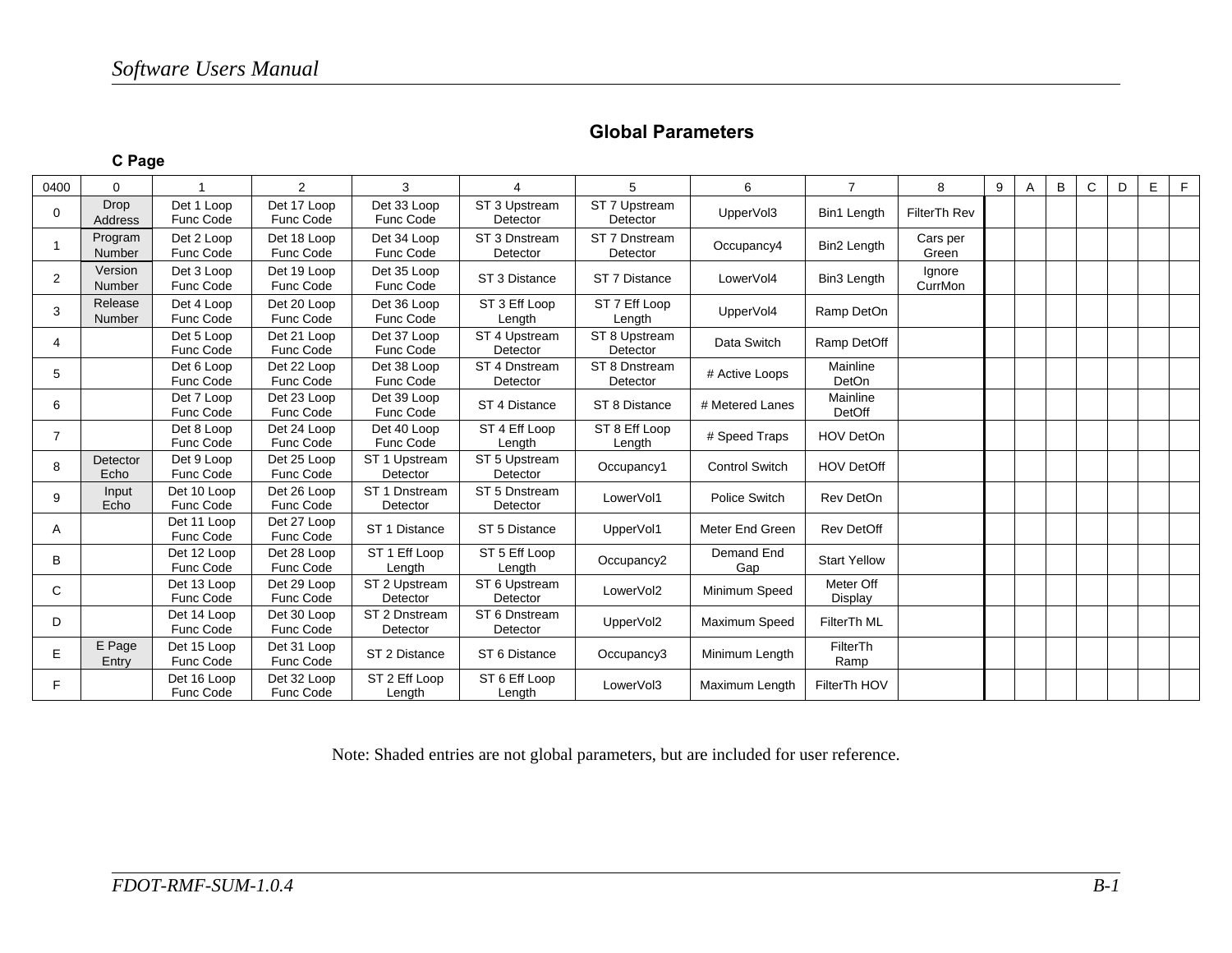#### **Lane 1 Parameters**

### **F/1 Page**

|                |          |                                  | Lane Parameters structure                   |   |                |   |   |                                             | Lane Data structure          |   |              |   |   |   |   |   |
|----------------|----------|----------------------------------|---------------------------------------------|---|----------------|---|---|---------------------------------------------|------------------------------|---|--------------|---|---|---|---|---|
| 0100           | $\Omega$ |                                  | 2                                           | 3 | $\overline{4}$ | 5 | 6 | $\overline{7}$                              | 8                            | 9 | $\mathsf{A}$ | B | C | D | E | F |
| 0              |          | Multilane Split<br>$(0-100)$     | Queue Timer 2<br>$(0.0 - 25.5)$             |   |                |   |   | Cycle Length<br>$(0.0 - 25.5)$              | Queue Rate Adj State         |   |              |   |   |   |   |   |
| $\mathbf{1}$   |          | TableRate1<br>$(0.0-25.5)$       | Queue Adjust 1<br>$(0.0 - 25.5)$            |   |                |   |   |                                             | Int Queue Rate Adj State     |   |              |   |   |   |   |   |
| $\overline{2}$ |          | TableRate2<br>$(0.0 - 25.5)$     | Queue Adjust 2<br>$(0.0 - 25.5)$            |   |                |   |   | Fuzzy MR<br>$(0.0 - 25.5)$                  | Queue Adjustment Alarm       |   |              |   |   |   |   |   |
| 3              |          | TableRate3<br>$(0.0-25.5)$       | Adv Queue Occ<br>$(0-100)$                  |   |                |   |   | <b>Traffic MR</b><br>$(0.0 - 25.5)$         | Adv Queue Occ Time           |   |              |   |   |   |   |   |
| $\overline{4}$ |          | TableRate4<br>$(0.0 - 25.5)$     | <b>Adv Queue Timer</b><br>$(0-255)$         |   |                |   |   | Time of Day MR<br>$(0.0 - 25.5)$            | Adv Queue Adj Count          |   |              |   |   |   |   |   |
| 5              |          | TableRate5<br>$(0.0 - 25.5)$     | Adv Queue Override<br>$(0.0-25.5)$          |   |                |   |   | <b>Bottleneck MR</b><br>$(0.0 - 25.5)$      | Adv Queue Adj Alarm          |   |              |   |   |   |   |   |
| 6              |          | TableOcc1<br>$(0-100)$           | Long Stop Time<br>$(0.0 - 25.5)$            |   |                |   |   | Intermediate MR<br>$(0.0 - 25.5)$           | <b>Red Signal Violations</b> |   |              |   |   |   |   |   |
| $\overline{7}$ |          | TableOcc2<br>$(0-100)$           | <b>Red Violator Delay</b><br>$(0.0 - 25.5)$ |   |                |   |   | Queue Adj MR<br>$(0.0 - 25.5)$              |                              |   |              |   |   |   |   |   |
| 8              |          | TableOcc3<br>$(0-100)$           | Normal Yellow<br>$(0.0 - 25.5)$             |   |                |   |   | <b>Adjusted MR</b><br>$(0.0 - 25.5)$        |                              |   |              |   |   |   |   |   |
| 9              |          | TableOcc4<br>$(0-100)$           | <b>HOV Red Delay</b><br>$(0.0 - 25.5)$      |   |                |   |   | <b>Adjusted Rate Last</b><br>$(0.0 - 25.5)$ |                              |   |              |   |   |   |   |   |
| A              |          | TableOcc5<br>$(0-100)$           | Short Stop Queue Occ<br>$(0-100)$           |   |                |   |   | <b>Adjusted Rate Prev</b><br>$(0.0 - 25.5)$ |                              |   |              |   |   |   |   |   |
| B              |          | Max Meter Rate<br>$(0.0-25.5)$   | Queue Start Meter Gap<br>$(0.0 - 25.5)$     |   |                |   |   | <b>Adjusted Rate Old</b><br>$(0.0 - 25.5)$  |                              |   |              |   |   |   |   |   |
| C              |          | Min Meter Rate<br>$(0.0 - 25.5)$ | <b>CMD RESET</b>                            |   |                |   |   | <b>Volume Adjust</b><br>$0.0 - 25.5$        |                              |   |              |   |   |   |   |   |
| D              |          | Queue Occ 1<br>$(0-100)$         |                                             |   |                |   |   | <b>Remote Adjust</b><br>$(12.7 - 12.8)$     |                              |   |              |   |   |   |   |   |
| E.             |          | Queue Occ 2<br>$(0-100)$         |                                             |   |                |   |   | Queue Occ Time<br>$(0.0 - 25.5)$            |                              |   |              |   |   |   |   |   |
| F.             |          | Queue Timer 1<br>$(0.0 - 25.5)$  |                                             |   |                |   |   | Int Queue Occ Time<br>$(0.0 - 25.5)$        | <b>Test Data</b>             |   |              |   |   |   |   |   |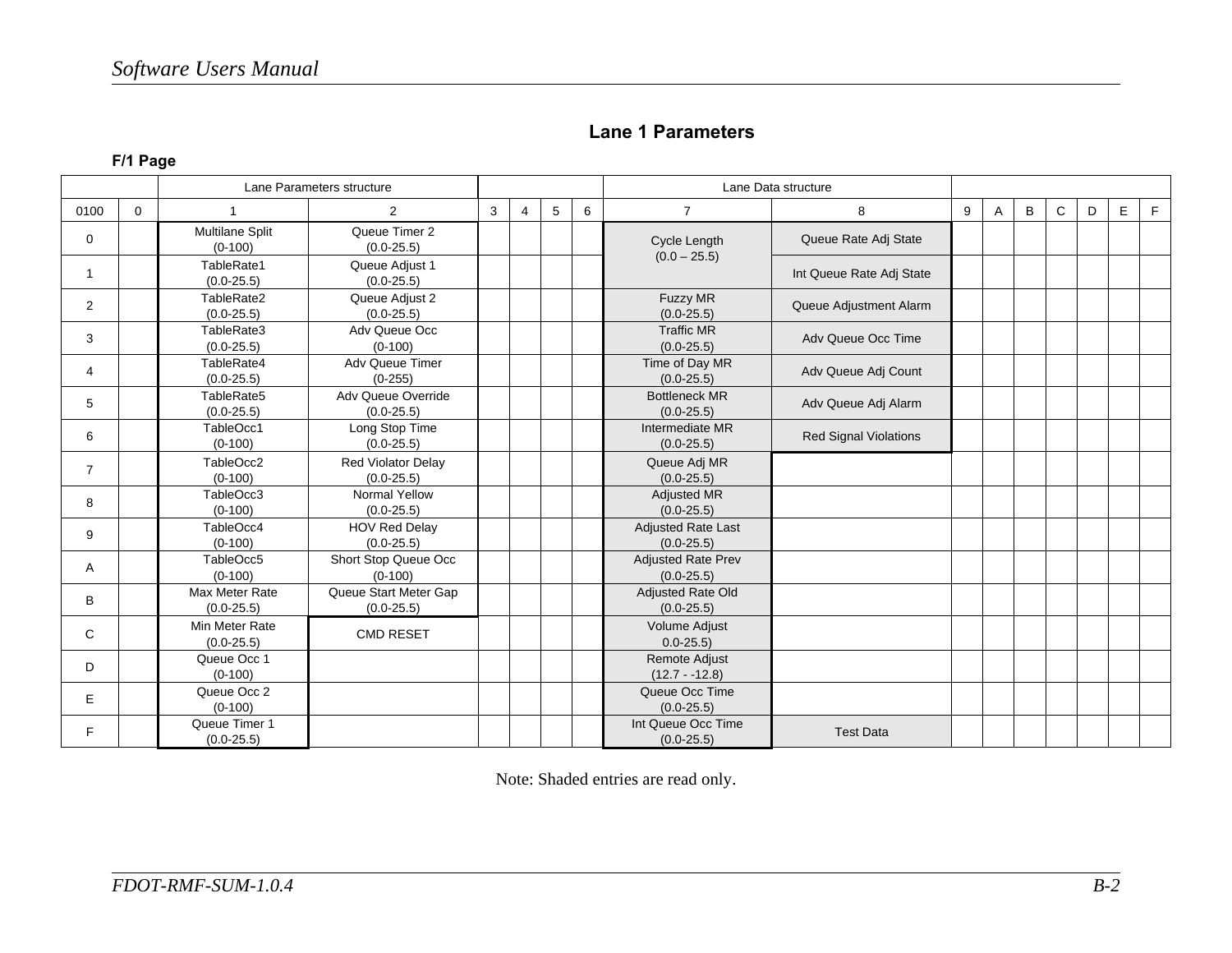#### **Lane 2 Parameters**

**F/2 Page** 

|                |             |                 | Lane Parameters structure |   |   |   |   |                           | Lane Data structure      |   |   |   |   |   |   |   |
|----------------|-------------|-----------------|---------------------------|---|---|---|---|---------------------------|--------------------------|---|---|---|---|---|---|---|
| 0200           | $\mathbf 0$ |                 | $\overline{2}$            | 3 | 4 | 5 | 6 | $\overline{7}$            | 8                        | 9 | A | B | C | D | Е | E |
| 0              |             | Multilane Split | Queue Timer 2             |   |   |   |   |                           | Queue Rate Adj State     |   |   |   |   |   |   |   |
|                |             | TableRate1      | Queue Adjust 1            |   |   |   |   | Cycle Length              | Int Queue Rate Adj State |   |   |   |   |   |   |   |
| $\overline{2}$ |             | TableRate2      | Queue Adjust 2            |   |   |   |   | Fuzzy MR                  | Queue Adjustment Alarm   |   |   |   |   |   |   |   |
| 3              |             | TableRate3      | Adv Queue Occ             |   |   |   |   | <b>Traffic MR</b>         | Adv Queue Occ Time       |   |   |   |   |   |   |   |
| 4              |             | TableRate4      | Adv Queue Timer           |   |   |   |   | Time of Day MR            | Adv Queue Adj Count      |   |   |   |   |   |   |   |
| 5              |             | TableRate5      | Adv Queue Override        |   |   |   |   | <b>Bottleneck MR</b>      | Adv Queue Adj Alarm      |   |   |   |   |   |   |   |
| 6              |             | TableOcc1       | Long Stop Time            |   |   |   |   | Intermediate MR           | Red Signal Violations    |   |   |   |   |   |   |   |
| 7              |             | TableOcc2       | <b>Red Violator Delay</b> |   |   |   |   | Queue Adj MR              |                          |   |   |   |   |   |   |   |
| 8              |             | TableOcc3       | Normal Yellow             |   |   |   |   | Adjusted MR               |                          |   |   |   |   |   |   |   |
| 9              |             | TableOcc4       | <b>HOV Red Delay</b>      |   |   |   |   | Adjusted Rate Last        |                          |   |   |   |   |   |   |   |
| Α              |             | TableOcc5       | Short Stop Queue Occ      |   |   |   |   | <b>Adjusted Rate Prev</b> |                          |   |   |   |   |   |   |   |
| B              |             | Max Meter Rate  | Queue Start Meter Gap     |   |   |   |   | Adjusted Rate Old         |                          |   |   |   |   |   |   |   |
| C              |             | Min Meter Rate  |                           |   |   |   |   | Volume Adjust             |                          |   |   |   |   |   |   |   |
| D              |             | Queue Occ 1     |                           |   |   |   |   | Remote Adjust             |                          |   |   |   |   |   |   |   |
| E              |             | Queue Occ 2     |                           |   |   |   |   | Queue Occ Time            |                          |   |   |   |   |   |   |   |
|                |             | Queue Timer 1   |                           |   |   |   |   | Int Queue Occ Time        |                          |   |   |   |   |   |   |   |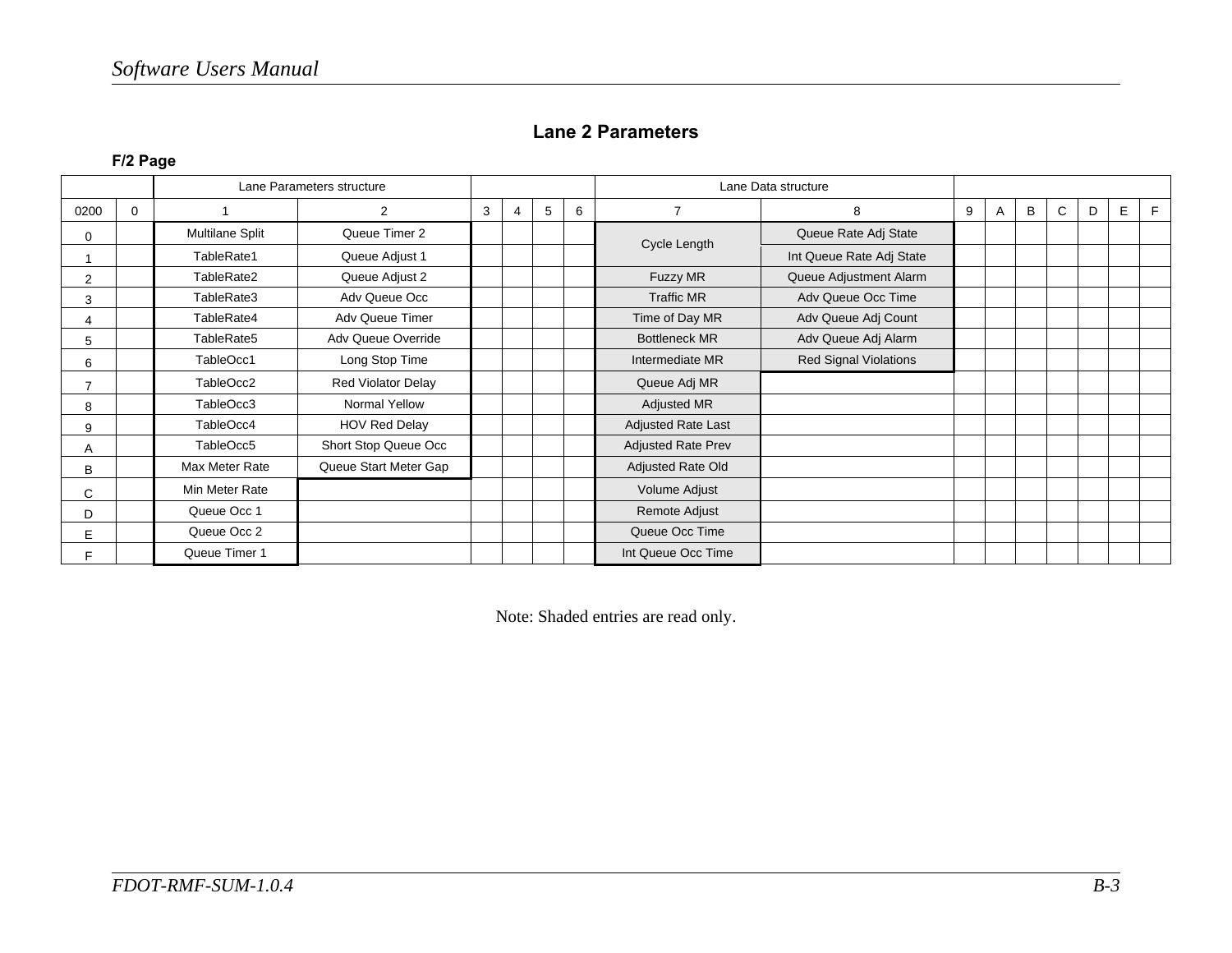### **Lane 3 Parameters**

#### **F/3 Page**

|                |              |                 | Lane Parameters structure    |                                                         | <b>Detector Failure Flags</b> |                              |               |                              | Lane Data structure                |   |   |   |              |   |   |   |
|----------------|--------------|-----------------|------------------------------|---------------------------------------------------------|-------------------------------|------------------------------|---------------|------------------------------|------------------------------------|---|---|---|--------------|---|---|---|
| 0300           | $\mathbf{0}$ |                 | $\overline{2}$               | 3                                                       | 4                             | 5                            | 6             | $\overline{7}$               | 8                                  | 9 | A | B | $\mathsf{C}$ | D | E | F |
| 0              |              | Multilane Split | Queue Timer 2                | DetFail1                                                | DetFail17                     | DetFail33                    |               |                              | Queue Rate Adj<br><b>State</b>     |   |   |   |              |   |   |   |
| 1              |              | TableRate1      | Queue Adjust 1               | DetFail2                                                | DetFail18                     | DetFail34                    |               | Cycle Length                 | Int Queue Rate Adj<br><b>State</b> |   |   |   |              |   |   |   |
| 2              |              | TableRate2      | Queue Adjust 2               | DetFail3                                                | DetFail19                     | DetFail35<br><b>Fuzzy MR</b> |               | Queue Adjustment<br>Alarm    |                                    |   |   |   |              |   |   |   |
| 3              |              | TableRate3      | Adv Queue Occ                | <b>Traffic MR</b><br>DetFail4<br>DetFail20<br>DetFail36 |                               | Adv Queue Occ<br>Time        |               |                              |                                    |   |   |   |              |   |   |   |
| 4              |              | TableRate4      | <b>Adv Queue Timer</b>       | DetFail5                                                | DetFail21                     | DetFail37                    |               | Time of Day MR               | Adv Queue Adj<br>Count             |   |   |   |              |   |   |   |
| 5              |              | TableRate5      | <b>Adv Queue</b><br>Override | DetFail6                                                | DetFail22                     | DetFail38                    |               | <b>Bottleneck MR</b>         | Adv Queue Adj<br>Alarm             |   |   |   |              |   |   |   |
| 6              |              | TableOcc1       | Long Stop Time               | DetFail7                                                | DetFail23                     | DetFail39                    |               | Intermediate MR              | Red Signal<br>Violations           |   |   |   |              |   |   |   |
| $\overline{7}$ |              | TableOcc2       | Red Violator Delay           | DetFail8                                                | DetFail24                     | DetFail40                    |               | Queue Adj MR                 |                                    |   |   |   |              |   |   |   |
| 8              |              | TableOcc3       | Normal Yellow                | DetFail9                                                | DetFail25                     |                              |               | <b>Adjusted MR</b>           |                                    |   |   |   |              |   |   |   |
| 9              |              | TableOcc4       | <b>HOV Red Delay</b>         | DetFail10                                               | DetFail26                     |                              |               | <b>Adjusted Rate</b><br>Last |                                    |   |   |   |              |   |   |   |
| A              |              | TableOcc5       | Short Stop Queue<br>Occ      | DetFail11                                               | DetFail27                     |                              |               | <b>Adjusted Rate</b><br>Prev |                                    |   |   |   |              |   |   |   |
| B              |              | Max Meter Rate  | Queue Start Meter<br>Gap     | DetFail12<br>DetFail28                                  |                               |                              |               | Adjusted Rate Old            |                                    |   |   |   |              |   |   |   |
| C              |              | Min Meter Rate  |                              | DetFail13<br>DetFail29                                  |                               |                              | Volume Adjust |                              |                                    |   |   |   |              |   |   |   |
| D              |              | Queue Occ 1     |                              | DetFail14                                               | DetFail30                     |                              |               | Remote Adjust                |                                    |   |   |   |              |   |   |   |
| E              |              | Queue Occ 2     |                              | DetFail15                                               | DetFail31                     |                              |               | Queue Occ Time               |                                    |   |   |   |              |   |   |   |
| F              |              | Queue Timer 1   |                              | DetFail16                                               | DetFail32                     |                              |               | Int Queue Occ<br>Time        |                                    |   |   |   |              |   |   |   |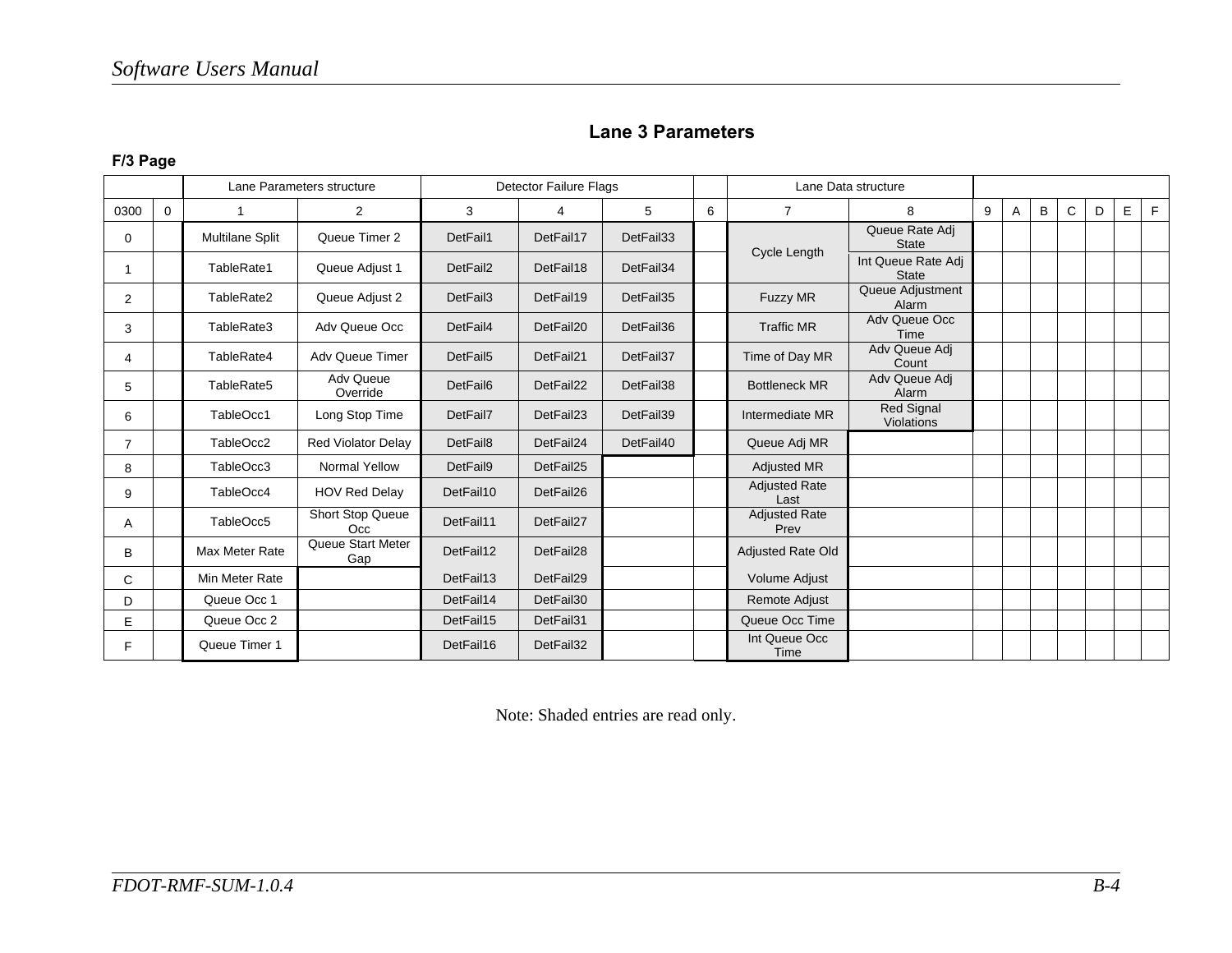### **Time of Day Table Data**

#### **E/7 Page**

| 0700           | $\mathbf 0$ | 1 | $\overline{2}$ | 3 | 4             | 5 | 6 | $\overline{7}$ | 8                 | 9         | Α                | B       | C                  | D         | E             | F       |
|----------------|-------------|---|----------------|---|---------------|---|---|----------------|-------------------|-----------|------------------|---------|--------------------|-----------|---------------|---------|
| 0              |             |   |                |   | Year (1-99)   |   |   |                | Hour 1            | Minute 1  | DOW <sub>1</sub> | Rate 1  | Hour 17            | Minute 17 | <b>DOW 17</b> | Rate 17 |
| $\mathbf{1}$   |             |   |                |   | Month (1-12)  |   |   |                | Hour <sub>2</sub> | Minute 2  | DOW <sub>2</sub> | Rate 2  | Hour 18            | Minute 18 | <b>DOW 18</b> | Rate 18 |
| $\overline{2}$ |             |   |                |   | Day (1-31)    |   |   |                | Hour 3            | Minute 3  | DOW <sub>3</sub> | Rate 3  | Hour 19            | Minute 19 | <b>DOW 19</b> | Rate 19 |
| 3              |             |   |                |   | DOW (1-7)     |   |   |                | Hour 4            | Minute 4  | DOW 4            | Rate 4  | Hour 20            | Minute 20 | <b>DOW 20</b> | Rate 20 |
| 4              |             |   |                |   | Hour (0-23)   |   |   |                | Hour 5            | Minute 5  | DOW <sub>5</sub> | Rate 5  | Hour 21            | Minute 21 | <b>DOW 21</b> | Rate 21 |
| 5              |             |   |                |   | Minute (0-59) |   |   |                | Hour 6            | Minute 6  | DOW <sub>6</sub> | Rate 6  | Hour 22            | Minute 22 | <b>DOW 22</b> | Rate 22 |
| 6              |             |   |                |   | Second (0-59) |   |   |                | Hour <sub>7</sub> | Minute 7  | DOW <sub>7</sub> | Rate 7  | Hour <sub>23</sub> | Minute 23 | <b>DOW 23</b> | Rate 23 |
| $\overline{7}$ |             |   |                |   |               |   |   |                | Hour 8            | Minute 8  | DOW <sub>8</sub> | Rate 8  | Hour <sub>24</sub> | Minute 24 | <b>DOW 24</b> | Rate 24 |
| 8              |             |   |                |   |               |   |   |                | Hour 9            | Minute 9  | DOW <sub>9</sub> | Rate 9  | Hour 25            | Minute 25 | <b>DOW 25</b> | Rate 25 |
| 9              |             |   |                |   |               |   |   |                | Hour 10           | Minute 10 | <b>DOW 10</b>    | Rate 10 | Hour 26            | Minute 26 | <b>DOW 26</b> | Rate 26 |
| A              |             |   |                |   |               |   |   |                | Hour 11           | Minute 11 | <b>DOW 11</b>    | Rate 11 | Hour 27            | Minute 27 | <b>DOW 27</b> | Rate 27 |
| B              |             |   |                |   |               |   |   |                | Hour 12           | Minute 12 | <b>DOW 12</b>    | Rate 12 | Hour 28            | Minute 28 | <b>DOW 28</b> | Rate 28 |
| C              |             |   |                |   |               |   |   |                | Hour 13           | Minute 13 | <b>DOW 13</b>    | Rate 13 | Hour 29            | Minute 29 | <b>DOW 29</b> | Rate 29 |
| D              |             |   |                |   |               |   |   |                | Hour 14           | Minute 14 | <b>DOW 14</b>    | Rate 14 | Hour 30            | Minute 30 | <b>DOW 30</b> | Rate 30 |
| Е              |             |   |                |   |               |   |   |                | Hour 15           | Minute 15 | <b>DOW 15</b>    | Rate 15 | Hour 31            | Minute 31 | <b>DOW 31</b> | Rate 31 |
| F              |             |   |                |   |               |   |   |                | Hour 16           | Minute 16 | <b>DOW 16</b>    | Rate 16 | Hour 32            | Minute 32 | <b>DOW 32</b> | Rate 32 |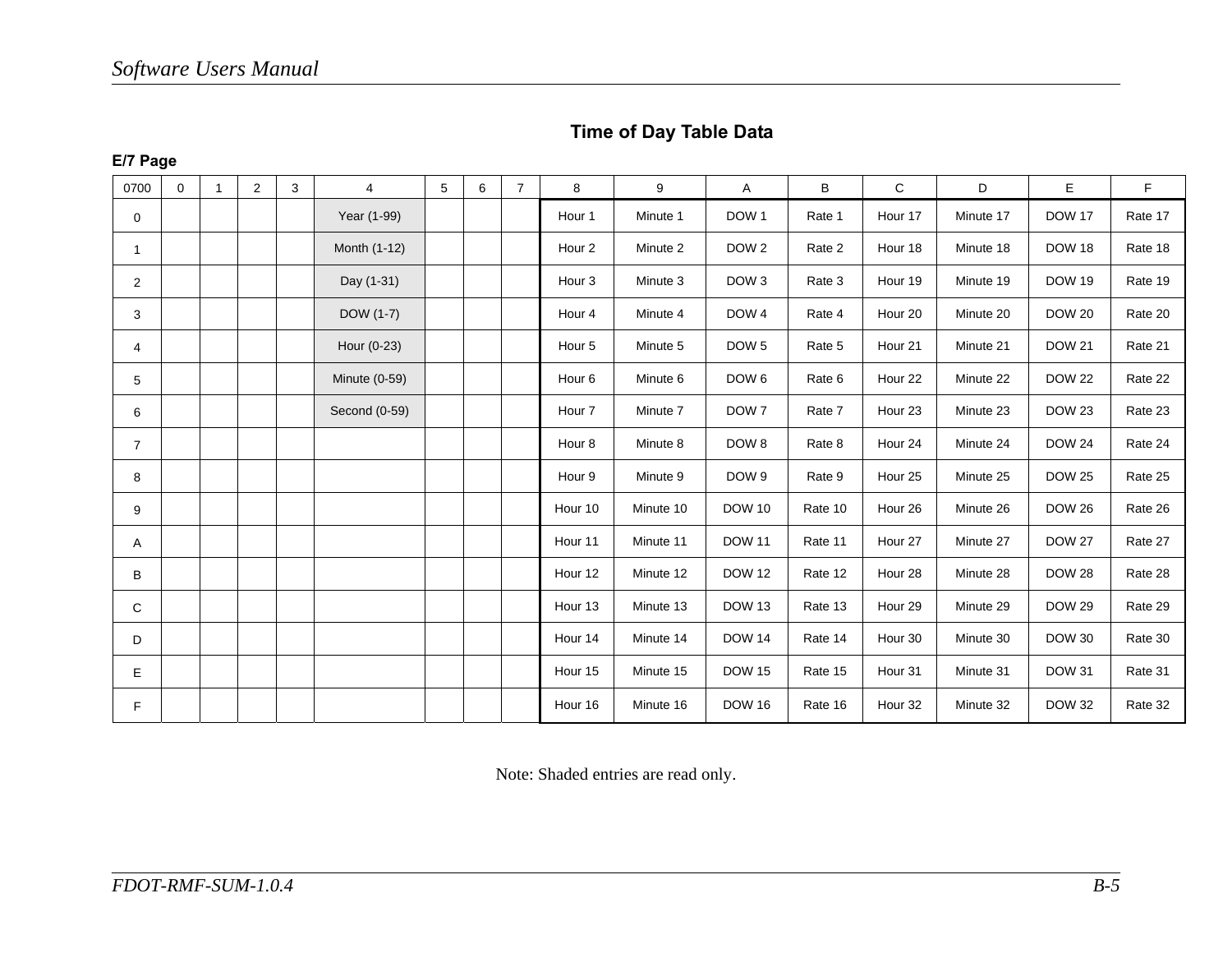### **Data Status Packet**

### **E/118 Page**

| 7600           | $\mathbf 0$ | 1                 | $\overline{2}$   | 3             | $\overline{4}$ | 5             | 6                            | $\overline{7}$       | 8                                 | 9                                          | A                      | $\, {\bf B}$ | $\mathbf C$ | D | E | F |
|----------------|-------------|-------------------|------------------|---------------|----------------|---------------|------------------------------|----------------------|-----------------------------------|--------------------------------------------|------------------------|--------------|-------------|---|---|---|
| $\mathbf 0$    |             | Ramp 1            | DET <sub>6</sub> | <b>DET 14</b> | <b>DET 22</b>  | <b>DET 30</b> | <b>DET 38</b>                | Flags                | <b>Speed Trap</b><br>$\mathbf{2}$ | Length                                     | Average                |              |             |   |   |   |
|                |             | <b>Meter Rate</b> | Packed           | Packed        | Packed         | Packed        | Packed                       | DET 21&22            | Flags                             | <b>BINS 1 &amp; 4</b>                      | Speed                  |              |             |   |   |   |
| $\overline{1}$ |             | Ramp 2            | Volume<br>and    | Volume<br>and | Volume<br>and  | Volume<br>and | Volume<br>and                | Flags                | <b>High Bits</b>                  | Length                                     | Average                |              |             |   |   |   |
|                |             | <b>Meter Rate</b> | Occupancy        | Occupancy     | Occupancy      | Occupancy     | Occupancy                    | <b>DET 23&amp;24</b> | Speed/Length                      | <b>BINS 2 &amp; 3</b><br><b>Speed Trap</b> | Length                 |              |             |   |   |   |
| 2              |             | Ramp 3            |                  |               |                |               |                              | Flags                | Average                           | 5                                          | Length                 |              |             |   |   |   |
|                |             | Meter Rate        |                  |               |                |               |                              | DET 25&26            | Speed                             | Flags                                      | <b>BINS 1 &amp; 4</b>  |              |             |   |   |   |
| 3              |             | Ramp 1            |                  |               |                |               |                              | Flags                | Average                           | <b>High Bits</b>                           | Length                 |              |             |   |   |   |
|                |             | <b>Status</b>     | DET <sub>7</sub> | <b>DET 15</b> | <b>DET 23</b>  | <b>DET 31</b> | <b>DET 39</b>                | <b>DET 27&amp;28</b> | Length                            | Speed/Length                               | <b>BINS 2 &amp; 3</b>  |              |             |   |   |   |
| 4              |             | Ramp 2            |                  |               |                |               | <b>DET 40</b>                | Flags                | Length                            | Average                                    | <b>Speed Trap</b><br>8 |              |             |   |   |   |
|                |             | <b>Status</b>     |                  |               |                |               | Packed                       | DET 29&30            | <b>BINS 1 &amp; 4</b>             | Speed                                      | Flags                  |              |             |   |   |   |
| 5              |             | Ramp 3            |                  |               |                |               | Volume<br>and                | Flags                | Length                            | Average                                    | <b>High Bits</b>       |              |             |   |   |   |
|                |             | <b>Status</b>     | DET8             | <b>DET 16</b> | <b>DET 24</b>  | <b>DET 32</b> | Occupancy                    | DET 31&32            | <b>BINS 2 &amp; 3</b>             | Length                                     | Speed/Length           |              |             |   |   |   |
| 6              |             | DET <sub>1</sub>  |                  |               |                |               | Flags                        | Flags                | <b>Speed Trap</b><br>3            | Length                                     | Average                |              |             |   |   |   |
|                |             | Packed            |                  |               |                |               | <b>DET 1 &amp; 2</b>         | DET 33&34            | Flags                             | <b>BINS 1 &amp; 4</b>                      | Speed                  |              |             |   |   |   |
| $\overline{7}$ |             | Volume<br>and     |                  |               |                |               | Flags                        | Flags                | <b>High Bits</b>                  | Length                                     | Average                |              |             |   |   |   |
|                |             | Occupancy         | DET <sub>9</sub> | <b>DET 17</b> | <b>DET 25</b>  | <b>DET 33</b> | <b>DET 3 &amp; 4</b>         | DET 35&36            | Speed/Length                      | <b>BINS 2 &amp; 3</b>                      | Length                 |              |             |   |   |   |
| 8              |             |                   |                  |               |                |               | Flags                        | Flags                | Average                           | <b>Speed Trap</b><br>6                     | Length                 |              |             |   |   |   |
|                |             |                   |                  |               |                |               | <b>DET 5 &amp; 6</b>         | DET 37&38            | Speed                             | Flags                                      | <b>BINS 1 &amp; 4</b>  |              |             |   |   |   |
| 9              |             |                   |                  |               |                |               | Flags                        | Flags                | Average                           | <b>High Bits</b>                           | Length                 |              |             |   |   |   |
|                |             | DET <sub>2</sub>  | <b>DET 10</b>    | <b>DET 18</b> | <b>DET 26</b>  | <b>DET 34</b> | <b>DET 7 &amp; 8</b>         | DET 39&40            | Length                            | Speed/Length                               | <b>BINS 2 &amp; 3</b>  |              |             |   |   |   |
| Α              |             |                   |                  |               |                |               | Flags<br><b>DET 9 &amp;</b>  | <b>Speed Trap</b>    | Length                            | Average                                    |                        |              |             |   |   |   |
|                |             |                   |                  |               |                |               | 10                           | Flags                | <b>BINS 1 &amp; 4</b>             | Speed                                      |                        |              |             |   |   |   |
| В              |             |                   |                  |               |                |               | Flags<br><b>DET 11 &amp;</b> | <b>High Bits</b>     | Length                            | Average                                    |                        |              |             |   |   |   |
|                |             | DET <sub>3</sub>  | <b>DET 11</b>    | <b>DET 19</b> | <b>DET 27</b>  | <b>DET 35</b> | 12                           | Speed/Length         | <b>BINS 2 &amp; 3</b>             | Length                                     |                        |              |             |   |   |   |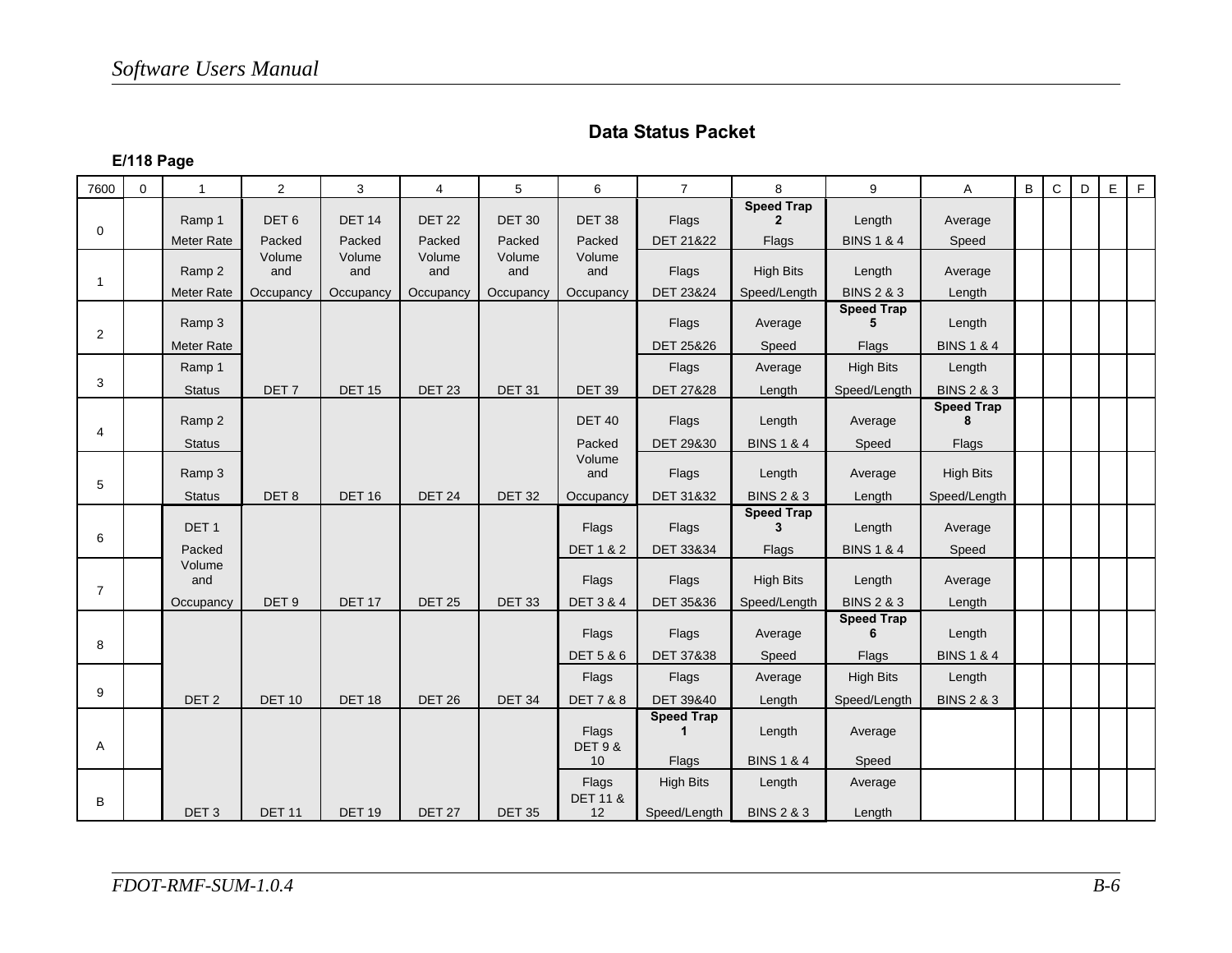| 7600 |                            | 2                          | 3                          | 4                          | 5                           | 6                                  |                                 | 8                                | 9                                | A | B | C | D | E |  |
|------|----------------------------|----------------------------|----------------------------|----------------------------|-----------------------------|------------------------------------|---------------------------------|----------------------------------|----------------------------------|---|---|---|---|---|--|
| C    |                            |                            |                            |                            |                             | Flags<br><b>DET 13 &amp;</b><br>14 | Average<br>Speed                | <b>Speed Trap</b><br>4<br>Flags  | Length<br><b>BINS 1 &amp; 4</b>  |   |   |   |   |   |  |
| D    | DET <sub>4</sub>           | <b>DET 12</b>              | <b>DET 20</b>              | <b>DET 28</b>              | DET <sub>36</sub>           | Flags<br><b>DET 15 &amp;</b><br>16 | Average<br>Length               | <b>High Bits</b><br>Speed/Length | Length<br><b>BINS 2 &amp; 3</b>  |   |   |   |   |   |  |
| Е    | DET <sub>5</sub><br>Packed | <b>DET 13</b><br>Packed    | <b>DET 21</b><br>Packed    | <b>DET 29</b><br>Packed    | DET <sub>37</sub><br>Packed | Flags<br><b>DET 17 &amp;</b><br>18 | Length<br><b>BINS 1 &amp; 4</b> | Average<br>Speed                 | <b>Speed Trap</b><br>Flags       |   |   |   |   |   |  |
| Е    | Volume<br>and<br>Occupancy | Volume<br>and<br>Occupancy | Volume<br>and<br>Occupancy | Volume<br>and<br>Occupancy | Volume<br>and<br>Occupancy  | Flags<br><b>DET 19 &amp;</b><br>20 | Length<br><b>BINS 2 &amp; 3</b> | Average<br>Length                | <b>High Bits</b><br>Speed/Length |   |   |   |   |   |  |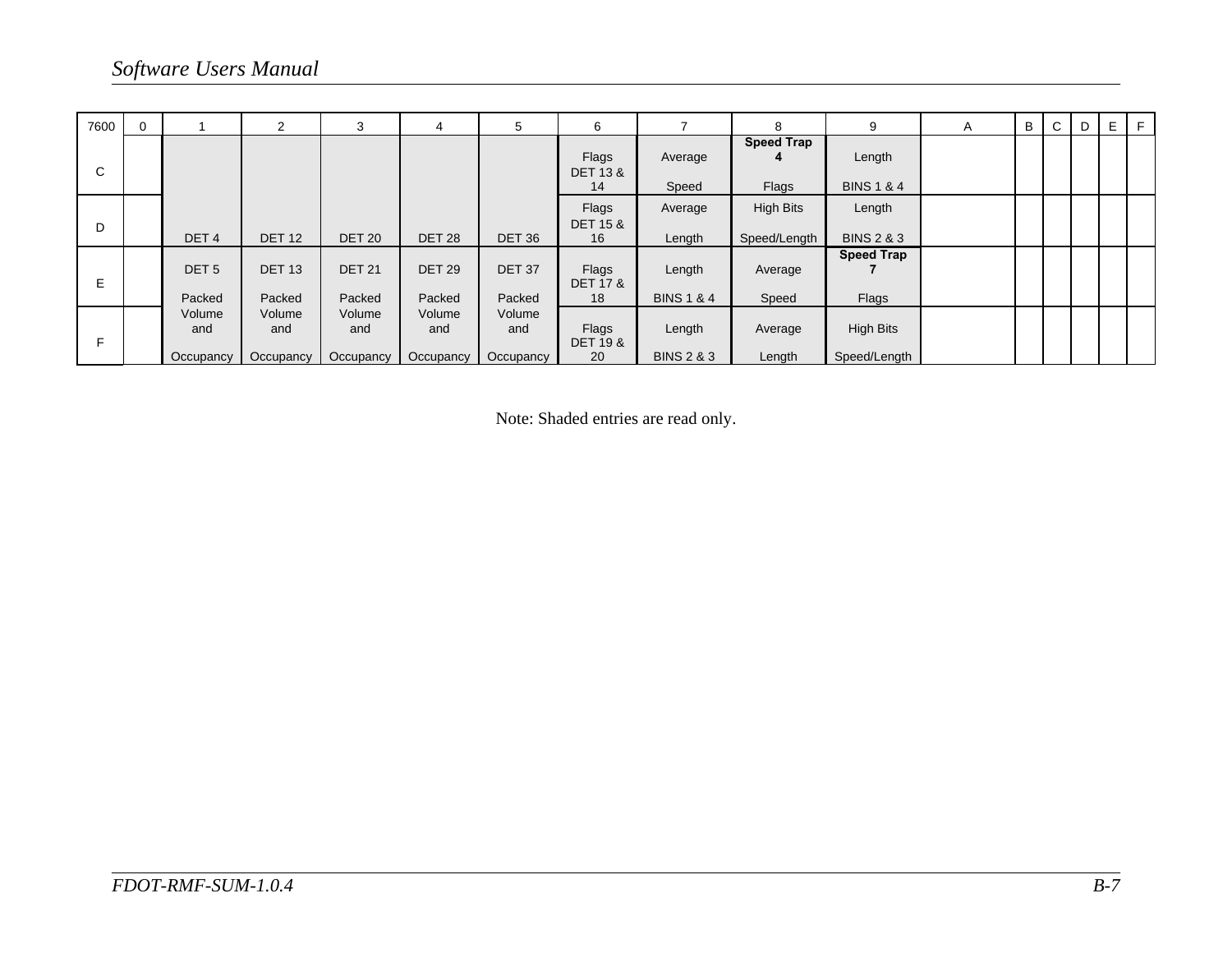#### **Volume Data**

#### **E/119 Page**

|                         | Min Absence/Presence Count |               |                | Current 20 Sec Volume |               |               | Last 20 Sec Volume |                |               |               | Previous 20 Sec Volume |        | Oldest 20 Sec Volume |               |               |    |
|-------------------------|----------------------------|---------------|----------------|-----------------------|---------------|---------------|--------------------|----------------|---------------|---------------|------------------------|--------|----------------------|---------------|---------------|----|
| 7700                    | 0                          |               | $\overline{2}$ | 3                     | 4             | 5             | 6                  | $\overline{7}$ | 8             | 9             | A                      | B      | C                    | D             | E             | F. |
| $\Omega$                | Det 1                      | Det 17        | Det 33         | Det 1                 | Det 17        | Det 33        | Det 1              | Det 17         | Det 33        | Det 1         | Det 17                 | Det 33 | Det 1                | Det 17        | Det 33        |    |
|                         | Det 2                      | Det 18        | Det 34         | Det 2                 | Det 18        | Det 34        | Det 2              | Det 18         | Det 34        | Det 2         | Det 18                 | Det 34 | Det 2                | Det 18        | Det 34        |    |
| 2                       | Det 3                      | Det 19        | Det 35         | Det 3                 | Det 19        | <b>Det 35</b> | Det 3              | Det 19         | <b>Det 35</b> | Det 3         | Det 19                 | Det 35 | Det 3                | <b>Det 19</b> | Det 35        |    |
| 3                       | Det 4                      | Det 20        | Det 36         | Det 4                 | <b>Det 20</b> | Det 36        | Det 4              | Det 20         | Det 36        | Det 4         | Det 20                 | Det 36 | Det 4                | Det 20        | Det 36        |    |
| $\overline{\mathbf{4}}$ | Det 5                      | Det 21        | Det 37         | Det 5                 | Det 21        | Det 37        | Det 5              | Det 21         | Det 37        | Det 5         | Det 21                 | Det 37 | Det 5                | Det 21        | Det 37        |    |
| 5                       | Det 6                      | Det 22        | Det 38         | Det 6                 | <b>Det 22</b> | Det 38        | Det 6              | Det 22         | Det 38        | Det 6         | Det 22                 | Det 38 | Det 6                | Det 22        | Det 38        |    |
| 6                       | Det 7                      | Det 23        | Det 39         | Det 7                 | Det 23        | Det 39        | Det 7              | Det 23         | <b>Det 39</b> | Det 7         | Det 23                 | Det 39 | Det 7                | Det 23        | <b>Det 39</b> |    |
|                         | Det 8                      | Det 24        | Det 40         | Det 8                 | Det 24        | Det 40        | Det 8              | Det 24         | Det 40        | Det 8         | Det 24                 | Det 40 | Det 8                | Det 24        | Det 40        |    |
| 8                       | Det 9                      | <b>Det 25</b> |                | Det 9                 | <b>Det 25</b> |               | Det 9              | Det 25         |               | Det 9         | Det 25                 |        | Det 9                | Det 25        |               |    |
| 9                       | Det 10                     | Det 26        |                | Det 10                | Det 26        |               | <b>Det 10</b>      | Det 26         |               | Det 10        | Det 26                 |        | Det 10               | Det 26        |               |    |
| A                       | Det 11                     | Det 27        |                | Det 11                | Det 27        |               | Det 11             | Det 27         |               | Det 11        | Det 27                 |        | Det 11               | Det 27        |               |    |
| B                       | Det 12                     | Det 28        |                | Det 12                | Det 28        |               | Det 12             | Det 28         |               | Det 12        | Det 28                 |        | Det 12               | Det 28        |               |    |
| C                       | Det 13                     | Det 29        |                | Det 13                | Det 29        |               | Det 13             | Det 29         |               | Det 13        | Det 29                 |        | Det 13               | Det 29        |               |    |
| D                       | Det 14                     | Det 30        |                | Det 14                | <b>Det 30</b> |               | Det 14             | Det 30         |               | Det 14        | Det 30                 |        | Det 14               | Det 30        |               |    |
| E                       | Det 15                     | Det 31        |                | <b>Det 15</b>         | Det 31        |               | <b>Det 15</b>      | Det 31         |               | <b>Det 15</b> | <b>Det 31</b>          |        | Det 15               | Det 31        |               |    |
| F.                      | Det 16                     | Det 32        |                | Det 16                | Det 32        |               | Det 16             | Det 32         |               | Det 16        | Det 32                 |        | Det 16               | Det 32        |               |    |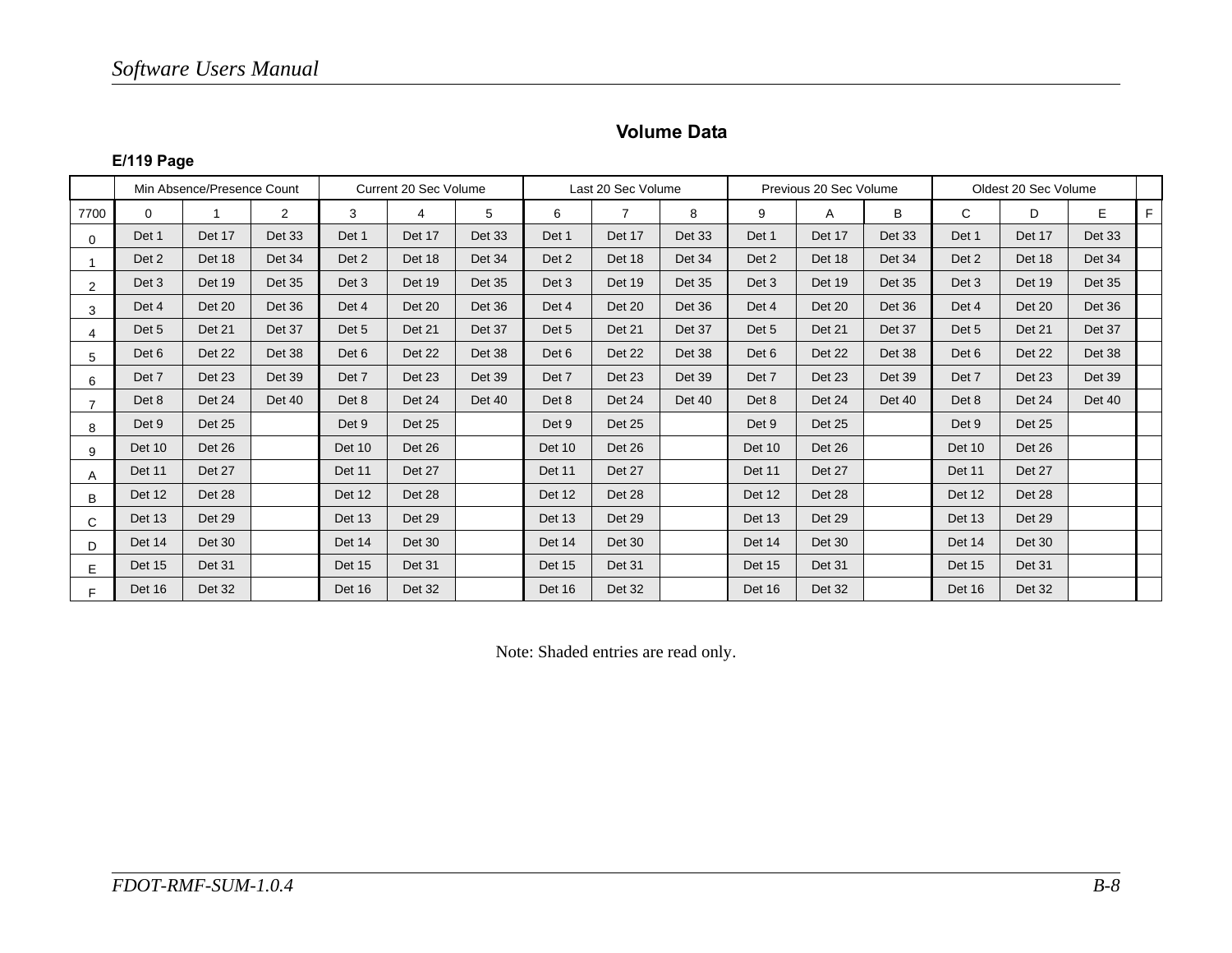### **Occupancy Data**

|                |             |                |                |   |                |   |   |                |   |   |   |   | Cur 20 Second OccCounts |        |        |             |
|----------------|-------------|----------------|----------------|---|----------------|---|---|----------------|---|---|---|---|-------------------------|--------|--------|-------------|
| 7800           | $\mathbf 0$ | $\overline{1}$ | $\overline{2}$ | 3 | $\overline{4}$ | 5 | 6 | $\overline{7}$ | 8 | 9 | A | B | C                       | D      | E      | $\mathsf F$ |
| 0              |             |                |                |   |                |   |   |                |   |   |   |   | Det 1                   | Det 9  | Det 17 | Det 25      |
|                |             |                |                |   |                |   |   |                |   |   |   |   |                         |        |        |             |
| $\overline{2}$ |             |                |                |   |                |   |   |                |   |   |   |   | Det 2                   | Det 10 | Det 18 | Det 26      |
| 3              |             |                |                |   |                |   |   |                |   |   |   |   |                         |        |        |             |
| 4              |             |                |                |   |                |   |   |                |   |   |   |   | Det 3                   | Det 11 | Det 19 | Det 27      |
| 5              |             |                |                |   |                |   |   |                |   |   |   |   |                         |        |        |             |
| 6              |             |                |                |   |                |   |   |                |   |   |   |   | Det 4                   | Det 12 | Det 20 | Det 28      |
| $\overline{7}$ |             |                |                |   |                |   |   |                |   |   |   |   |                         |        |        |             |
| 8              |             |                |                |   |                |   |   |                |   |   |   |   | Det 5                   | Det 13 | Det 21 |             |
| 9              |             |                |                |   |                |   |   |                |   |   |   |   |                         |        |        | Det 29      |
| Α              |             |                |                |   |                |   |   |                |   |   |   |   | Det 6                   | Det 14 | Det 22 | Det 30      |
| В              |             |                |                |   |                |   |   |                |   |   |   |   |                         |        |        |             |
| C              |             |                |                |   |                |   |   |                |   |   |   |   |                         |        |        |             |
| D              |             |                |                |   |                |   |   |                |   |   |   |   | Det 7                   | Det 15 | Det 23 | Det 31      |
| E              |             |                |                |   |                |   |   |                |   |   |   |   |                         |        |        |             |
| F.             |             |                |                |   |                |   |   |                |   |   |   |   | Det 8                   | Det 16 | Det 24 | Det 32      |

**E/120 Page**